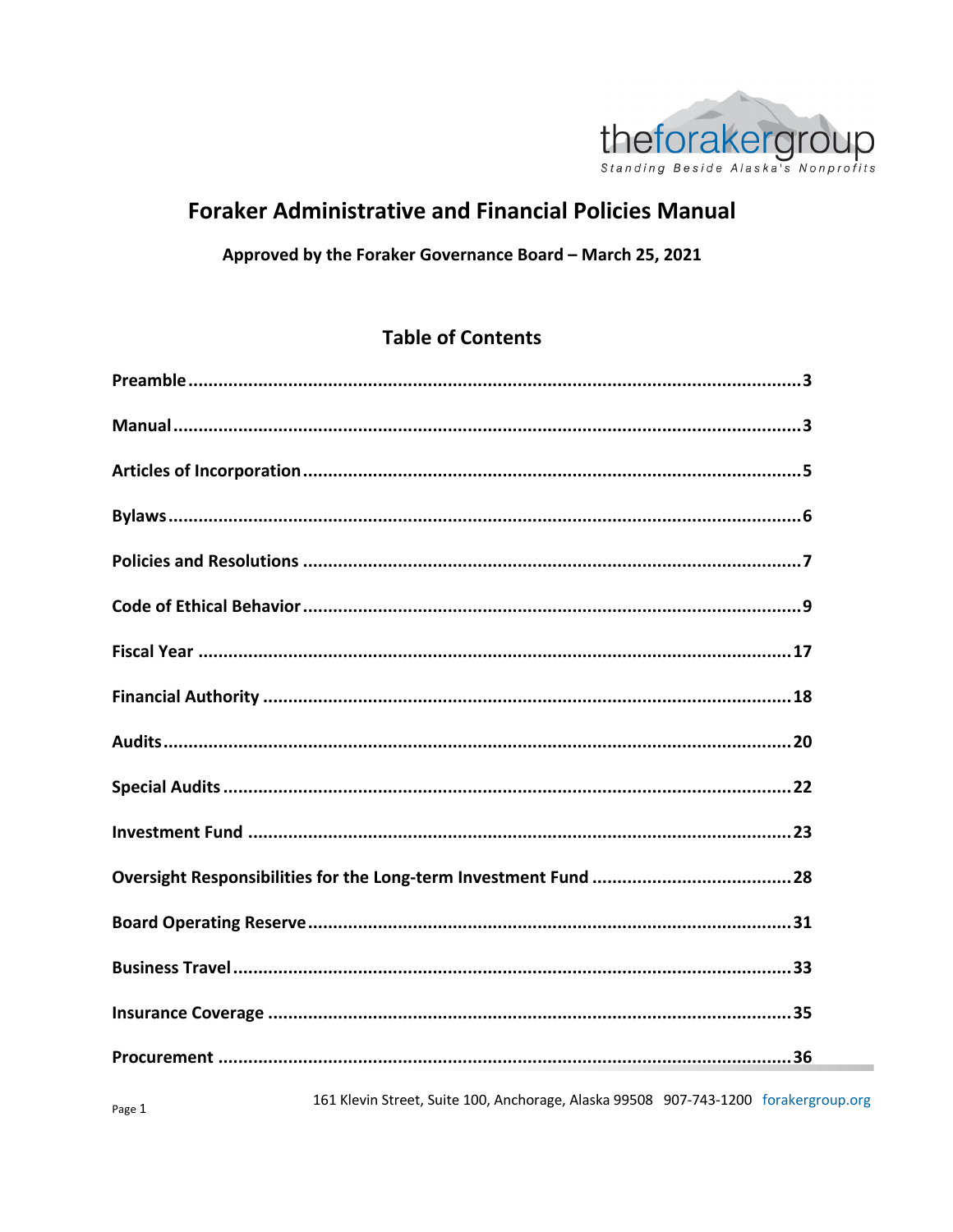| Culturally Aware Project Methodologies for Working with Tribes55 |  |
|------------------------------------------------------------------|--|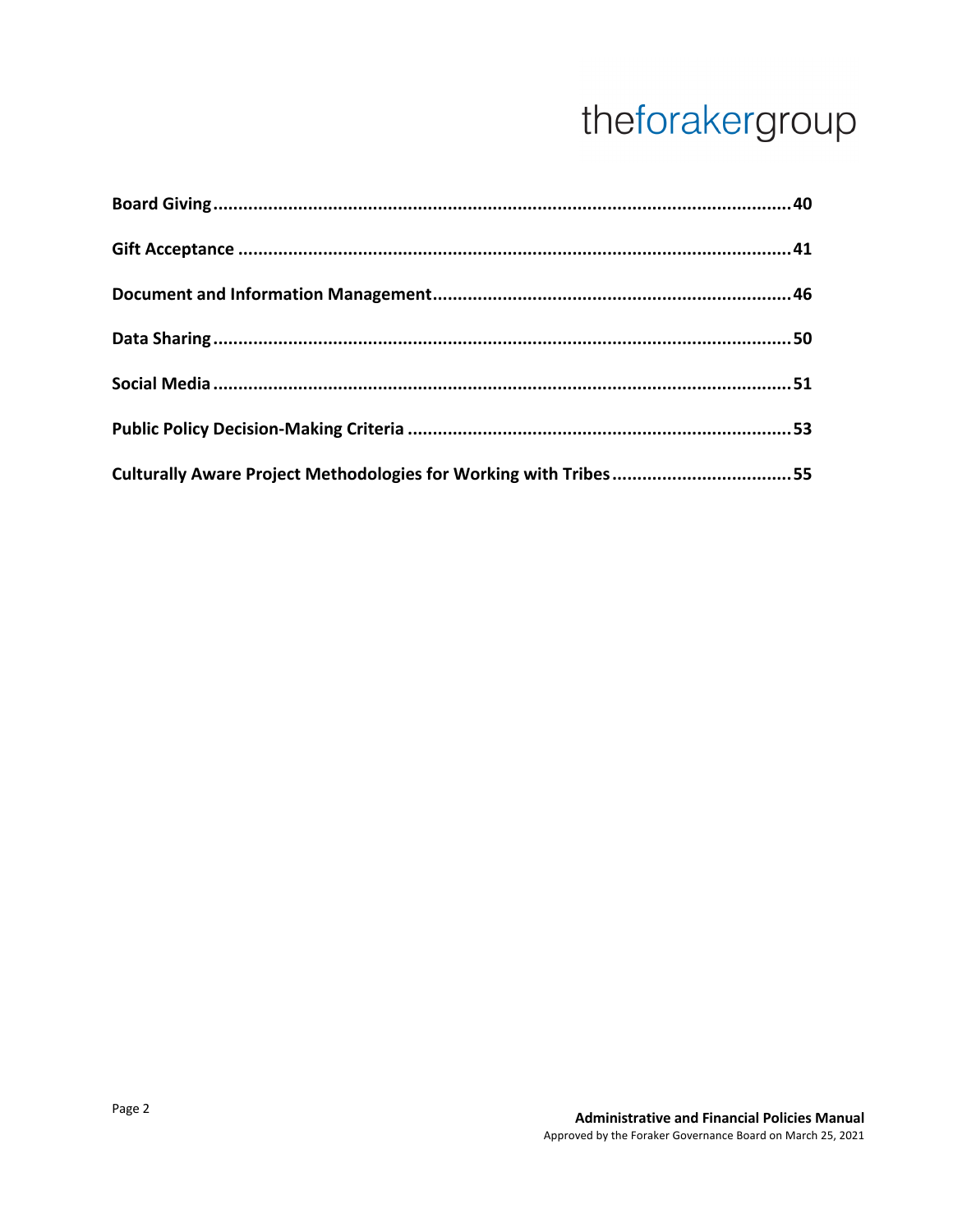## **Preamble**

The Foraker Group has developed a series of documents that guide the organization's behavior and operations. All are based on Foraker's core purpose to strengthen Alaska nonprofits and our core values of Sustainability – Strategic – Collaborative – Urban/Rural/Native/Non-Native.

The Administrative and Financial Policies Manual addresses Foraker's founding principles and operating rules, and outlines policies and procedures to ensure Foraker's financial viability and resiliency. The policies in this manual also apply to Sultana New Ventures, LLC, which is a single member LLC wholly owned by The Foraker Group.

The manual aligns with and supports other Foraker guiding documents including:

- Employee Handbook
- Emergency Response and Business Continuity Plan
- Strategic and Operating Plans
- Foraker Brand Guide
- Guide to Foraker "Iceberg" Framework
- Diversity, Equity, and Inclusion Statement

Leadership staff and the Governance Board will review this manual every three years as a matter of good practice unless circumstances require review of specific policies in the interim.

### **Manual**

This Administrative and Financial Policies Manual was significantly updated and approved by the Foraker Governance Board on January 20, 2015. It was reviewed and updated again in December 2020. The Governance Board approved the revised manual on March 25, 2021.

The manual has been developed to ensure Foraker's financial viability and resiliency. These policies are intended to:

- Ensure Foraker's purpose is achieved
- Ensure Foraker's continued liquidity (sufficient cash to meet obligations)
- Maintain Foraker's long-term solvency (assist with risk management by timely and accurate reporting to the board)
- Achieve and document compliance with laws and restrictions

To ensure Foraker's success, it is necessary that our assets are safeguarded and that our financial activities are properly reported to the board. Timely and relevant reporting provides the board the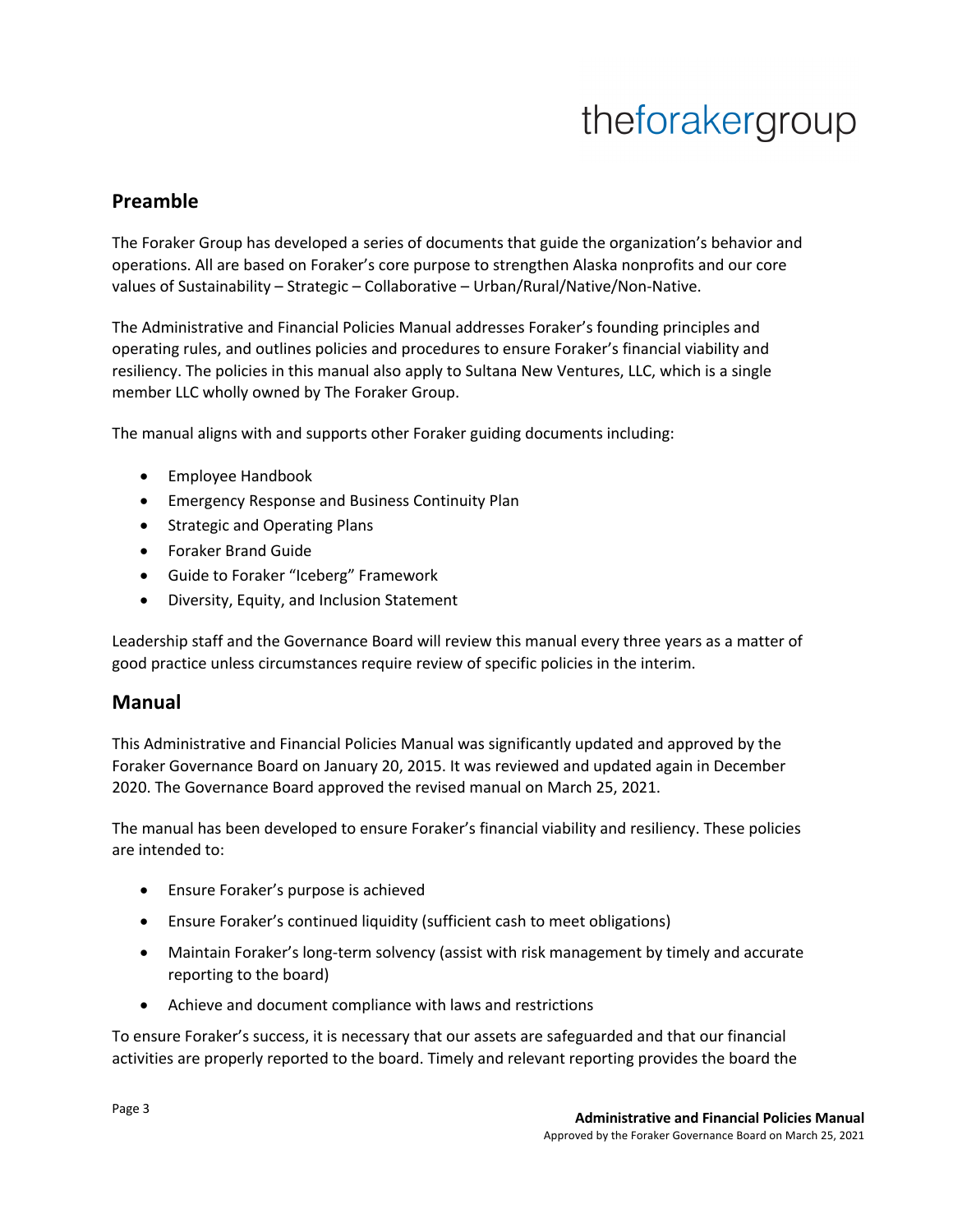financial information necessary to budget and plan for the future. Further, it provides an ongoing opportunity to evaluate performance of plans over accounting periods with consistency and accuracy. A set of standards and controls as detailed in this policy manual will ensure the conformity of reporting necessary to understand Foraker's financial health while at the same time ensuring that the assets and obligations reported are correct.

The financial systems established in this manual will detail rules for:

- 1. Authority and responsibility over the financial reporting process
- 2. Access to assets and accounts
- 3. Financial budget, planning, and reporting activities
- 4. Summarizing, categorizing, and reporting financial transactions
- 5. A system of internal control
- 6. The process of financial risk management

Each member of the Governance Board has a fiduciary duty to Foraker to safeguard its assets and ensure compliance with the law and the rules of Foraker. The policies outlined in the Employee Handbook are a complement to these policies. Both documents are approved by the Governance Board and apply to all Foraker board, staff, consultants, and volunteers.

#### **Orientation for new board members to policies**

All Governance Board members are provided access to these policies as well as the Foraker Employee Handbook, which is available on the Foraker board portal of the website. Board members will receive an orientation session on these policies and other relevant information on their board service before the first board meeting after their election. The orientation overseen by the board development and/or finance committees and will be provided by either the committee or leadership staff.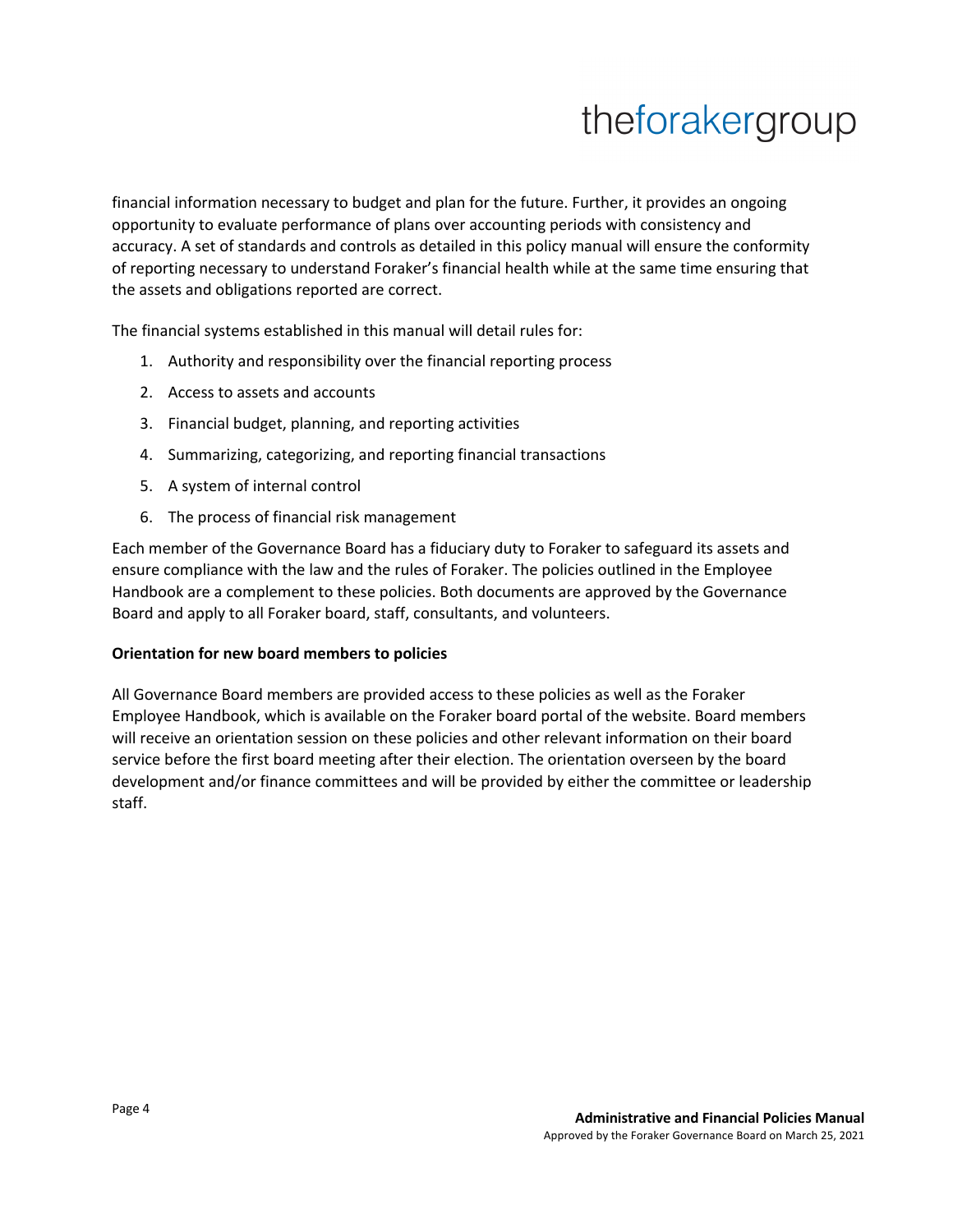## **Articles of Incorporation**

### **Responsibility: Board of Directors**

The articles of incorporation are valid until amended or extinguished by law. Amendment of the articles requires filing of amended articles for nonprofit status with the State of Alaska and the Internal Revenue Service.

The State of Alaska requires a biannual fee be paid to maintain active registration of the corporation.

#### **Statement:**

It is incumbent upon the members of the Governance Board to read and understand the Articles of Incorporation because they are part of the rules and laws under which the board must operate.

Incorporation provides many benefits and the articles of incorporation are the formal documents filed with the State of Alaska that define the corporation, its purposes, and the rules under which it will operate. Incorporation can help limit the personal liability of the administrators and directors of the corporation. In general, creditors of the corporation must satisfy their claims by seizing the assets of the corporation rather than personal assets of the directors. By filing with the state as a nonprofit corporation, Foraker is exempt from the Alaska Corporate Net Income Tax. Further, these documents are used by the Internal Revenue Service in determining that Foraker is a tax-exempt entity for federal income tax purposes. There are annual and semiannual requirements for filing forms and keeping the state informed about the corporation to maintain these documents.

The Foraker Articles of Incorporation are available upon request.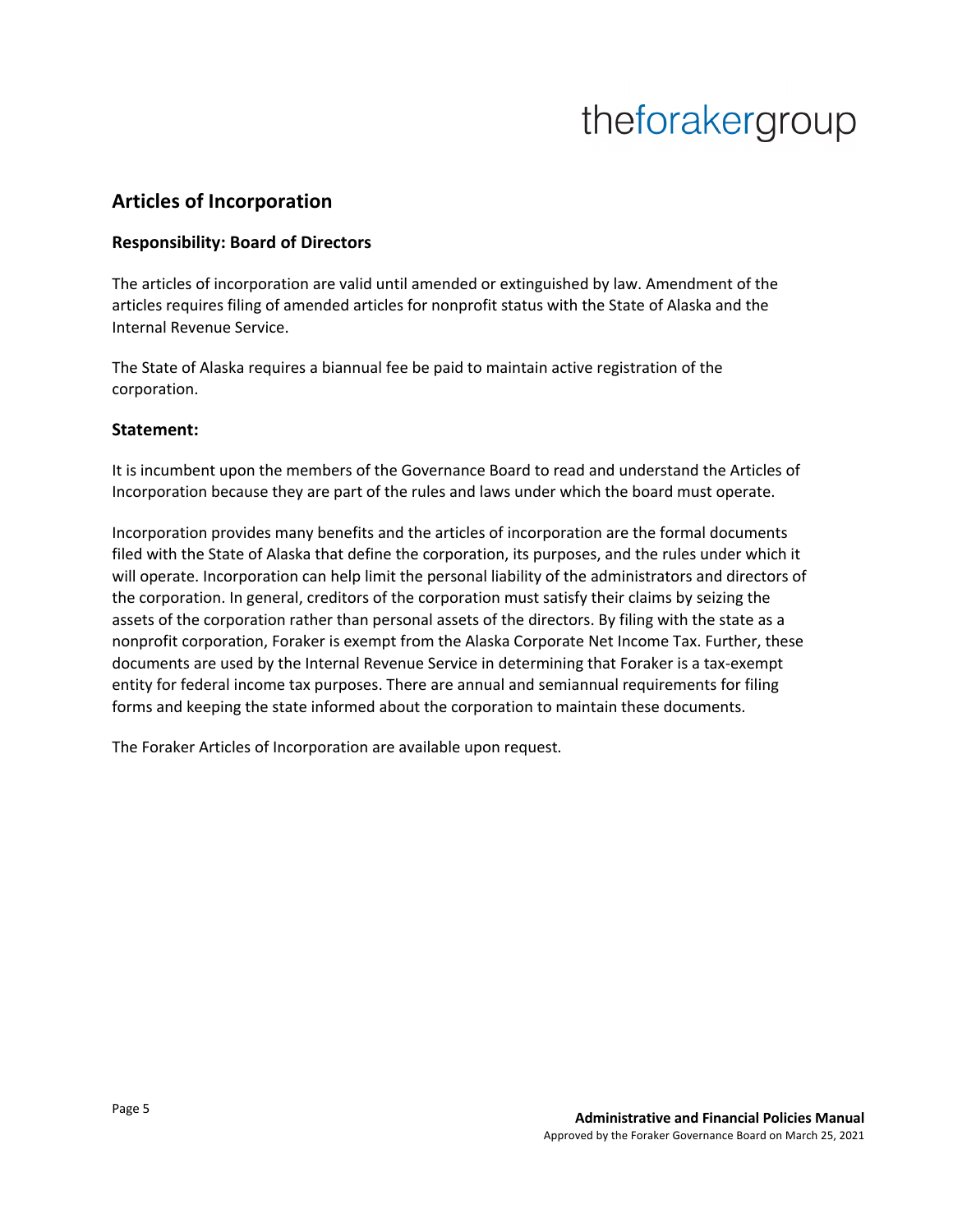### **Bylaws**

#### **Responsibility: Board of Directors**

It is incumbent upon the members of the Governance Board to read and understand the bylaws because they are part of the rules and laws under which the board must operate.

The original bylaws were approved on November 12, 2001. Updated bylaws, which were approved on September 9, 2014, are available upon request.

The bylaws are valid until amended by the board. Amendment requires information filing of amended bylaws with the State of Alaska.

#### **Statement:**

The set of rules adopted by Foraker are chiefly for the governing of our corporation and the regulation of the internal affairs of the corporation.

The bylaws establish the guidelines under which the operation of the board, the appointment and responsibilities of officers, and the day-to-day decisions related to Foraker activities will be decided. These internal rules must be followed to ensure Foraker operates in a legal fashion, and all the protections and rights of related individuals are respected. Following the bylaws appropriately accords the directors and officers the benefits of the indemnification provisions of the bylaws.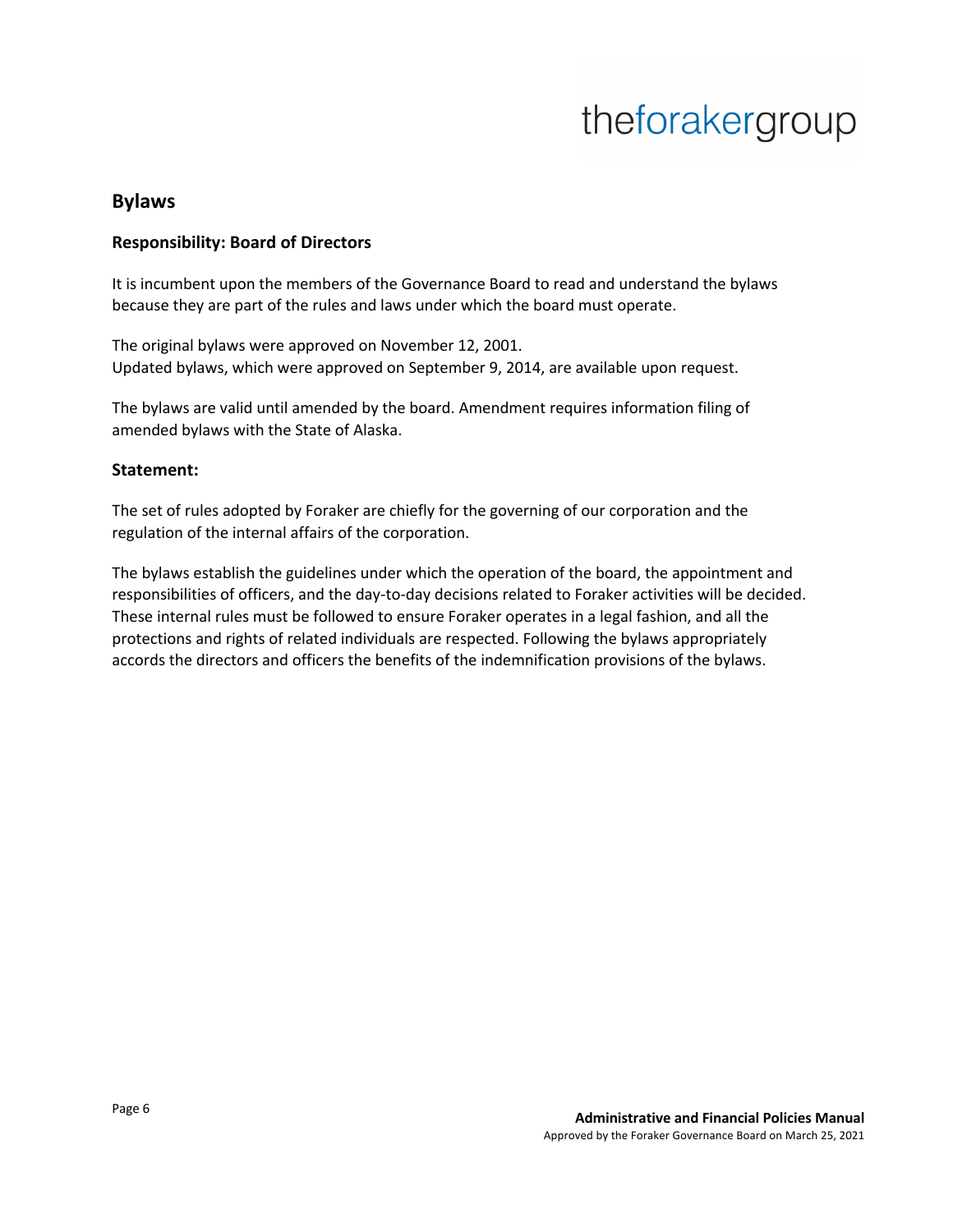### **Policies and Resolutions**

### **Responsibility: Board of Directors**

It is incumbent upon the members of the Governance Board to read and understand the policies and outstanding resolutions, because they are part of the rules and laws under which the board must operate. The formal minutes of the corporation memorialize both the process and the decisions made by the board.

All policies, resolutions and minutes must be approved by periodic votes of the Governance Board at board meetings and made part of the records of the corporation.

### **Statement:**

Incorporating Foraker as a nonprofit corporation establishes an opportunity to limit liability, take advantage of tax benefits, and apportions responsibility and ownership of described activities. However, to achieve these benefits Foraker must operate the business through the corporate enterprise according to the laws of the state and rules of the corporation (as described in the articles of incorporation and bylaws). Policy statements are developed in accordance with the bylaws to ensure the equitable treatment of employees and clients as well as consistency in application of detailed rules of Foraker's daily operations. Validating the operability of the corporation requires documentation showing corporate actions, which typically takes the form of minutes and resolutions. Minutes of meetings are recorded and reviewed for accuracy and resolutions are typically adopted by vote of the board. Actions are commonly adopted at board meetings as required by the bylaws.

Resolutions, policies and minutes of the board become formal actions only upon a vote in accordance with the bylaws.

### **Procedures:**

- The President/CEO will ensure staff records all board activities and maintains board minutes. The secretary will review and edit the minutes before the next meeting. Those minutes will be approved at the next board meeting after the minutes were taken. The secretary will sign the board-approved minutes.
- All resolutions shall be brought to the board in the proper format for a vote. A vote in accordance with the bylaws will be recorded in the minutes and a copy of the resolution will be included in the minutes of the meeting. Upon approval of a resolution the Governance Board chair or secretary will sign the resolution.
- All amendments, revisions, or new policies of Foraker shall be brought to the board in the proper format for a vote. A vote in accordance with the bylaws will be recorded in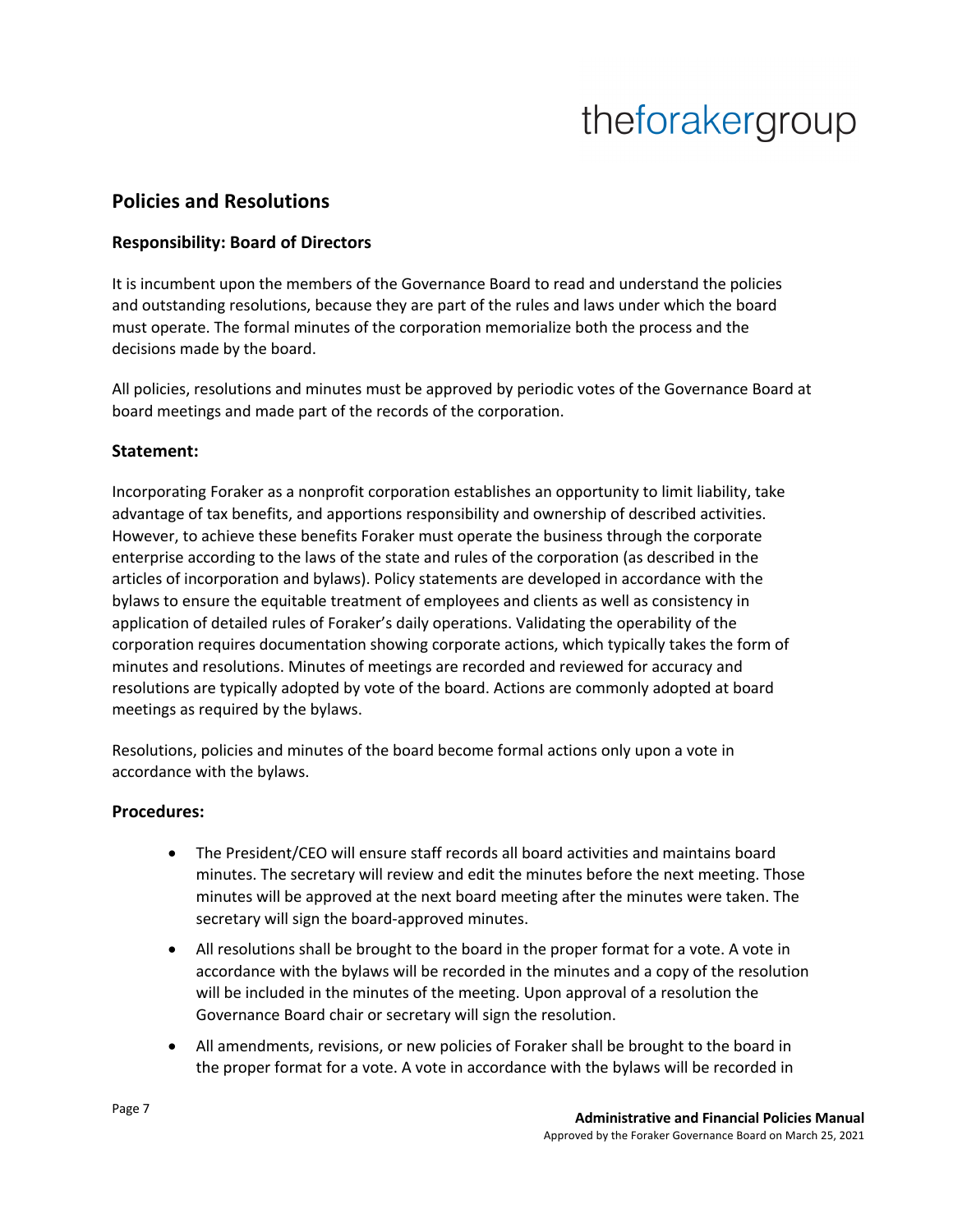the minutes and a copy of the policy will be included in the minutes of the meeting. Upon approval of a policy, the chair will sign the policy and staff will include it in the policy manual.

• All administrative and financial policies will be reviewed as needed, but in any event at least once every three years.

Note: Resolutions are stored in the I-Drive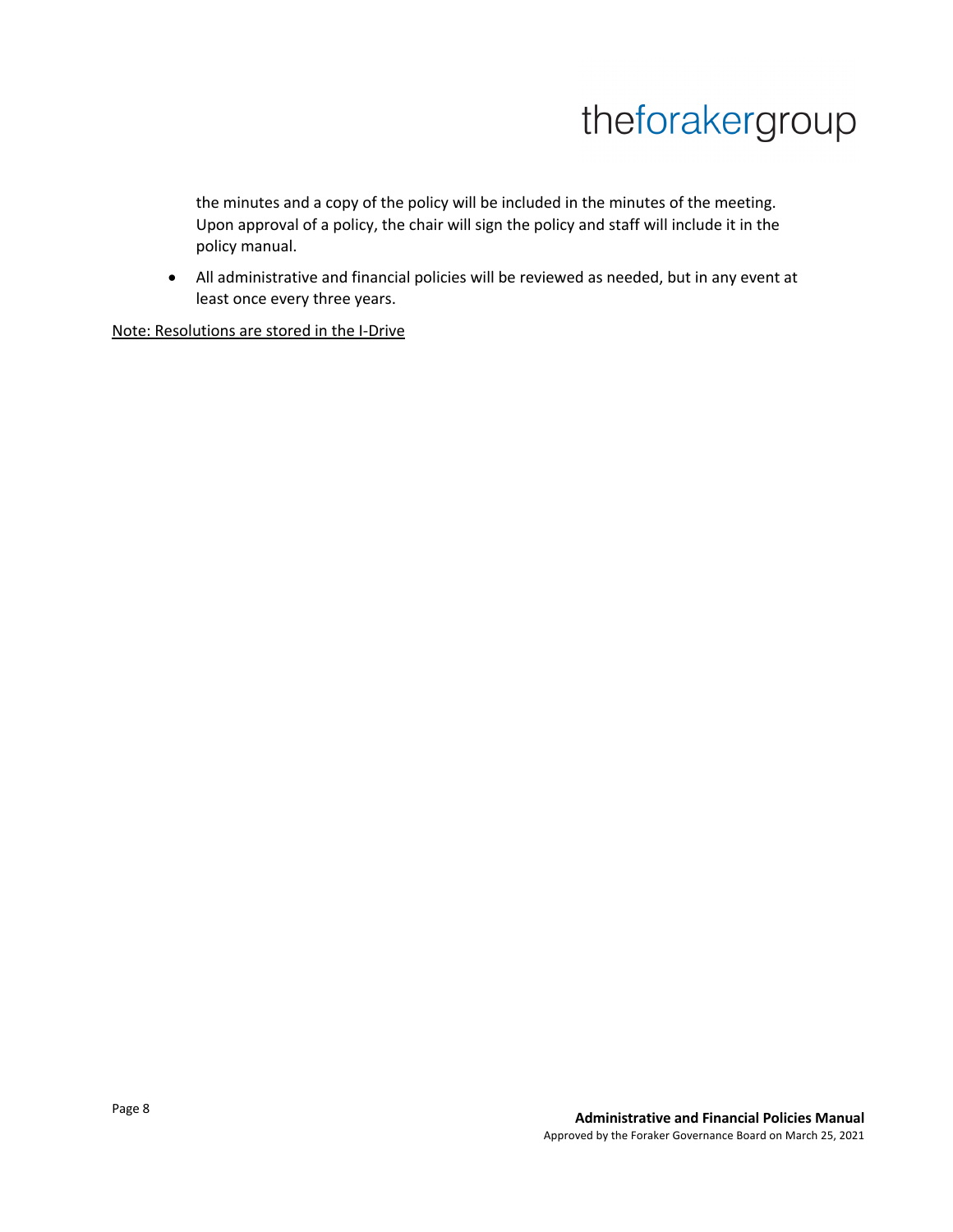### **Code of Ethical Behavior**

### **Responsibility: Board of Directors**

It is incumbent upon the members of the Governance Board to establish and strictly adhere to the code of ethical behavior established by them under which all individuals associated with people and activities of Foraker will be accountable.

#### **Statement**:

The objective of the code of ethical behavior is to declare and set forth the means to enforce the minimum ethical conduct expected of all board members, officers, employees, consultants, and volunteers as professionals. They are the absolute minimum levels of conduct required of every individual.

All members of the boards, employees, consultants, and volunteers of Foraker will act in accordance with the following code of ethics:

- Be courteous and respectful to every person with whom they come in contact when representing Foraker
- Perform professional activities with honesty and in a way that will enhance Foraker's reputation
- Avoid knowingly misrepresenting Foraker or engaging in dishonest or illegal practices
- Build confidence and good will with the public through poise, self-restraint, and constructive cooperation
- Avoid writing, speaking, or acting in such a way as to lead another to believe that an individual officially represents Foraker, unless duly authorized to do so by the President/CEO or Governance Board officers or bylaws

Each director, officer, employee, consultant, and volunteer will, at the time of their appointment or commencement of employment, be provided a copy of the code of ethical behavior, which they will sign and return to the HR Director.

Below is the full text of the Code of Ethical Behavior.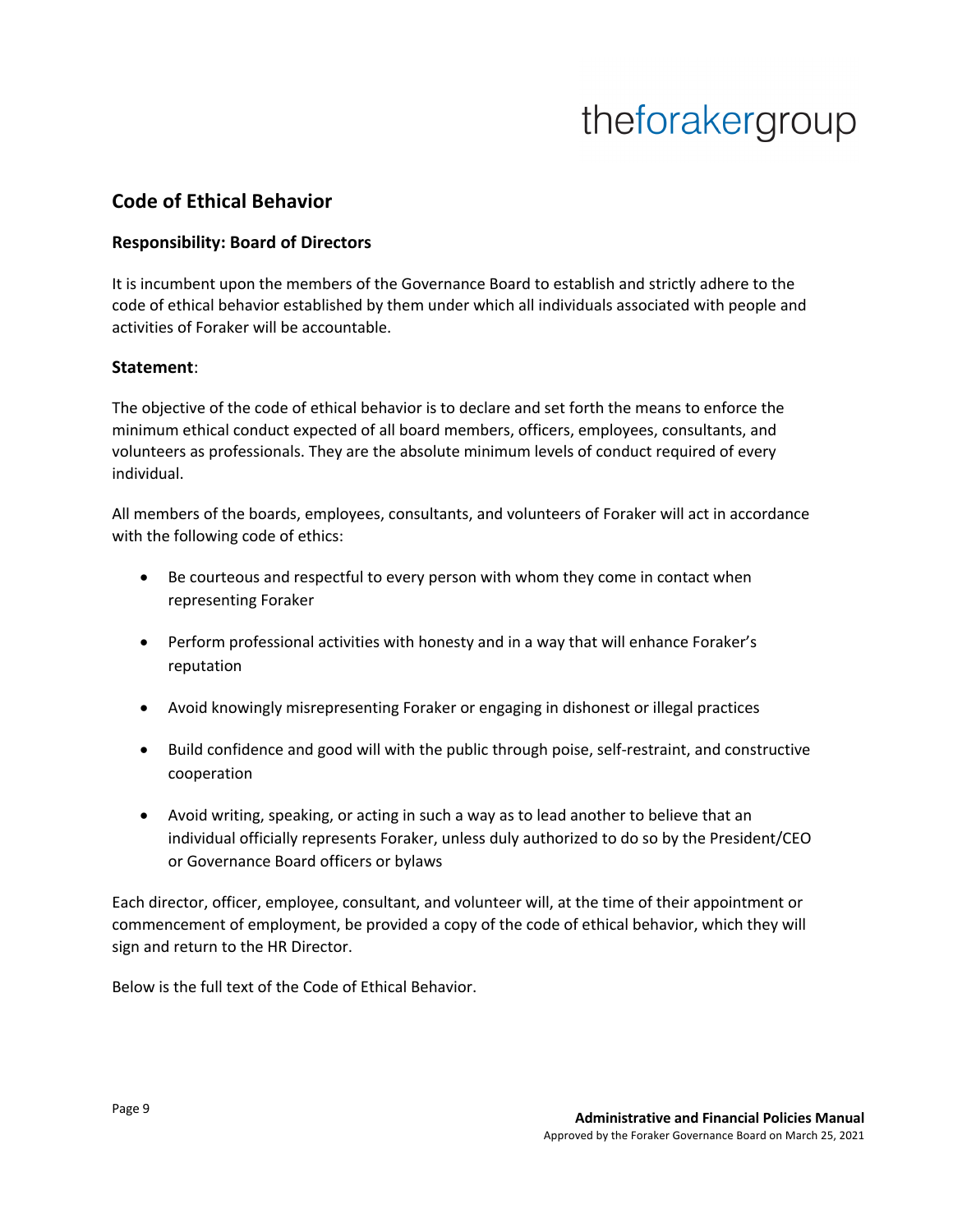#### **Foraker Code of Ethical Behavior:**

For: Board, Officers, Staff, Consultants, and Volunteers

The Foraker Group is committed to the highest ethical standards. Indeed, based on the unique trust placed in Foraker to serve the public good and to serve as a model for the nonprofit sector of Alaska, we have a special obligation to act ethically.

Foraker's reputation depends upon the ethical conduct of everyone affiliated. Board members, volunteers, staff, and representatives set an example for each other by their pursuit of excellence in high standards of performance, professionalism, and ethical conduct.

This Code of Ethical Behavior is based on our mission to strengthen nonprofit organizations and guided by our fundamental values of aspiring to gain and maintain the public's trust through promoting sustainability, strategic thinking, collaboration, and urban/rural and Native/non-Native relevance.

We are mindful that our purpose and core values must be clearly articulated, communicated, and continuously reinforced. In addition, more detailed policies, guidelines, explanations, definitions, and examples are often needed to bring these qualities into actual practice. While no document can anticipate all of the challenges that may arise, this code communicates key guidelines and will assist board, officers, staff, consultants, and volunteers to make good decisions that are ethical and in accordance with applicable legal requirements. All are encouraged to discuss any questions or concerns with a supervisor or the President/CEO. Board members with concerns should contact the chair of the Governance Board or the President/CEO.

#### Personal and Professional Integrity

Foraker's integrity must not be compromised. A personal commitment to this code in all circumstances benefits each individual as well as the organization.

We, therefore:

- a. Strive to meet the highest standards of performance, quality, service, and achievement in working towards the mission
- b. Communicate honestly and openly and avoid misrepresentation
- c. Promote a working environment where honesty, open communication, and all opinions are valued
- d. Exhibit respect and fairness toward all those with whom we come into contact
- e. Encourage professional decision-making and responsibility

#### **Accountability**

Page 10 **Administrative and Financial Policies Manual** Approved by the Foraker Governance Board on March 25, 2021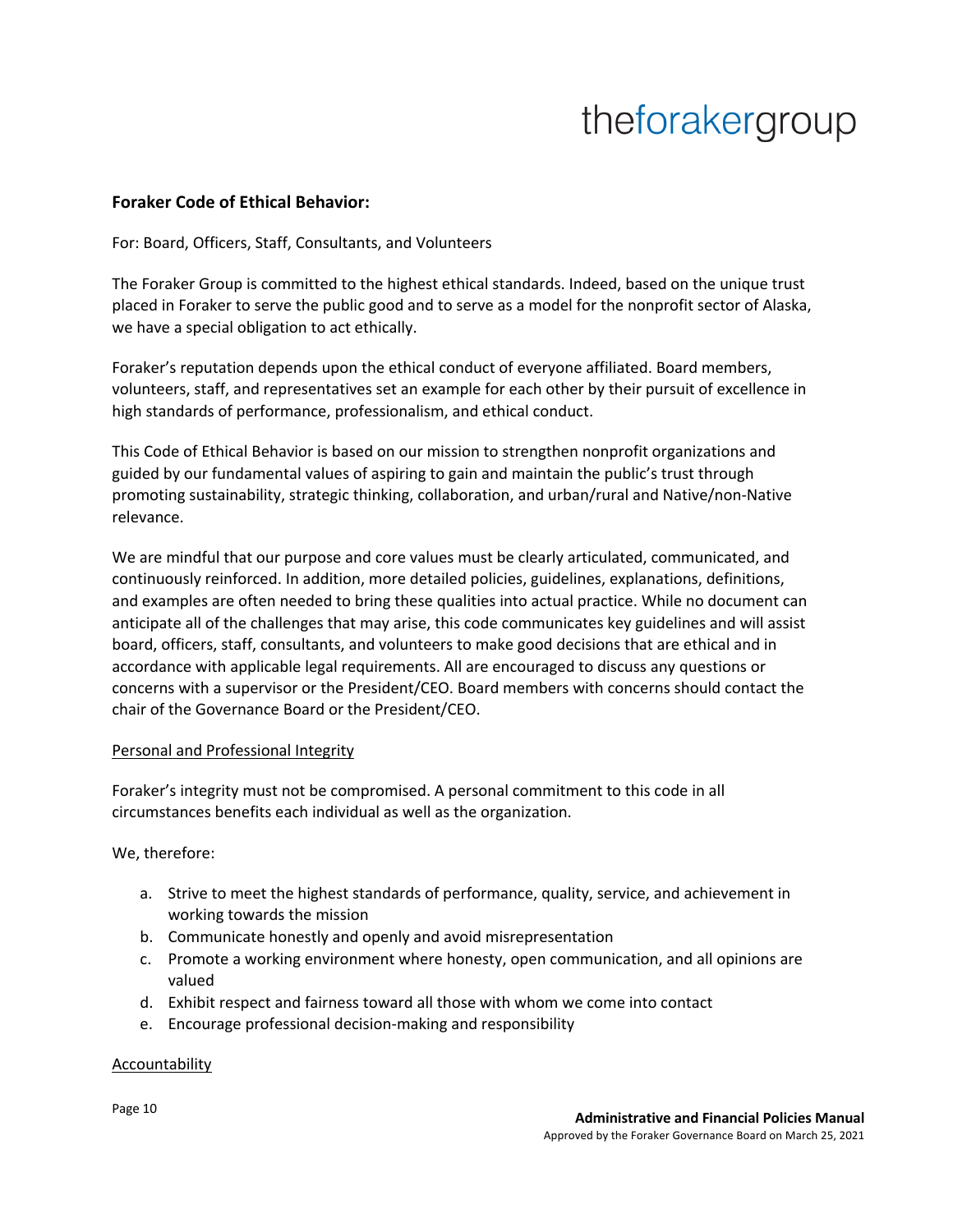Foraker is responsible to its stakeholders, which include partner organizations, donors, and others who have placed faith in the organization. To uphold this trust we:

- a. Promote good stewardship of Foraker resources, including partnership fees, grants, and other contributions that are used to pay operating expenses, salaries, and employee benefits
- b. Refrain from using organizational resources for non-Foraker purposes
- c. Observe and comply with all laws and regulations affecting nonprofit organizations

### Diversity and Equal Opportunity

As Foraker professionals, we are ethically responsible for promoting and fostering fairness and justice for our employees and all organizations that we serve including their boards and employees. Our intent is to create and sustain environments that encourage all individuals and organizations to reach their fullest potential in a positive and productive manner. We, therefore:

- a. Respect the uniqueness and intrinsic worth of every individual
- b. Treat people with dignity, respect, and compassion to foster a trusting work environment free of harassment, intimidation, and discrimination
- c. Ensure that everyone has the opportunity to develop their skills and new competencies
- d. Assure an environment of inclusiveness and a commitment to all forms of diversity in the organizations we serve to maximize mission effectiveness
- e. Develop, administer, and advocate policies and procedures that foster fair, consistent, and equitable treatment for all
- f. Regardless of personal interests, support decisions made by our organizations that are both ethical and legal

### Equal Opportunity

The Foraker Group intends to comply with all applicable federal, state, and municipal laws. Accordingly, it is Foraker policy to offer equal employment opportunities including recruiting, hiring, training, and promoting without regard to race, religion, color or national origin, age, physical or mental disability, gender, sexual orientation, marital status, changes in marital status, pregnancy, parenthood, changes in military or veteran status, genetic information, citizenship/immigration status, or any other characteristic protected by law when the reasonable demands of the position do not require distinction of the aforementioned items. Foraker is committed to the principle of equity, inclusion, and diversity in order to ensure the highest quality of service and mission delivery. We, therefore:

a. Value, champion, and create an organizational environment that welcomes and embraces people from diverse experiences and backgrounds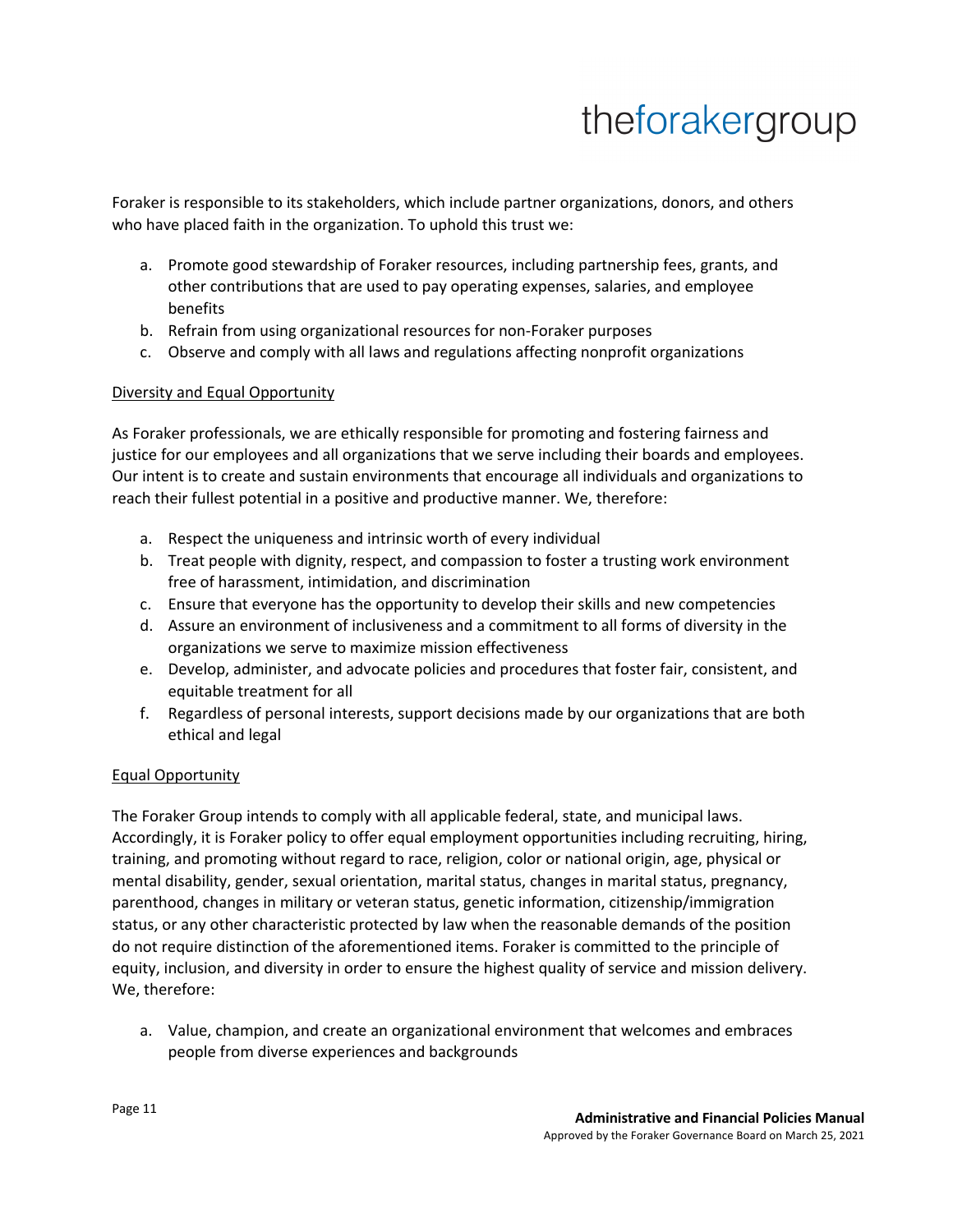- b. Support affirmative action and equal employment opportunity programs throughout the organization
- c. Refuse to engage in or tolerate any form of discrimination or harassment

#### Our commitment to diversity, equity, and inclusion

The statement below provides a fuller understanding of Foraker's commitment.

**We are part of the journey:** We believe we are a catalyst for this work and as each organization shifts there will be great value for the people and places of Alaska. We will build on what we are doing right and learn from missteps along the way. We recognize our understanding of this important work will deepen and grow as we move forward. There is no path – there is only the journey.

**We believe strong nonprofits are diverse nonprofits.** Foraker is uniquely positioned to research, develop, and implement learning tools that integrate the Foraker Nonprofit Sustainability Model and focus on increasing diversity, equity, and inclusion, resulting in a more robust and representative nonprofit sector in Alaska. We seek a shift in nonprofit board and staff composition so that they are reflective of community and mission.

**We know our work is upstream and downstream.** We acknowledge as a capacity builder that we must simultaneously work with what exists now while creating lasting systemic change. We identify this effort as working both up and downstream. Upstream is about deep and lasting anti-racist, equity, and welcoming work with nonprofits that results in public policy shifts, structures shifts, and nonprofit board and staff shifts that best serves all Alaskans. Downstream is about deeply engaging with current nonprofit board and staff in a way that recognizes the challenges of the current system and creates opportunities for change and maximizes our trusted voice to raise issues of diversity, equity, and inclusion in their organizations and within the sector.

**We focus on race and intersectionality in our work.** We recognize that systemic racism impacts all our lives and the lives of those we serve in ways that intersects with many forms of diversity. We will champion and deepen our commitment to diversity in its many forms starting with our core values (urban/rural/Native/Non-Native) while embracing the intersection of multicultural races, gender, sexual orientation, disability, age, gender identity and expression, and cultural diversity.

• We highlight and commit to our own core value of urban/rural/Native/Non-Native specifically because it reflects our acknowledgement of the land where we live, our commitment to serving nonprofits and tribes in urban and rural Alaska, and our obligation to address the systemic racism and oppression that is deeply rooted in our history as a state. It is from this core value that we begin our understanding of other oppressive systems and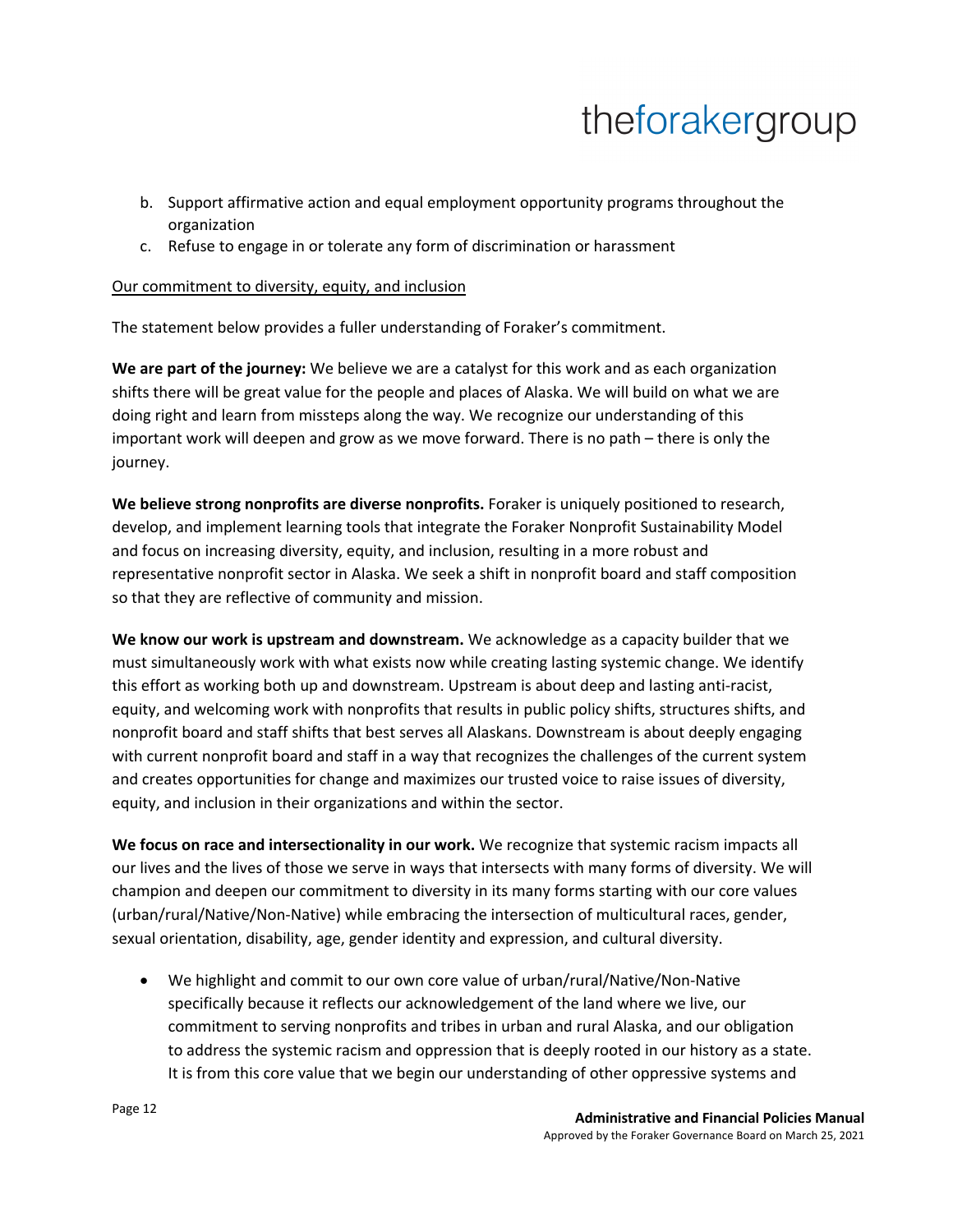structures in our sector that impact people of color, people who experience disabilities, and people who have been subjected to gender and sexual orientation bias. We are committed to living our core values in all that we do to serve the nonprofit sector in Alaska.

**We create and hold space for conscious conversations.** Creating and supporting a diverse, inclusive, and welcoming nonprofit sector is core to our purpose, values, theory of change, operating principles, and definitions of success. Instead of shying away from these difficult conversations, we are compelled to maximize our opportunity when we are with each organization, coalition, etc. to oppose racism and to deepen the understanding that diversity and equity are essential to every mission. We hold safe space for every leader and every mission to do their work. This will be the catalyst for many other courageous conversations that foster the possibilities of a more diverse, anti-racist, equitable, and welcoming sector.

• We will consciously acknowledge that there are power imbalances of each interpersonal and group relationship (who gets and who gives and who receives). We will acknowledge that systematically it is unfair and disproportionate, and we can hold the space and be the voice (if necessary) to identify it in a constructive way that seeks solutions.

*Note that this statement refers to diversity, meaning that it is about a collection of people who represent a variety of races, genders, religions, abilities, perspectives, etc. This document refers to being anti-racist, meaning the act of opposing racism and promoting racial tolerance. Both of these ideas are imperative but not the same.*

### Conflicts of Interest

To avoid any conflict of interest or the appearance of a conflict of interest that could tarnish Foraker's reputation as well as undermine the public's trust, all board members, officers, staff, consultants, and volunteers shall act in accordance with the following:

### Staff shall:

- a. Avoid any activity or outside interest which conflicts or appears to conflict with the best interest of The Foraker Group, including involvement with a current or potential vendor or competing organization unless disclosed to and deemed not to be inappropriate by the board.
- b. Ensure that outside employment and other activities do not adversely affect the performance of their duties or the achievement of mission
- c. Ensure that travel, entertainment, and related expenses are incurred on a basis consistent with the Foraker mission and not for personal gain or interests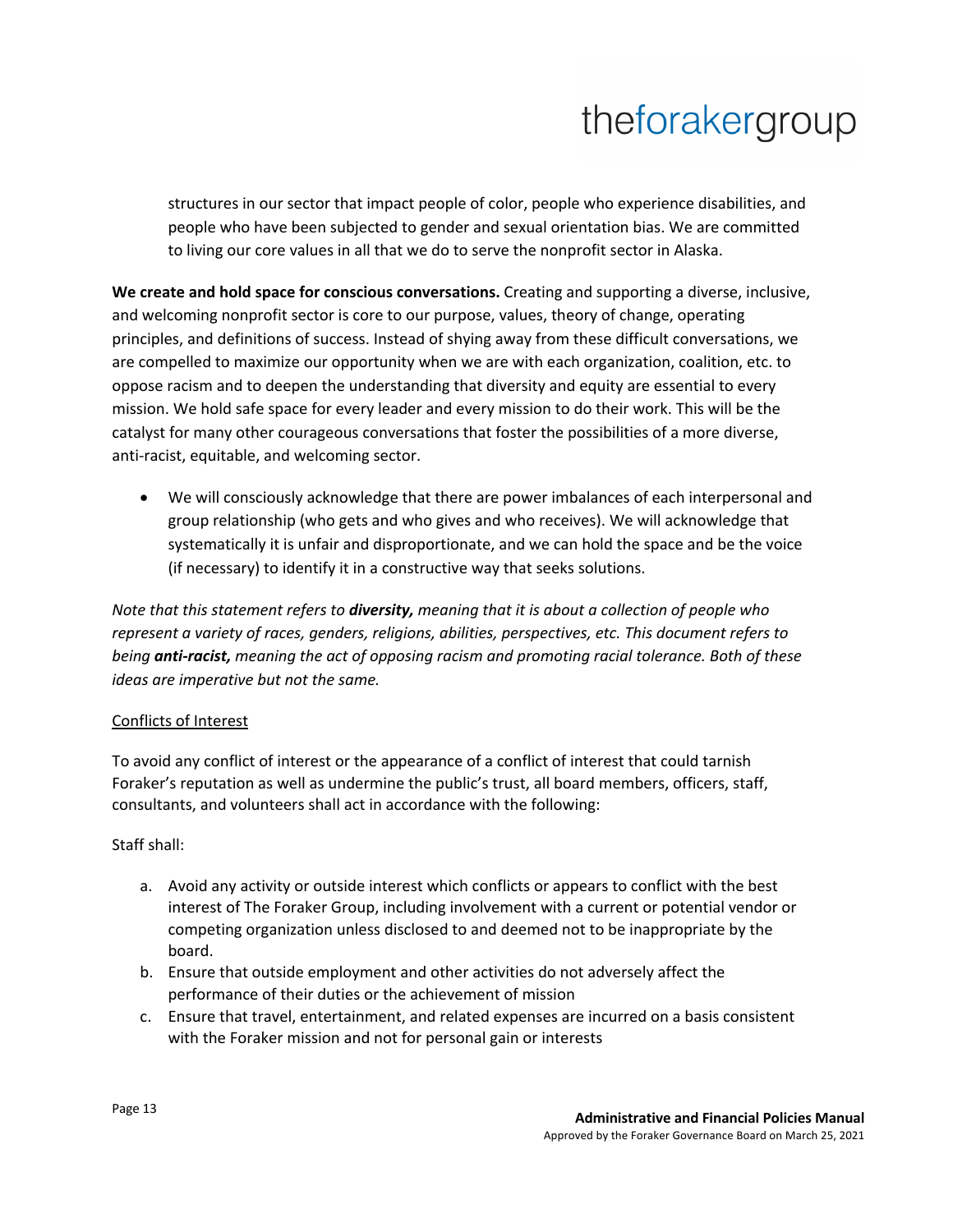- d. Refrain from influencing the selection of staff, consultants, or vendors who are relatives or friends or affiliated with, or employed by a person with whom they have a relationship that adversely affects the appearance of impartiality
- e. Discuss with the appropriate supervisor any questions regarding conflicts of interest

Volunteers/board shall:

- a. Not knowingly take any action, or make any statement, intended to influence conduct in such a way as to confer any financial benefit on themselves, their immediate family members, or any organization in which they or their immediate family members have a significant interest as stakeholders, directors, or officers
- b. Verbally disclose all known conflicts or potential conflicts of interest when serving on the Governance Board, Operations Board, or any Foraker committee before a matter is discussed before the boards or the respective committees, and abstain from voting in connection with such conflicts
- c. Ask the President/CEO for review when needing clarification regarding a potential conflict for themselves or another volunteer

The Foraker Group is committed to promoting excellence in Alaska's nonprofit agencies. It must therefore serve as a model by demonstrating the highest standards of performance and accountability. All Foraker consultants have a joint responsibility for administering and carrying out Foraker activities honestly and prudently, as well as exercising their best care, skill, and judgment for the benefit of the organization. The best interests of Foraker and its clients shall have the first priority in all decisions and actions of these persons while acting in any Foraker capacity.

- a. No Foraker consultant shall engage in any decision as part of their duties with Foraker that financially benefits any member of their immediate family or any organization in which such person holds a substantial financial interest without making a full disclosure of the potential conflict and receiving advance approval for the transaction from the President/CEO.
- b. Consultants shall provide clients, after receiving Foraker approval, documentation that clearly establishes the scope of the duties they are performing in Foraker's name and disclose any other facts that describe the nature of their assignment and the expected compensation. A copy of this statement shall be placed on file with Foraker.
- c. All Foraker consultants agree to perform their duties to the highest standards of conduct and to always act in the organization's best interests.
- d. Consultants shall not, acting alone or in conjunction with others, directly or indirectly become involved with a conflict of interest or upon its discovery allow the conflict to continue. Consultants are expected to immediately disclose to the President/CEO any facts that might involve a conflict of interest.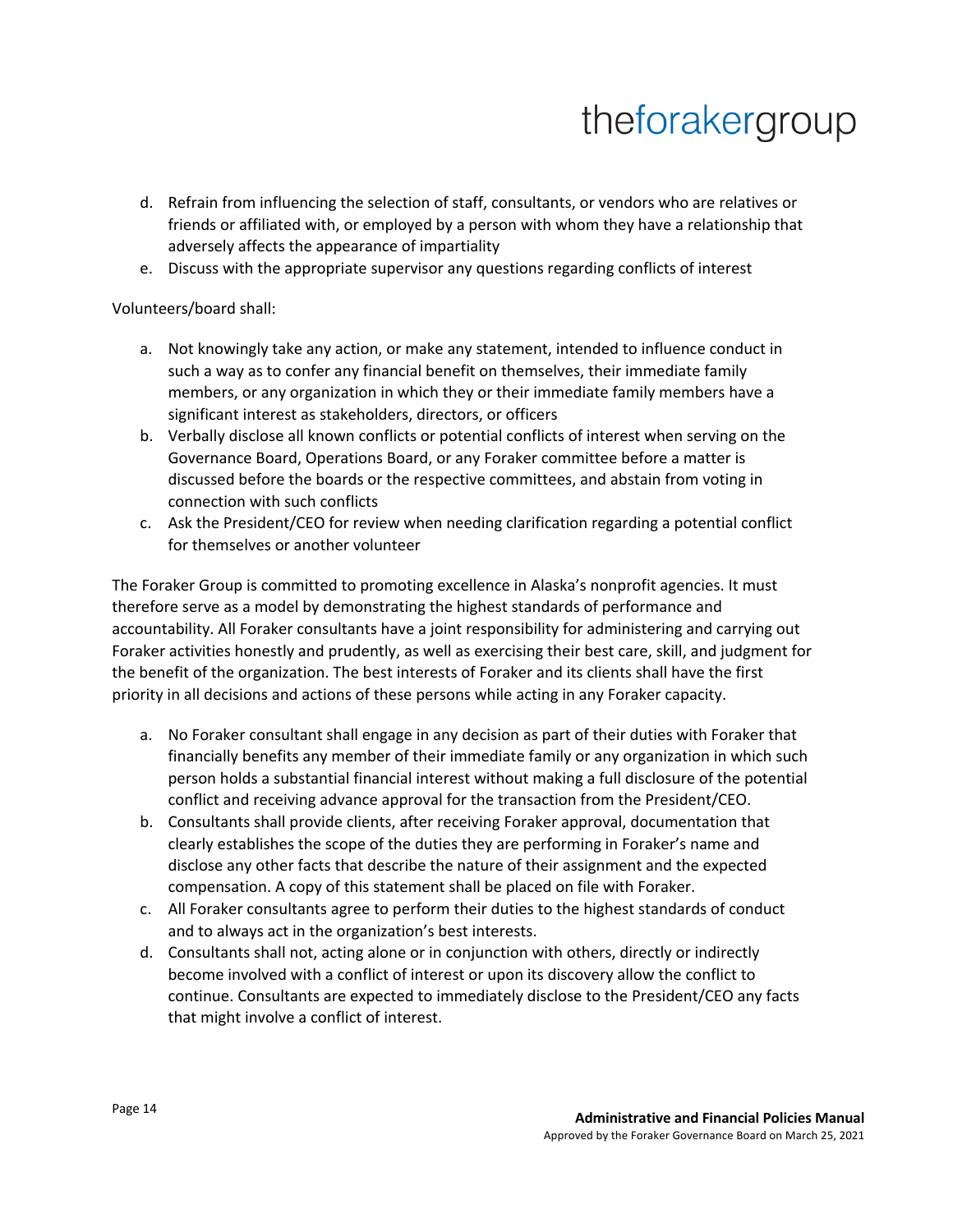e. Consultants receiving client referrals from Foraker may only solicit business from their client independent of Foraker after 90 days have elapsed or with the written permission of the President/CEO.

No board member, officer, staff, consultant, or volunteer shall solicit or accept gifts (gratuities, favors, or anything of monetary value exceeding \$50) from vendors. They also may not accept any food, transportation, lodging, or entertainment from any outside party unless it is directly related to Foraker's business operations. Any gifts received, such as holiday gift baskets, promotional items, or event tickets, should be shared with the team as appropriate and applicable, as has been our custom. These items are not considered to be gifts as defined by this policy. Please consult with the Vice President/CFO if you have questions.

#### Confidentiality and Privacy

Foraker professionals consider and protect the rights of individuals, especially in the acquisition and dissemination of information while ensuring truthful communications and facilitating informed decision-making. Our intent is to build trust among all organization constituents by maximizing the open exchange of information, while eliminating anxieties about inappropriate and/or inaccurate acquisition and sharing of information.

We, therefore:

- a. Ensure that all information, which is confidential, privileged, or nonpublic, is not inappropriately disclosed
- b. Respect the privacy rights of all individuals in the performance of their duties

#### Political Contributions

As a charitable corporation The Foraker Group is prohibited from contributing to any candidate for public office or to any political committee. We, therefore:

- a. Refrain from contributing to any candidate for public office or political committee on behalf of a candidate, including the use of facilities for political campaign activities
- b. Refrain from contributing to any candidate for public office or political committee in a manner that may create the appearance that the contribution is on behalf of Foraker

#### Guidance and Disclosure

Board members, officers, staff, consultants, and volunteers are encouraged to seek guidance from the President/CEO concerning the interpretation or application of this code of ethics. Any known or possible breaches of the code of ethics should be disclosed. Staff and consultants should contact a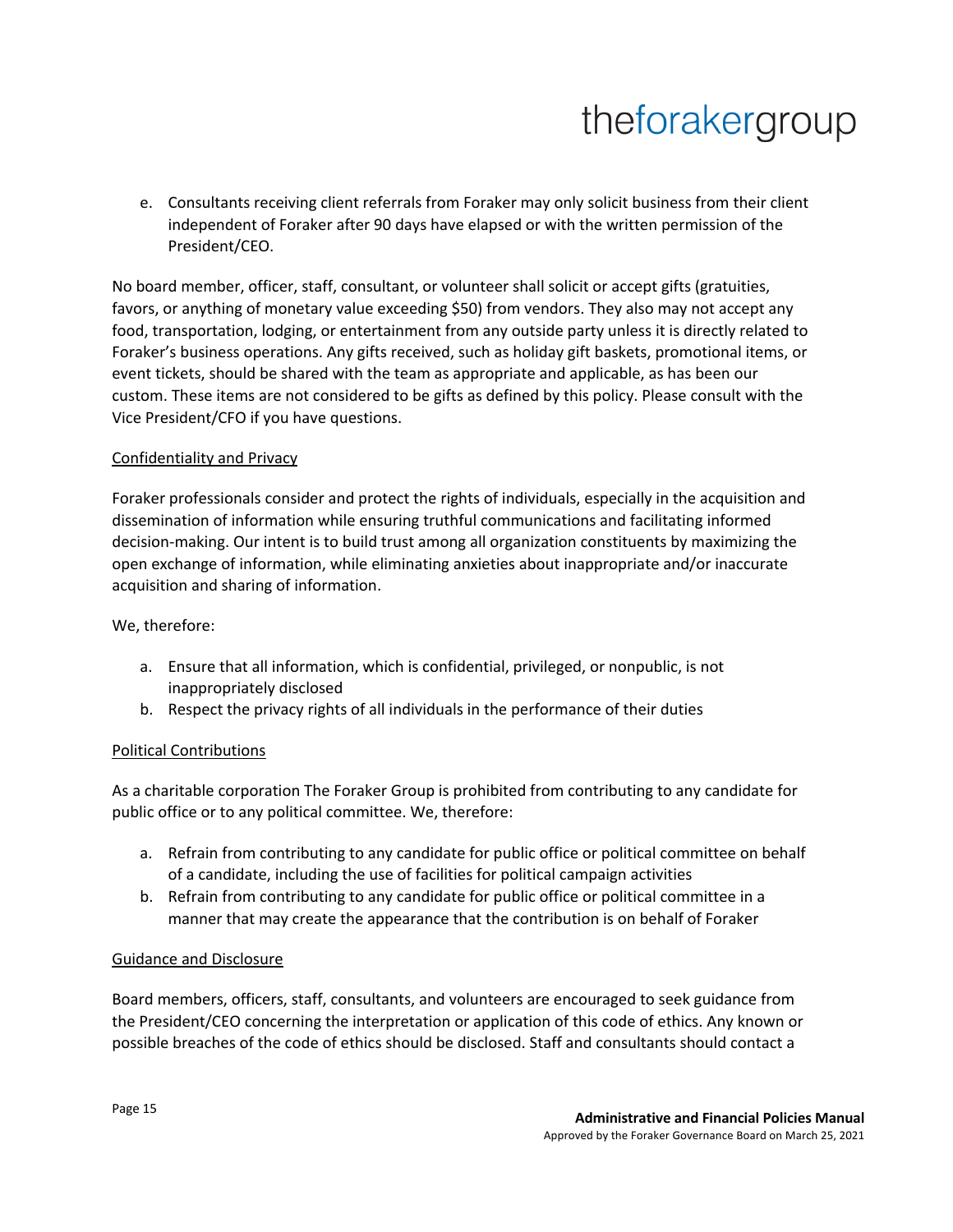supervisor. Board members should contact the chair of the Governance Board. Reports of possible breaches will be handled in the following manner:

- a. All reports of possible breaches will be treated in confidence as much as the organization's duty to investigate and the law allow. If confidentiality cannot be maintained, the individual disclosing the possible breach will be notified.
- b. All reported breaches will be investigated and, if needed, appropriate action taken based upon the policies of the organization.
- c. When a person suspects a breach of this code and reports it in good faith, and that person experiences an act of retaliation because of the reporting, that act of retaliation is considered an additional breach of the code. *(Note that an Employee Protection Policy is articulated in the Foraker Employee Handbook.)*
- d. Foraker affirms prompt and fair resolution of all reported breaches.

### Ethical Leadership

Foraker board, officers, staff, consultants, and volunteers are expected to exhibit individual leadership as a role model for maintaining the highest standards of ethical conduct. Our intent is to set the standard and to earn individual respect and increase our credibility with those we serve. In accordance with that intent, we will:

- a. Question pending individual and group actions when necessary to ensure that decisions are ethical and are implemented in an ethical manner
- b. Seek expert guidance if ever in doubt about the ethical propriety of a situation

### Professional Development

As professionals we must strive to meet the highest standards of competence and commit to continually strengthening our competencies and to expanding our knowledge of our field of interest to further our understanding of how our organizations function. In accordance with that intent, we will:

- a. Commit to continuous learning, skills development. And application of new knowledge
- b. Contribute to the body of knowledge, the evolution of the profession and the growth of individuals through teaching, research and dissemination of knowledge

#### I have received and read Foraker's Code of Ethical Behavior and agree to be bound by it.

Signature\_\_\_\_\_\_\_\_\_\_\_\_\_\_\_\_\_\_\_\_\_\_\_\_\_\_\_\_\_\_\_\_\_\_\_ Date\_\_\_\_\_\_\_\_\_\_\_\_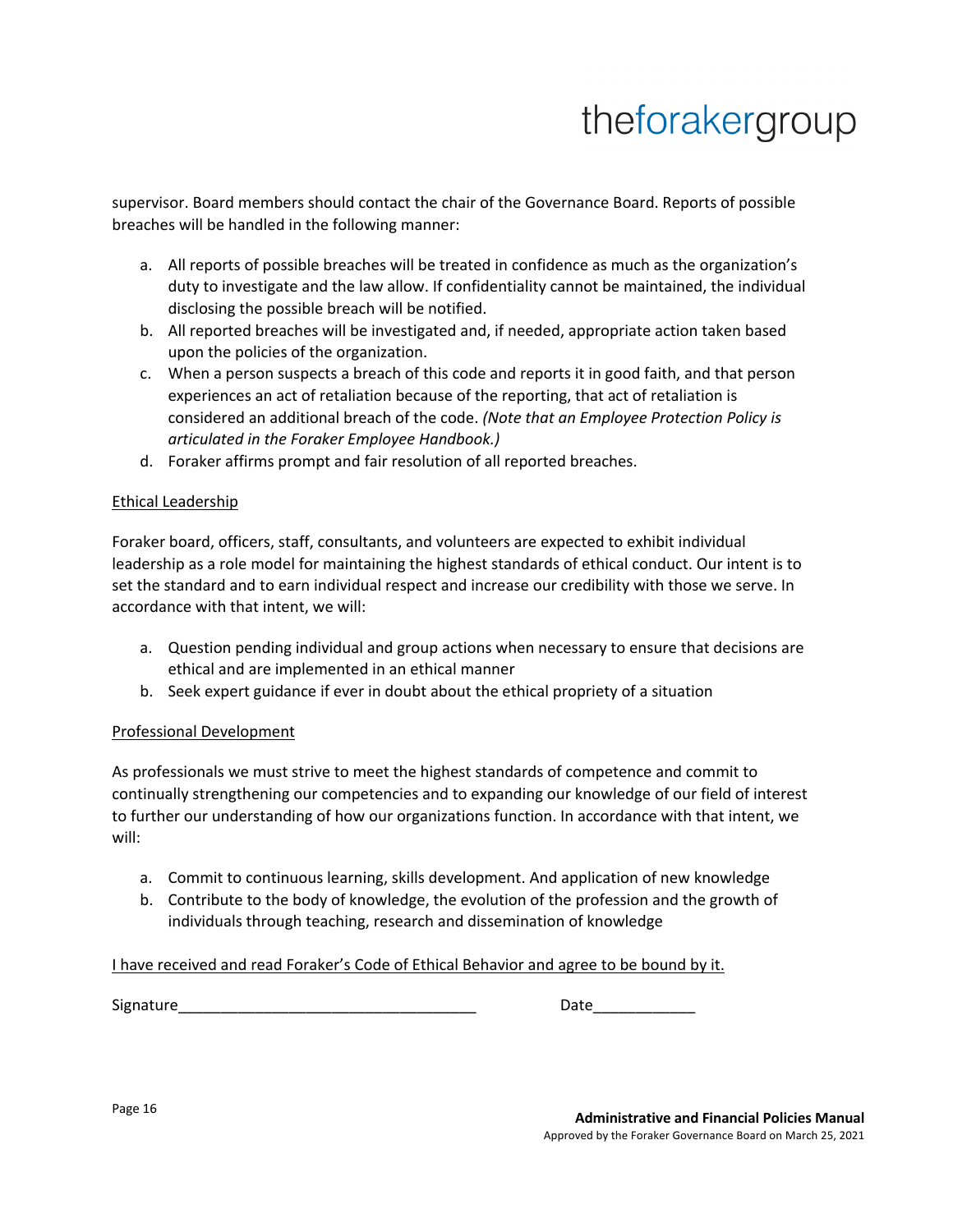### **Fiscal Year**

### **Responsibility: Board of Directors**

The treasurer with the concurrence of the chief financial officer will recommend the appropriate accounting period to reflect Foraker's financial information for board approval.

### **Statement:**

The accounting period is normally a 12-month period used to collect the financial data of the corporation for comparison, review, and reporting. The financial data must be collected and recorded over a recognized period to be compared with like data over any other period. Agencies of the federal and state governments, audit entities, the public, administrators as well as the board require information to be provided to them to evaluate Foraker over any period. The reporting 12 month accounting period is also called a fiscal year.

Foraker's fiscal year shall commence on July 1 of each year and end June 30 of the following year.

#### **Procedures:**

- The board will establish the fiscal year of the corporation in the manner proscribed in the bylaws.
- Financial statements will not be provided for any accounting period other than the fiscal year approved by the board unless specifically requested.
- All Foraker reports will properly reflect the accounting period.
- All Foraker annual reports will be reported based on the fiscal year. Where necessary to comply with federal or state laws, forms required of agencies of the government will be filed based on the fiscal year and any necessary elections will be so filed by the chief financial officer.
- All reports to federal and state governmental agencies will be reported based on the fiscal year approved unless otherwise required by law.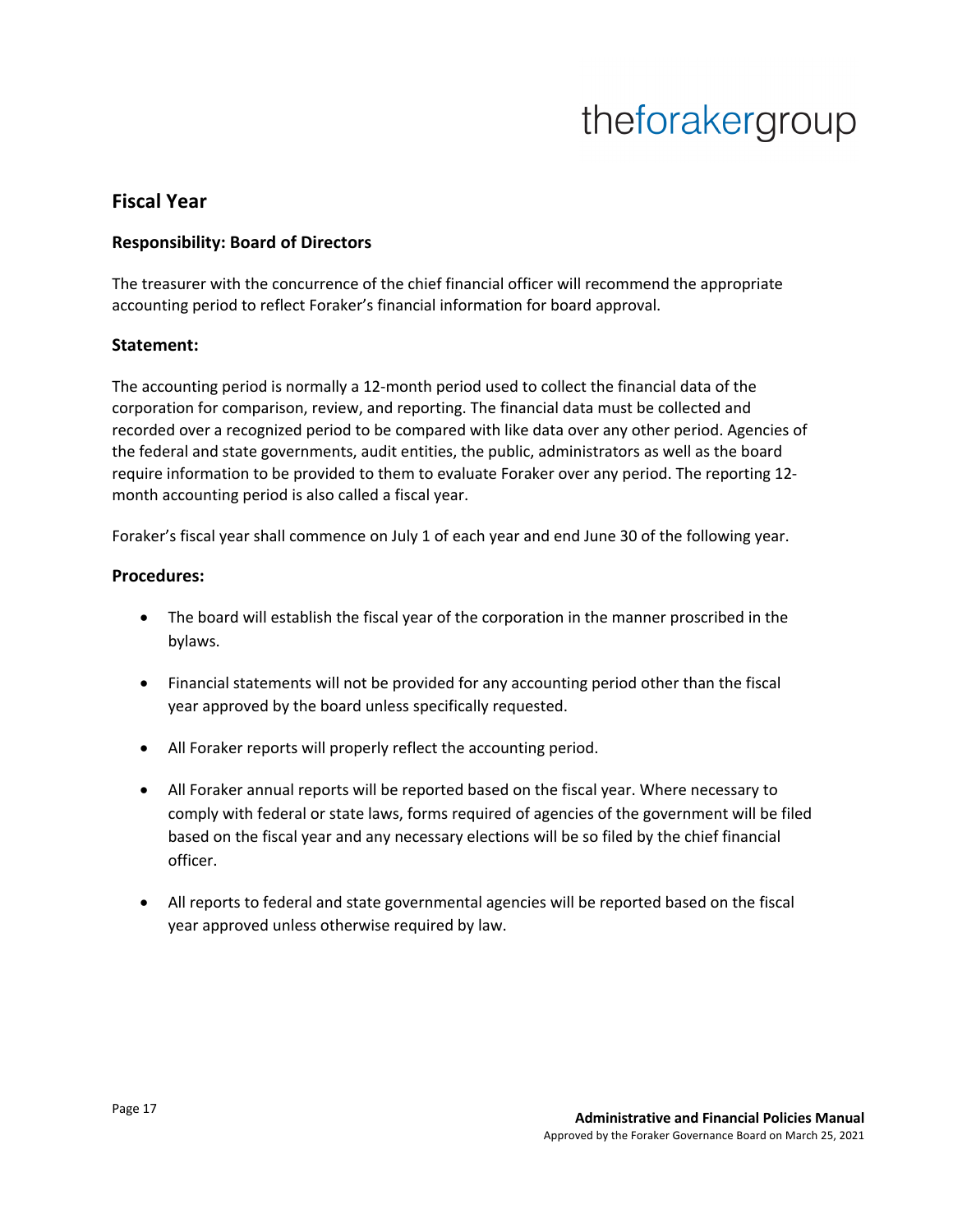## **Financial Authority**

### **Responsibility: Board of Directors**

The board will determine the authority accorded individuals responsible for Foraker's financial integrity by approval of policies in accordance with the bylaws.

#### **Statement**:

The financial authority provided individuals by the board ensures that the board knows about the funds and reports of funds necessary to comply with the law and to provide for the implementation of Foraker's strategic and business plans.

To ensure the integrity of the reports and safeguard Foraker's assets it is necessary to implement an authority level of each person or group responsible for Foraker's assets and financial reports. To comply with necessary internal control standards and at the same time afford efficiencies of daily operations, a clear understanding of who is responsible for each of the financial assets and reporting of Foraker is necessary. Under the duty of care owed to Foraker by board members, it is also their duty to ensure adequate fiscal reporting and control of Foraker's assets.

#### **Procedures**:

The board will determine authority over the actual and planned acquisition, disposal, and distribution of Foraker's financial assets. All checks over \$10,000 must have two signatures both of which must be current official signers of the corporation.

- **Chair of the Board** Has signature authority, with the two-thirds vote of the board, for approval and notification of the President/CEO, for the acquisition and disposal of assets of the corporation and may enter into contracts for the same.
- **President/CEO** Has signature authority, with approval of the board, for the acquisition and disposal of assets of the corporation and may enter into contracts for the same.
- **Finance Committee**  Reports to the board. The finance committee will develop the detailed budget in coordination with the President/CEO and Vice President/CFO. The finance committee will ensure that the financial policies and procedures are maintained and up to date. Where necessary they will contact and negotiate a contract with external auditors for review of the corporation's financial statements and processed as deemed necessary. The board empowers the finance committee to carry out certain activities to aid in the monitoring and evaluation of the investment pools for the board. The committee will also review the budget process and approve all major financial decisions. The finance committee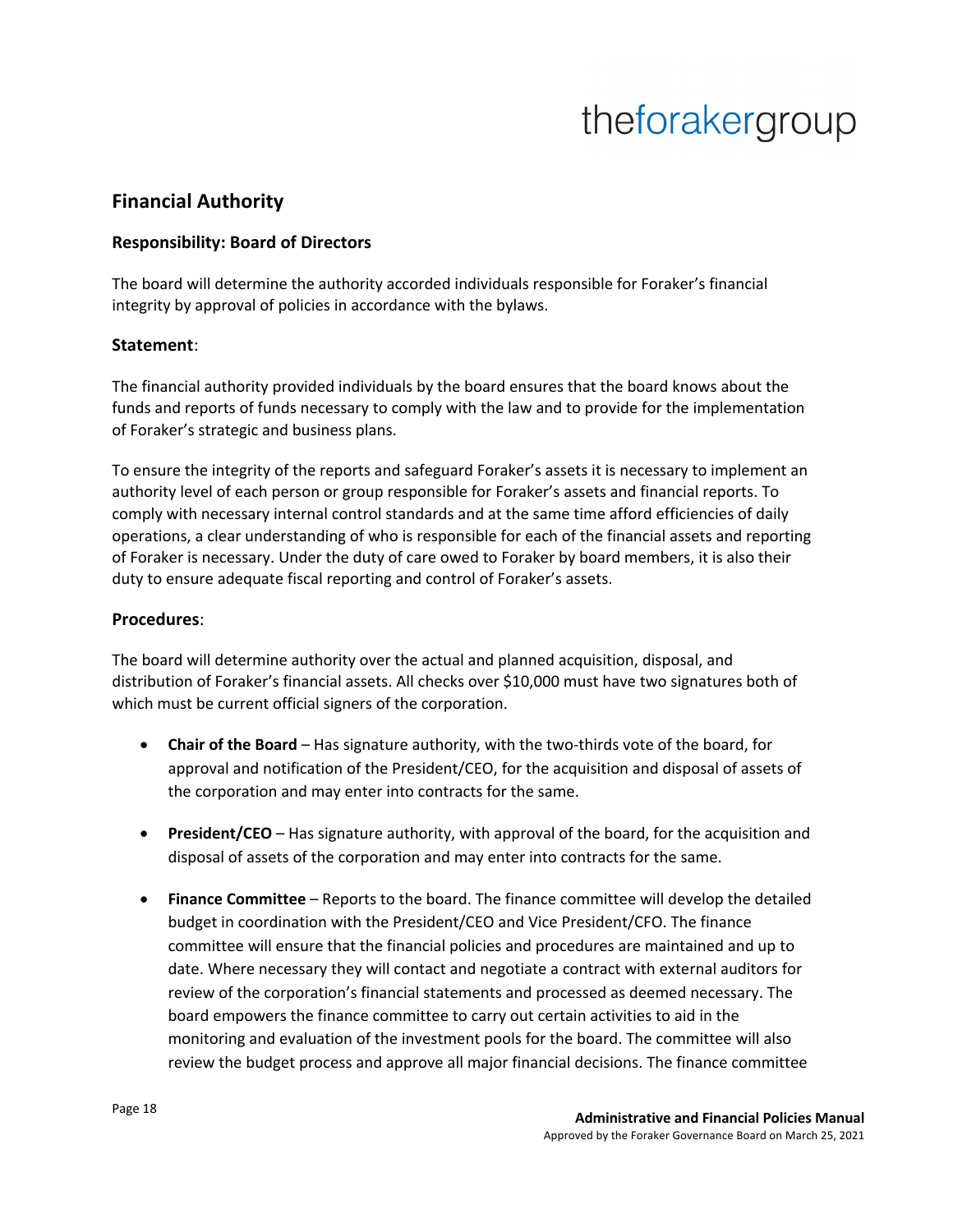will be composed of current directors and members-at-large from the community appointed on an annual basis by the full board and will act as an advisory committee. The finance committee will create an audit committee as necessary. The audit committee selects the audit firm, oversees the audit process, reports the audit results to the board, and provides a management response if deemed necessary.

- **Treasurer/Chair of the Finance Committee** The treasurer will act as primary custodian of the corporation's financial accounts. The treasurer has signature authority for the acquisition and disposal of assets of the corporation and may enter into contracts for the same with board chair and President/CEO notification and two-thirds vote of the board.
- **Chief Financial Officer** Reports to the President/CEO and has direct communication as needed with the treasurer on all financial matters. The Vice President/CFO will coordinate the annual budget process with the finance committee. The Vice President/CFO will provide statements to the finance committee reflecting analysis of budget variances. The Vice President/CFO will act as secondary custodian of the corporation's financial accounts. The Vice President/CFO is responsible for establishing financial procedures for cash disbursement, approval of financial records, contract approval, disposal of assets, and gift acceptance.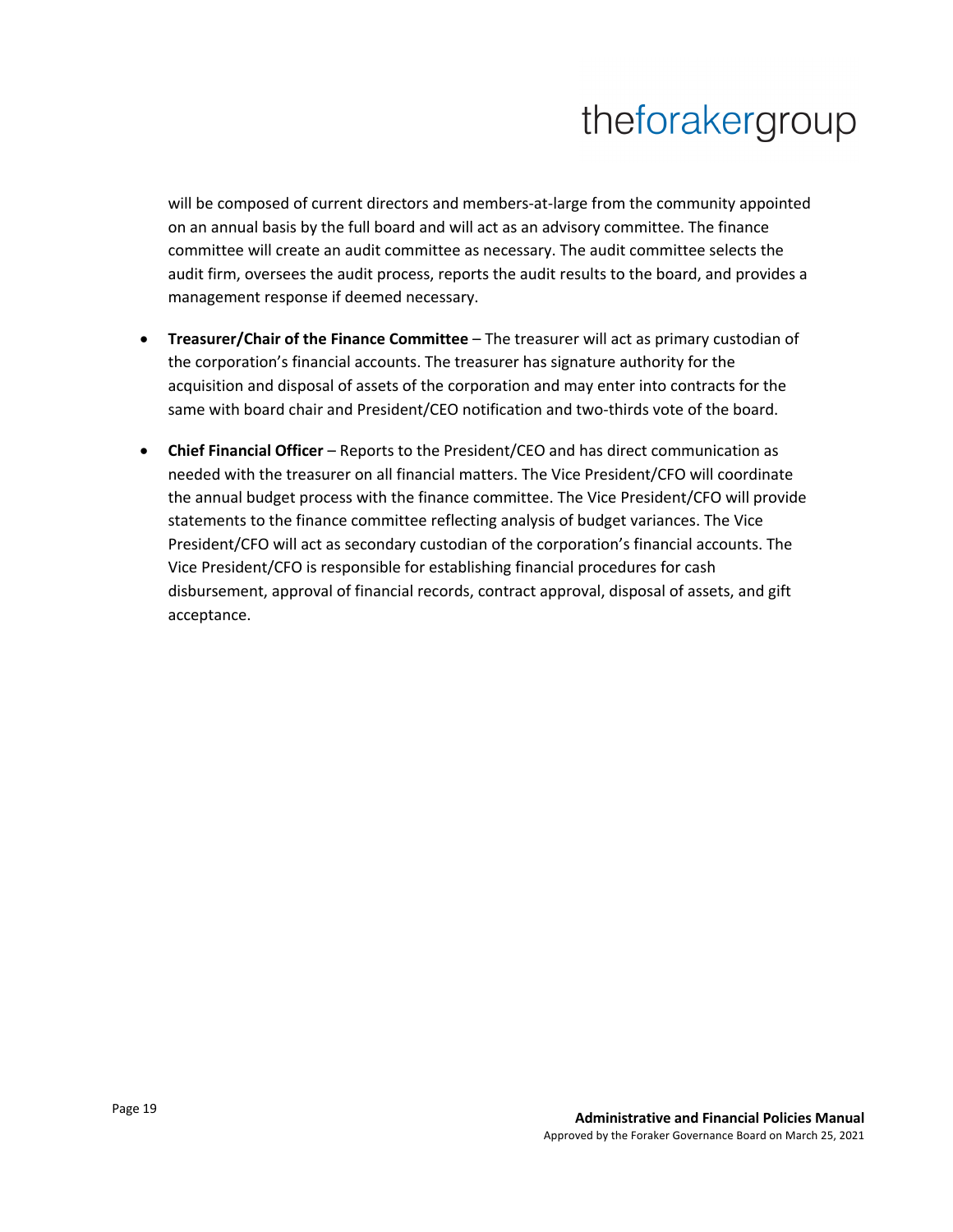## **Audits**

### **Responsibility: Board of Directors**

### **Statement**:

For compliance with various grants and funding as well as conformity with government requirements, the Foraker's financial statements must be audited by independent auditors reporting to the board. The auditors will provide assurances that the financial statements presented conform with recognized accounting principles. Under this assignment the auditors are not looking for fraud or theft but merely providing an opinion that the financial statements provided the public and the board are what they purport to be. If the board needs an outside accountant to look for fraud of compliance with other specific rules, the accountant must be hired under terms of policy for special auditors.

To comply with various laws and funding agreements, the Foraker's financial statements must be reviewed each year by an external independent auditor.

### **Procedures**:

- The chief financial officer and board treasurer will confirm and determine which laws, grants, funding sources, and government entities require audits of financial activities by an independent certified public accountant.
- The treasurer and finance committee will compile a report of each of the audits required and present the same to the board on an annual basis.
- The treasurer and finance committee will contract with an independent certified public accountant to perform an audit of Foraker's financial statements at least annually.
- The CPA will take direction from and report to the board.
- The auditor will provide a standard review letter with a statement as to whether the financial statements were prepared in accordance with Generally Accepted Accounting Policies (GAAP) and clearly reflect Foraker's financial condition at the end of the fiscal year.
- The chief financial officer will provide the auditor a representation letter stating that the financial statements are the true and correct fiscal year statements of Foraker and that they are unaware of any events, transactions, or unrecorded encumbrances that would materially impact the financial statements as presented.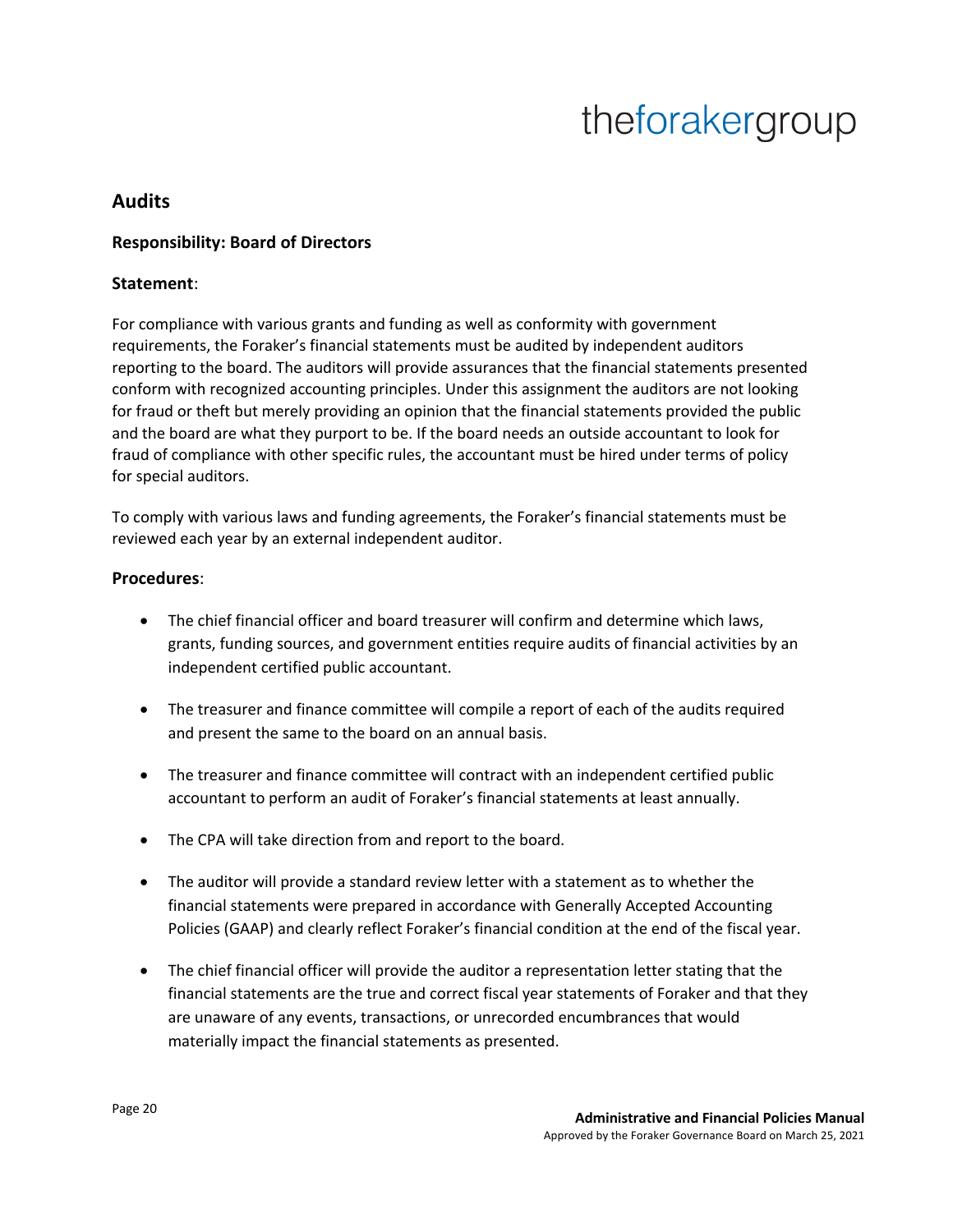- The auditor will provide drafts of the opinion to the treasurer before completing the audit.
- The treasurer will report to the board for its approval of the opinion before it is issued within four months of the end of the fiscal year.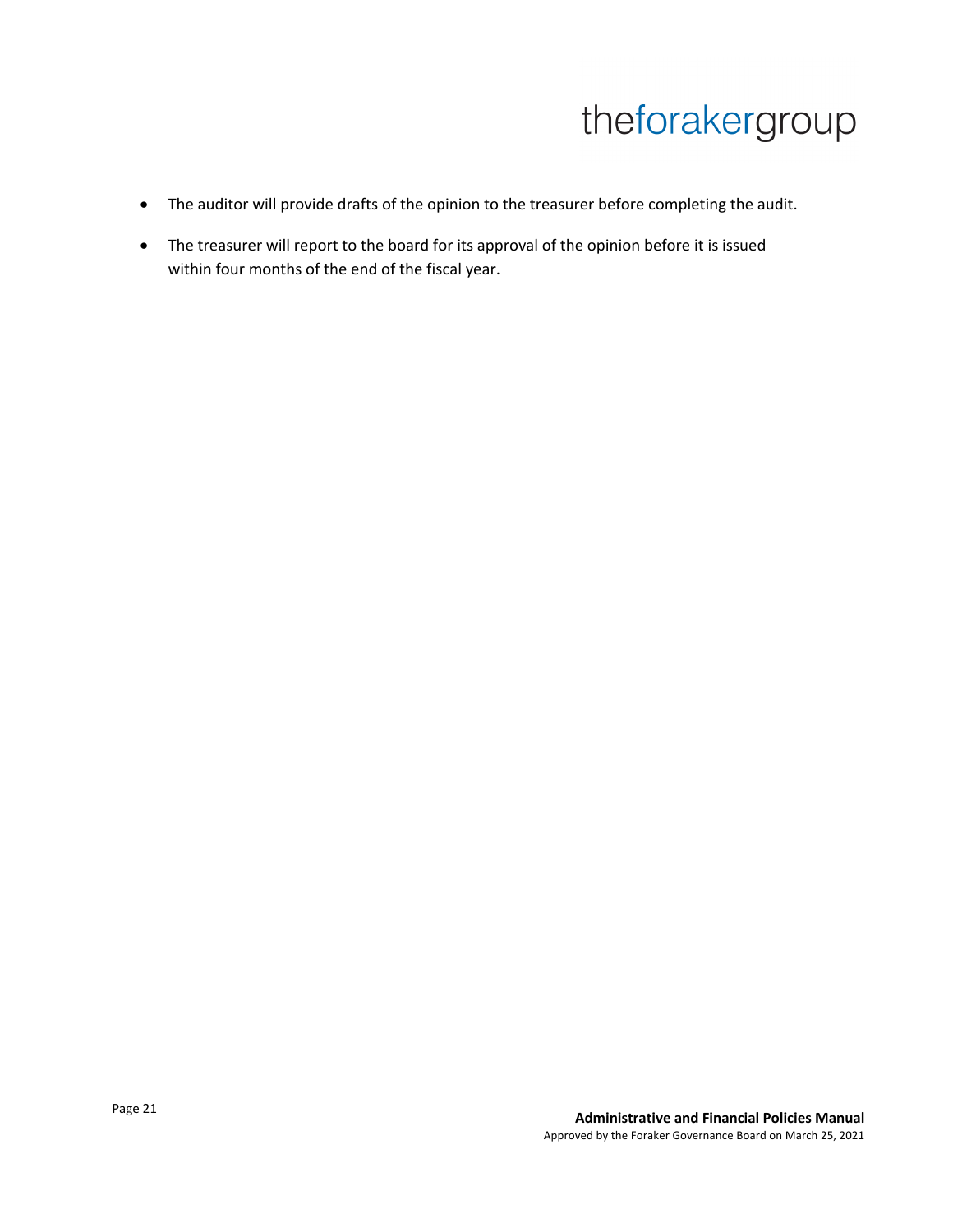## **Special Audits**

### **Responsibility: Board of Directors**

The board of directors is responsible for protecting the assets and maintaining Foraker's financial security.

Actions will only be taken when deemed necessary by events or information provided.

### **Statement**:

It is possible that during the exercise of the fiduciary duties required of board members it may come to their attention that concerns raised regarding financial matters may not be as presented by Foraker employees. If those concerns appear well founded, it may be necessary for the board to hire an independent consultant or auditor to review certain aspects of Foraker's financial activity and report findings back to the board. Because of public sensitivity to perceptions of misappropriation, mismanagement, fraud, and the individual rights of all parties involved in such investigations, it is extremely important that reviews are fairly conducted and findings well founded before further actions are taken.

It is the duty of each member of the board to ensure that Foraker's financial activities are properly, legally, and ethically conducted and where there are questions raised related to any conduct, an adequate investigation into any allegations must be made.

### **Procedures**:

- The board will take up a matter regarding the adequacy of financial reporting, records, or activity and decide if further investigation is necessary.
- The treasurer will contract with an independent certified public accountant or fraud investigator to perform an audit of the questioned financial activities.
- The consultant hired will take direction from and report to the treasurer who will report all findings to the board.
- The consultant will provide a written report of findings.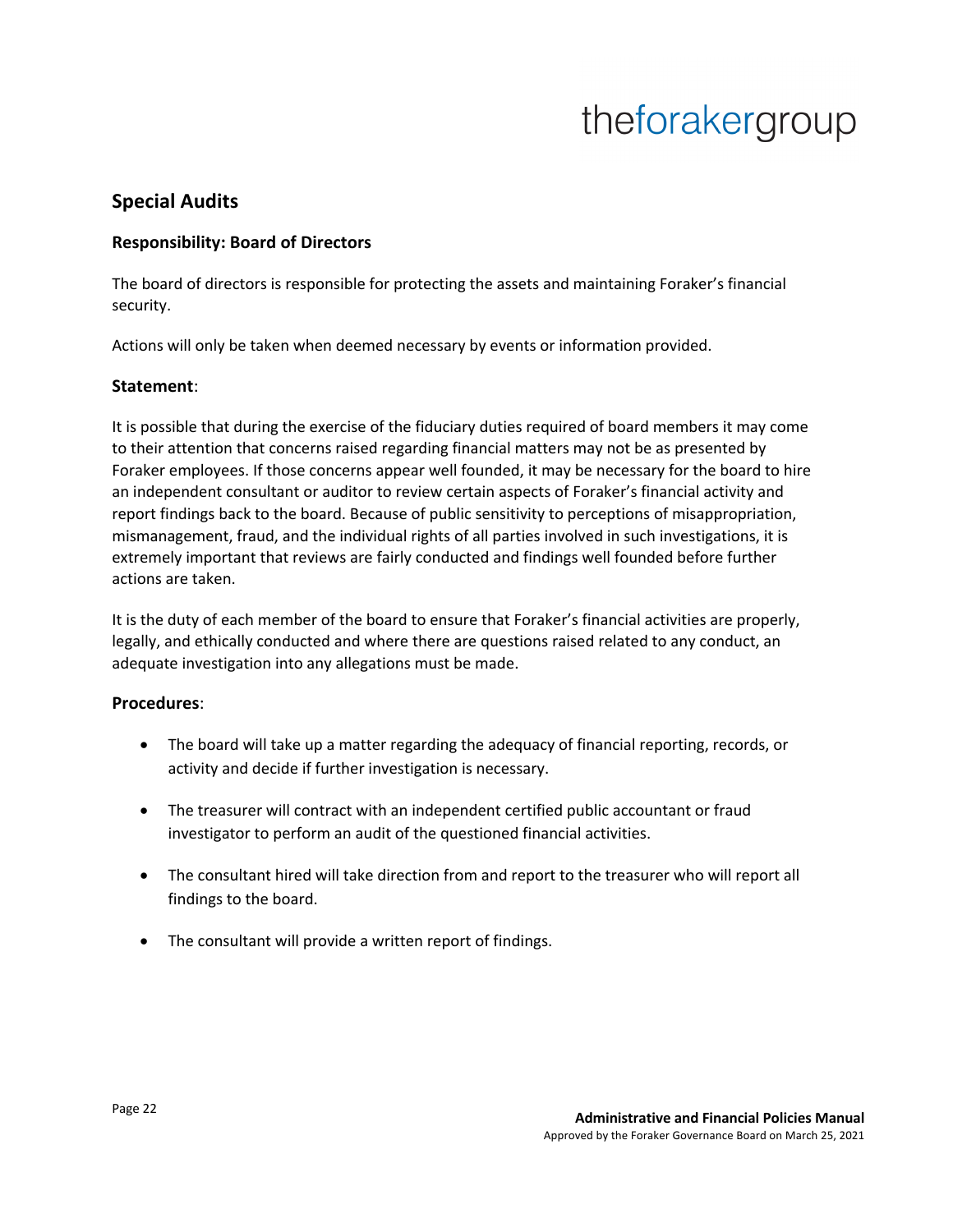### **Investment Fund**

### **Responsibility: Board of Directors**

The Finance Committee recommended this policy on March 19, 2019. The Governance Board approved the policy on March 28, 2019.

The board, in consultation with the finance committee, periodically reviews Foraker's fiscal needs and financial health to ensure an adequate approach to organizational stability and financial resilience.

#### **Statement:**

#### Resolution: Intent of the Foraker Investment Fund

The Foraker Group created this investment account for the stability and financial resilience of our purpose and values. While not an endowment, the intention is to reinvest the interest earnings and grow the principle investment. The funds can be spent with a 2/3 vote of the Governance Board following a recommendation from the finance committee.

Appropriately the finance committee may entertain the spending of funds in the event of unexpected financial urgency, innovation design and development, or at such time as the funds are significant enough to move to an endowment model.

#### **Purpose**

The purpose of this Investment Policy Statement (IPS) is to set forth the policy and operational factors governing the investment management of the Foraker Long-term Reserve. This IPS will serve to direct the management of investment assets within this portfolio by the designated investment advisor. This policy does not cover funds held outside of the Foraker Long-term Reserve, which may be invested for other purposes.

### General Principles

- The investments will be made solely in the interest of the beneficiaries of the reserve.
- The reserve will be invested with the care, skill, prudence, and diligence under the circumstances then prevailing that a prudent investor acting in a like capacity and familiar with such matters would use in the investment of a fund of like character.
- Investment of the reserve will be diversified so as to minimize the risk of large losses, unless under the circumstances it is clearly prudent not to do so.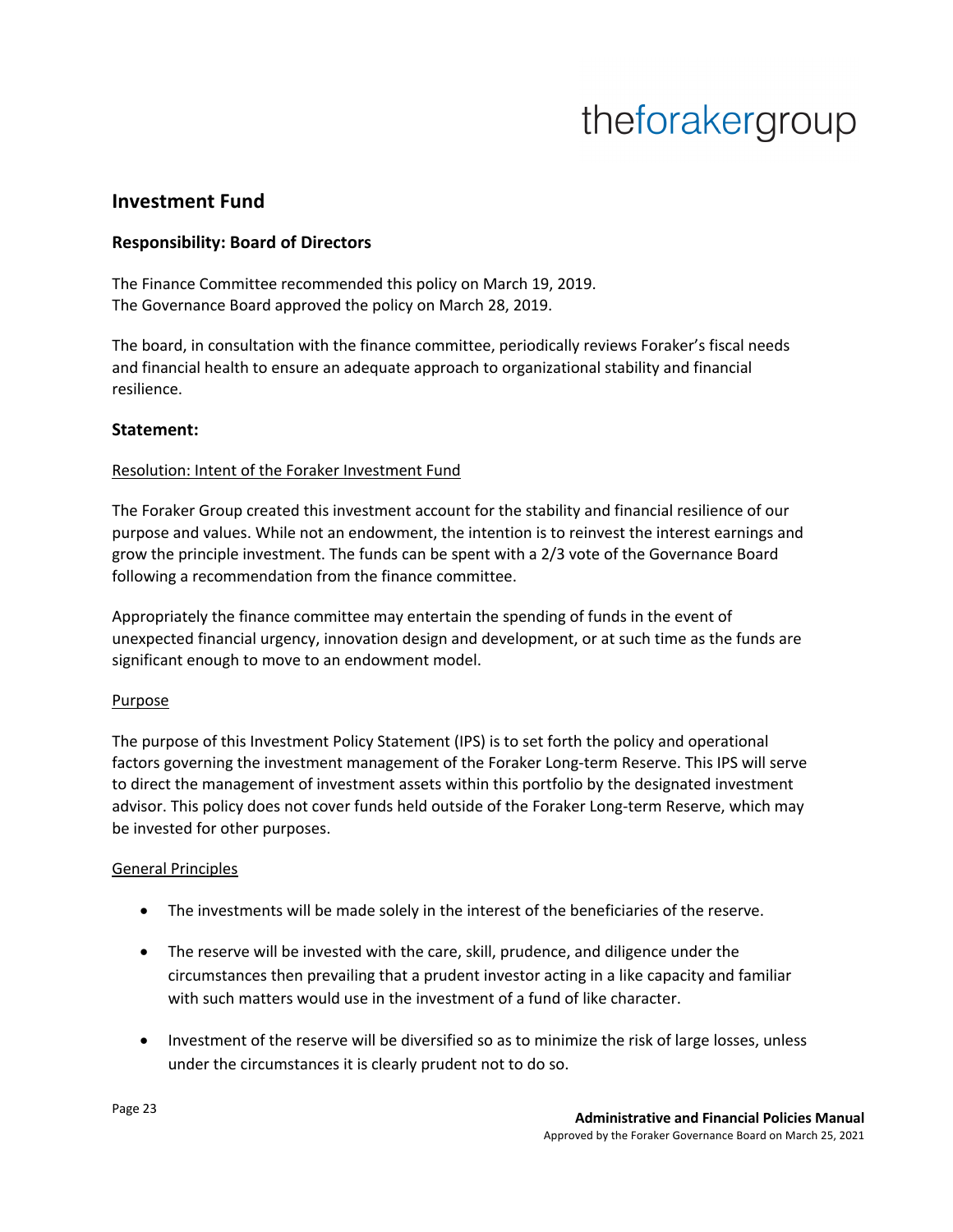#### Statement of Objectives

The primary objectives of this portfolio are:

- Long-term growth of asset
- Optimizing return while minimizing risk through diversification and asset allocation

A secondary objective is to achieve returns in excess of inflation in order to preserve the purchasing power of the Foraker Long-term Reserve.

#### Cash Flow Expectations

The Foraker Long-term Reserve is not expected to be a primary source of cash flow for ongoing operations. Other funds not covered by this IPS have been allocated to serve as short- term reserves for ongoing operations. As such, cash allocations in the Foraker Long-term Reserve will be kept to a minimum level. Any change in Foraker's needs for cash flows from this account should be addressed through a change in this IPS.

#### Time Horizon

The portfolio is considered long-term in its investment time horizon. Investments seek long-term growth as their primary objective. The funds in this account are not expected to be withdrawn in the next ten years.

#### Tax Status

The Foraker Group is a 501(c)3 organization and is therefore exempt from taxes. Investment decisions should reflect this tax status when purchasing or selling securities.

#### Risk Tolerance/Asset Allocation

The portfolio is able to endure a moderate amount of risk, based on the stated objective of longterm growth, a long-time horizon, and a very low need for cash flow. The asset allocation also reflects the secondary objective of purchasing power preservation. Short-term volatility will be tolerated in as much as it is consistent with the volatility of representative market indexes. The recommended target asset allocation is set to achieve the objectives of the Foraker Long-term Reserve while maximizing risk-adjusted returns. The long-term return objective of the reserve is the Consumer Price Index (CPI) + 3%.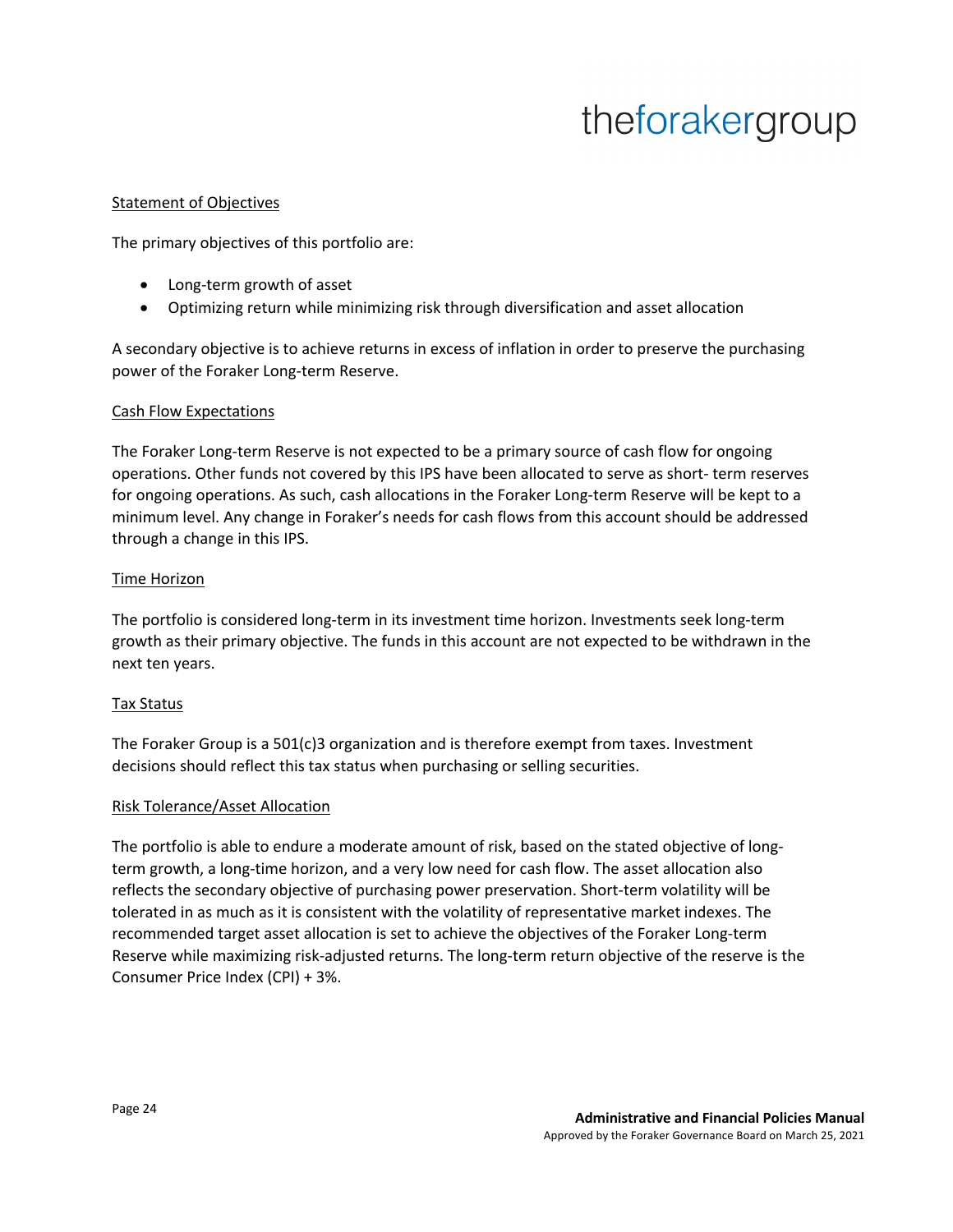| <b>Asset Class</b>          | <b>Target Allocation</b> |
|-----------------------------|--------------------------|
| <b>Domestic Equity</b>      | 50%                      |
| <b>International Equity</b> | 10%                      |
| <b>Fixed Income</b>         | 40%                      |
| Cash                        | በ%                       |

It is understood that investing inherently involves risk and there can be no guarantee as to the attainment of the goals or investment objectives outlined herein.

#### Eligible Investments and Restrictions

The following are eligible investments for this portfolio:

- Common stocks issued by U.S. and international companies traded on an exchange
- U.S. Treasuries
- U.S. Agencies
- Municipal and corporate bonds rated investment grade or higher by Moody's, S&P, or Fitch at the time of purchase
- Mortgage-backed securities issued by U.S. Agencies
- Federal Deposit Insurance Corp. (FDIC) Insured Certificates of Deposit (CDs)
- FDIC or Securities Investor Protection Corp. (SIPC) Insured Money Market Accounts
- Mutual funds that invest in eligible securities listed above
- Exchange Traded Funds (ETFs) that invest in eligible investments listed above

The following are specific restrictions for this portfolio:

- All bonds with a rating lower than investment grade by Moody's, S&P, or Fitch at the time of purchase
- Non-agency mortgage-backed securities with a rating below AAA
- All derivative instruments, including futures, options, swaps, swaptions, forwards, and credit default swaps
- All auction rate securities and variable rate demand bonds
- All commodities
- All forms of hedge funds and hedge funds of funds
- All forms of private equity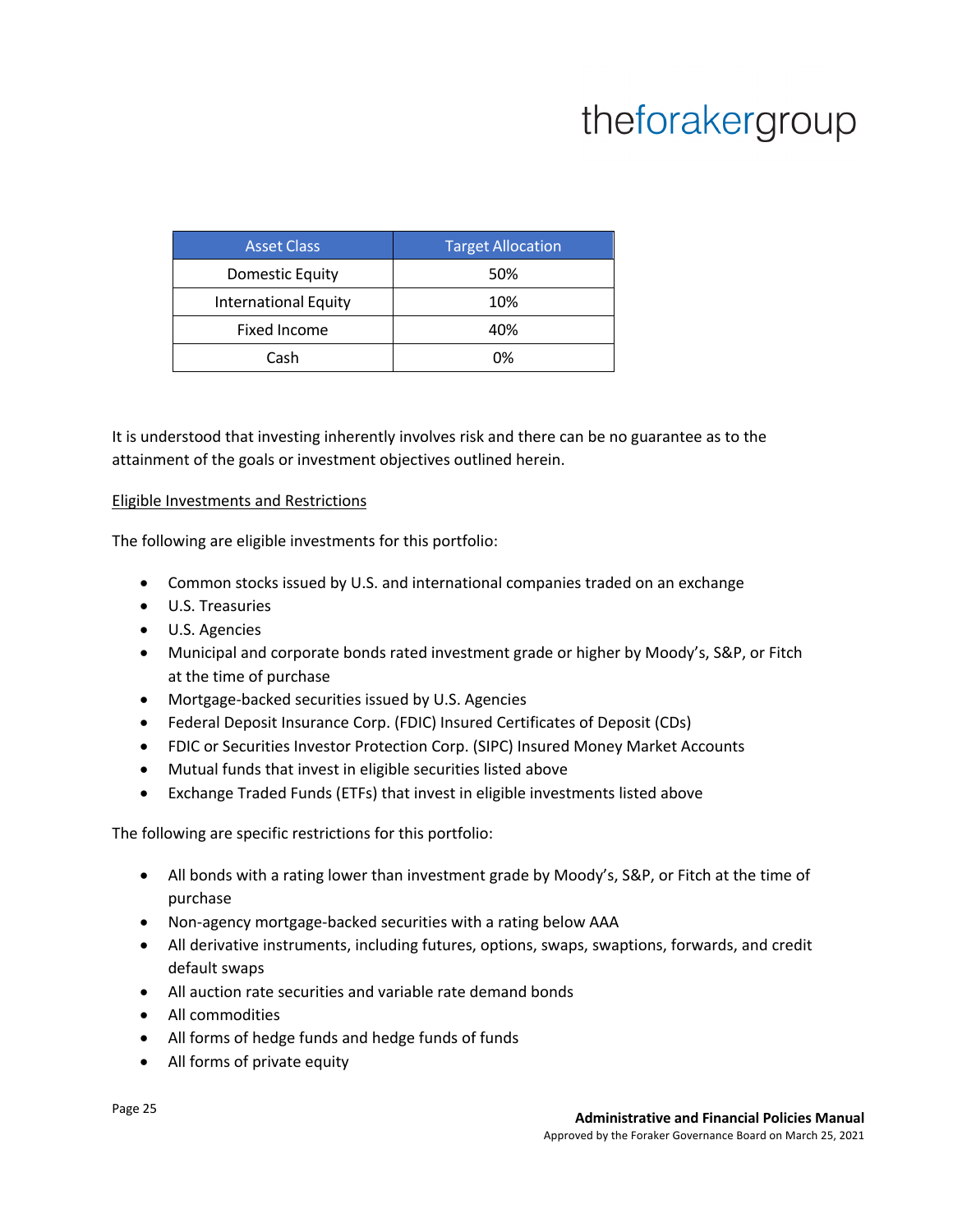- All privately placed securities
- Equity securities not traded on a major exchange

#### Benchmarking/Monitoring

The advisor will provide Foraker with a detailed report of the portfolio at least quarterly. The quarterly report will contain the following:

- Returns for the specified quarter, year-to-date, and since inception
- The current portfolio allocation compared to the target asset allocation
- Representative benchmarks for performance comparison purposes

#### Policy Revisions

This policy is designed to be dynamic and amendable as Foraker's objectives and needs may change over time. This policy will be formally reviewed annually to determine if the objectives, constraints, and allocations are still accurate. Additionally, any number of other changes may occur between reviews that would warrant a review of this policy including:

- A change in the risk tolerance, timeline, tax status, or cash flow expectations for the Foraker Long-term Reserve
- Introduction of new investment vehicles
- A change in the objective of the portfolio

#### Duties and Responsibilities

The following parties to this policy will be charged with certain duties and responsibilities as it relates to the management of the portfolio:

**The Foraker Group:** Will be required to review and approve this Investment Policy Statement in its entirety. Foraker will be responsible for working with a designated investment advisor no less than annually to review and amend this policy statement. Foraker is responsible for selecting a fiduciary investment advisor who will comply with this policy statement and is responsible for periodically reviewing the advisor's compliance with the IPS.

**Designated Investment Advisor:** Will be responsible for implementing the investment strategy outlined in this policy statement by selecting investments and external managers that meet the investment criteria within this policy statement. The designated investment advisor will be charged with recommending investments, transacting approved purchases and sales of investments, and timely reporting of investment performance to The Foraker Group. The designated investment advisor is also required to perform all normal due diligence in selecting external investment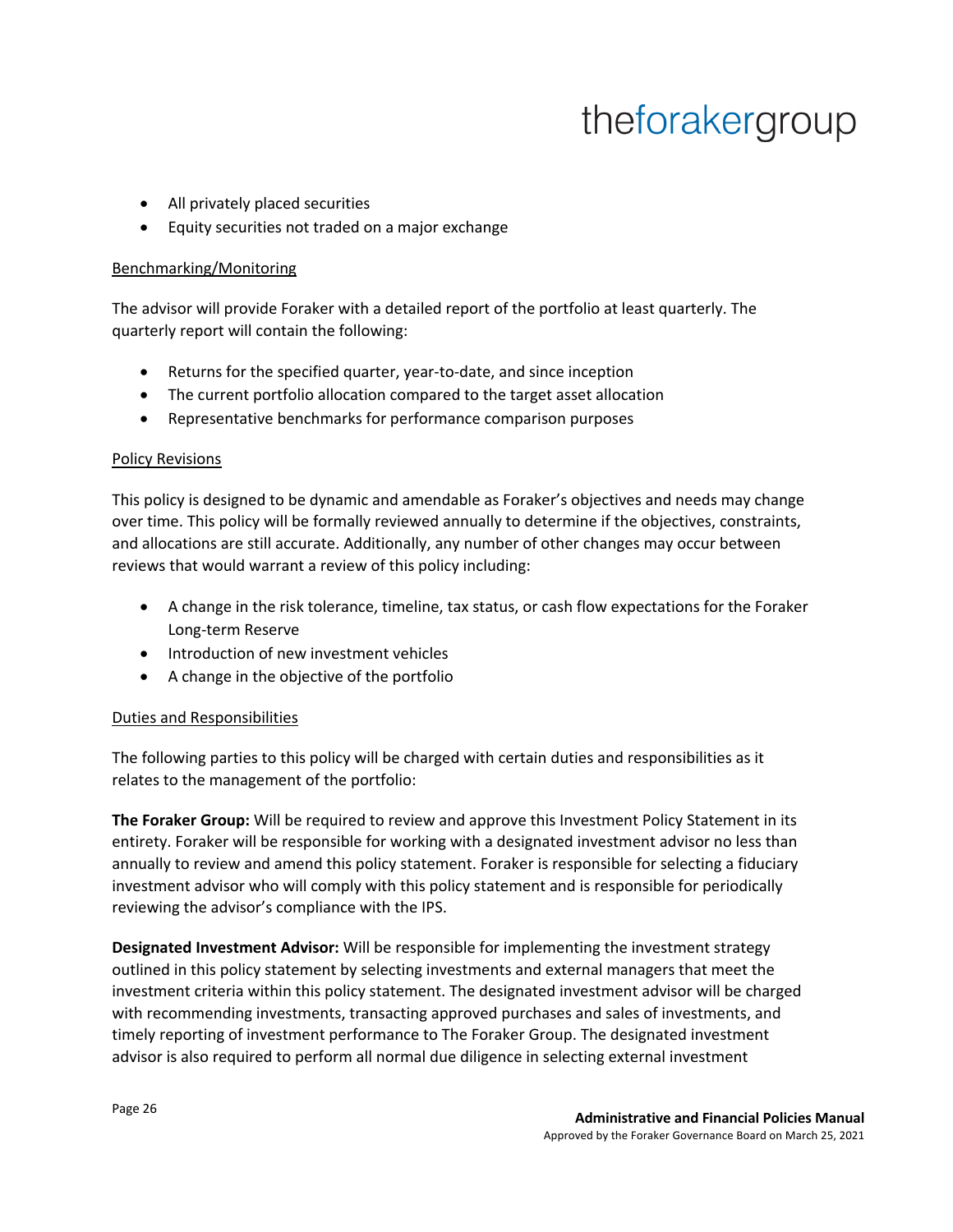managers, including a review of their ability to operate within the investment guidelines and restrictions outlined in this policy. The designated investment advisor is also responsible for selecting other appropriate parties as needed to implement this policy, including a third-party investment custodian.

**Investment Manager:** Will be any party the designated investment advisor selects to invest funds on behalf of the Foraker Long-term Reserve. For purposes of this policy, investment managers include mutual fund managers, exchange traded fund managers, separate account managers, and money market fund managers. The designated investment advisor is responsible for ensuring that any investment manager selected is investing funds in a manner consistent with the eligible investments and restrictions outlined in this policy.

#### Rebalancing Procedures

The portfolio will be rebalanced periodically to assure that the overall asset allocation target of the portfolio is maintained. Events including large deposits or withdrawals and significant market movements may trigger the need to rebalance the portfolio. Regardless of activity, the portfolio will be reviewed on a quarterly basis at a minimum to ensure the balance is adequately maintained. In order to minimize transaction costs, the manager will evaluate the benefit of rebalancing relative to the transaction cost. The advisor will maintain a rebalancing threshold of +/- 20% of the target allocation percentage for each asset class.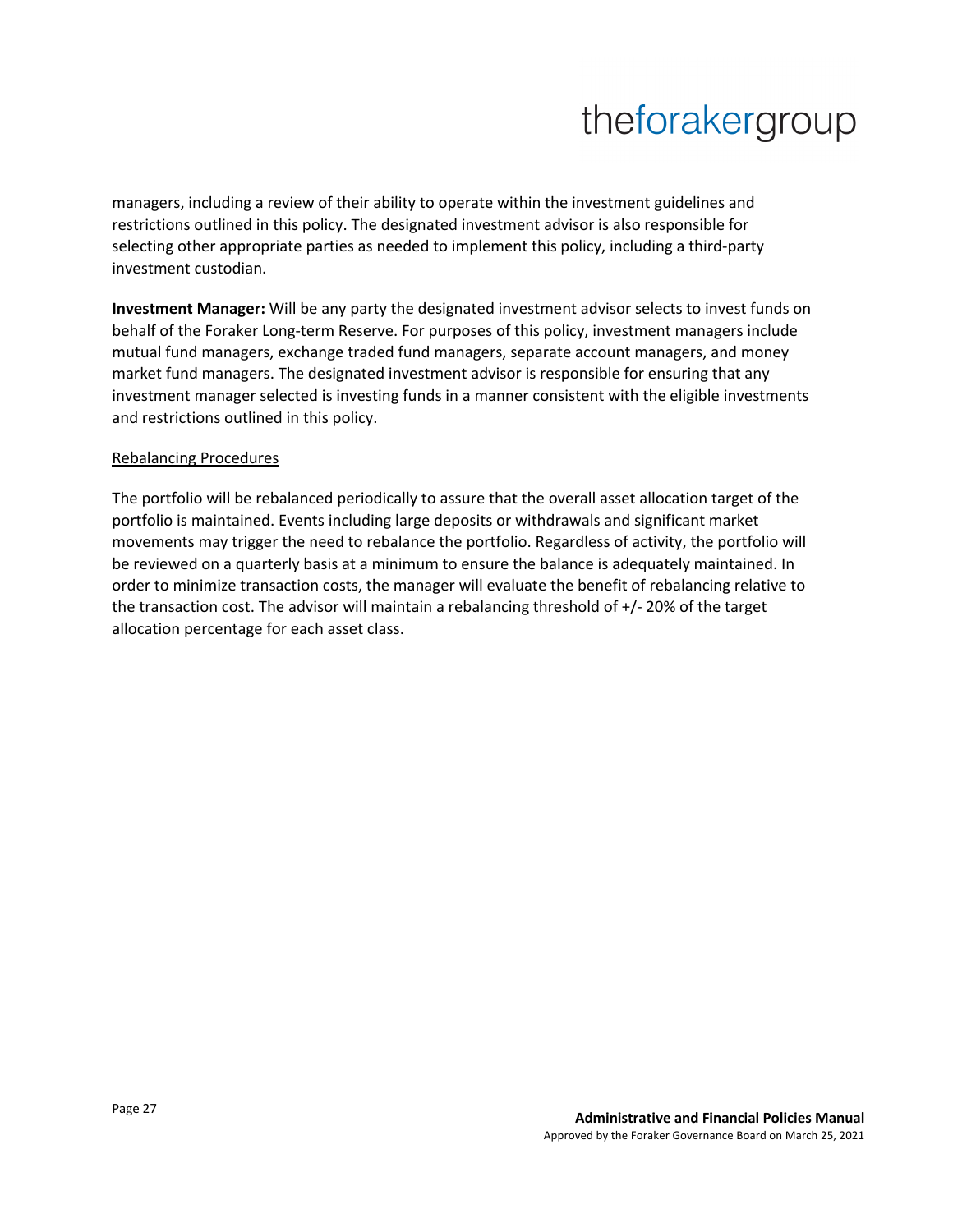## **Oversight Responsibilities for the Long-term Investment Fund**

### **Responsibility: Board of Directors**

The finance committee recommended this policy on March 19, 2019. The Governance Board approved the policy on March 28, 2019.

The board, in consultation with the finance committee, periodically reviews Foraker's fiscal needs and financial health to ensure an adequate approach to organizational stability and financial resilience.

### **Statement:**

The board of directors has overall fiduciary responsibility for the management and oversight of Foraker's investments. The members of the Governance Board, as fiduciaries, are responsible for oversight and stewardship of Foraker's assets. As such, the board establishes and ratifies the investment policies and has ultimate responsibility for the safekeeping of Foraker's assets. The Governance Board is authorized to delegate certain responsibilities and functions to the finance committee, professional experts in various fields. These may include, but are not limited to, the engagement and/or appointment of outside individual(s) or entities to be co-fiduciaries for the fund's investments. Additional specialists such as attorneys, auditors, actuaries, consultants, investment advisors, and others may be engaged by the board to assist in meeting its responsibilities and obligations to administer the assets prudently. The board will not reserve any control over the investment decisions. The investment advisor will be held responsible and accountable to the fund's objectives.

All expenses must be customary and reasonable and will be borne by Foraker as deemed appropriate and necessary.

### **Procedures:**

The following entities will be responsible for implementing the policies of the board.

#### Responsibility of the Finance Committee

The finance committee is established and authorized to consider and make recommendations to the board concerning all matters related to the investment fund.

The finance committee's responsibilities are centered on oversight and include:

• Providing oversight of the management of the assets consistent with investment goals, objectives, policies, guidelines, and constraints as established in the Strategic Investment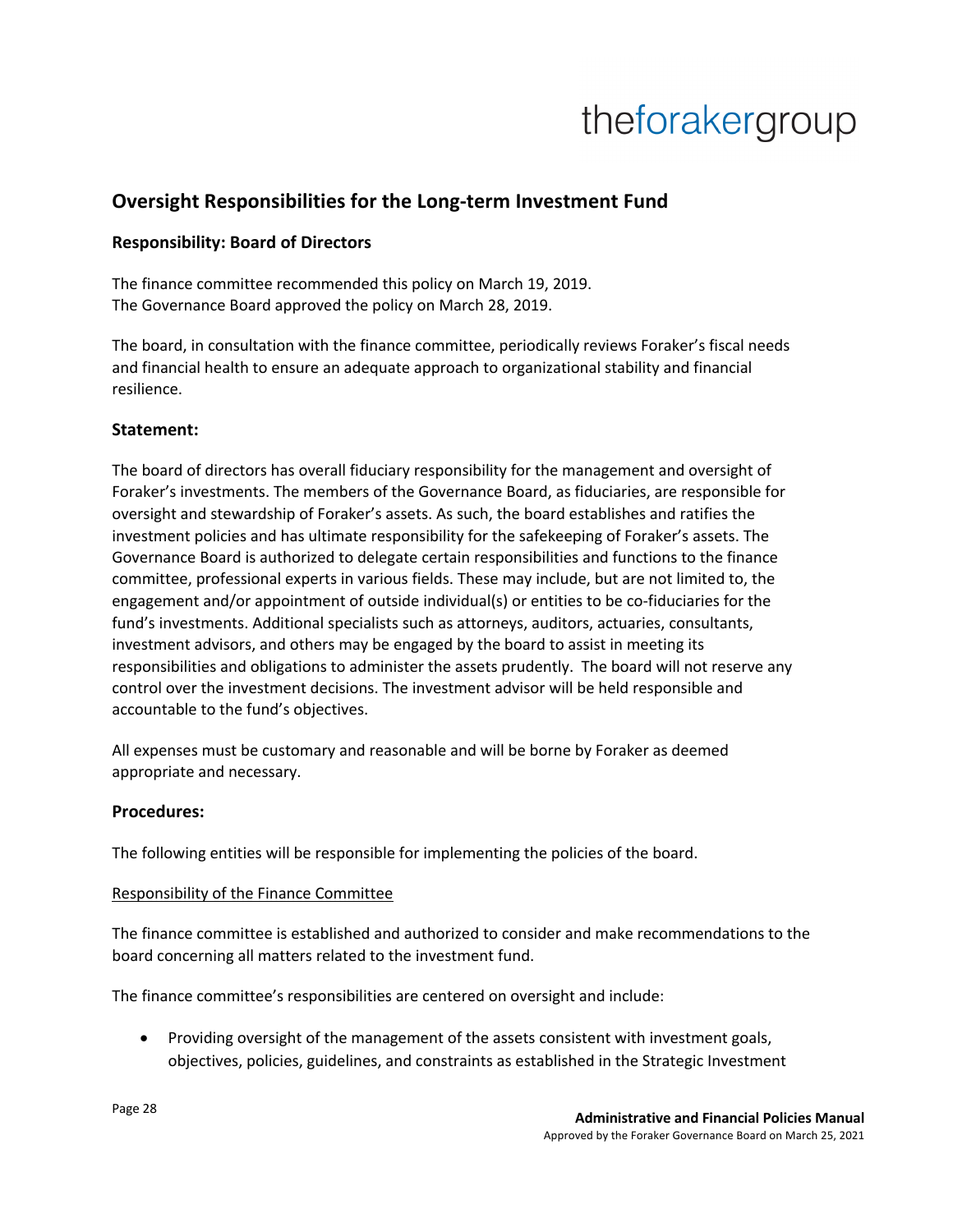Policy Statement

- Reviewing the investment statement quarterly and meeting with the investment advisor annually
- No more than annually reviewing the Investment Policy Statement to ensure goals are still aligned with overall Foraker goals
- Reviewing the relationship with Foraker's fund advisor when prudent and customary

#### Responsibility of the Investment Advisor

The investment advisor is advisor to the finance committee and subsequently to the board. Investment advice concerning the investment management of Foraker's assets will be offered by the investment advisor and will be consistent with the investment objectives, policies, guidelines, and constraints as established in the Strategic Investment Policy Statement (IPS).

Specific responsibilities of the investment advisor include but are not limited to:

- Assisting in the development and periodic review of investment policy
- Reporting, on a timely basis, quarterly investment performance results in writing and annually in person
- Monitoring the performance of the fund to determine the progress toward the investment objectives
- Providing the staff, finance committee, and board with information on industry best practices and strategies
- Ensuring that the assets are managed in a manner that is consistent with Foraker's investment goals, objectives, risk tolerances, and policies and in compliance with all applicable laws
- Exercising full discretion to make all investment decisions for the assets placed under its jurisdiction, while observing and operating within all of policies, guidelines, constraints, and philosophies as outlined in the Investment Policy Statement
- Exercising discretionary investment management including decisions to buy, sell, or hold individual securities, and to alter asset allocation within the guidelines established in this statement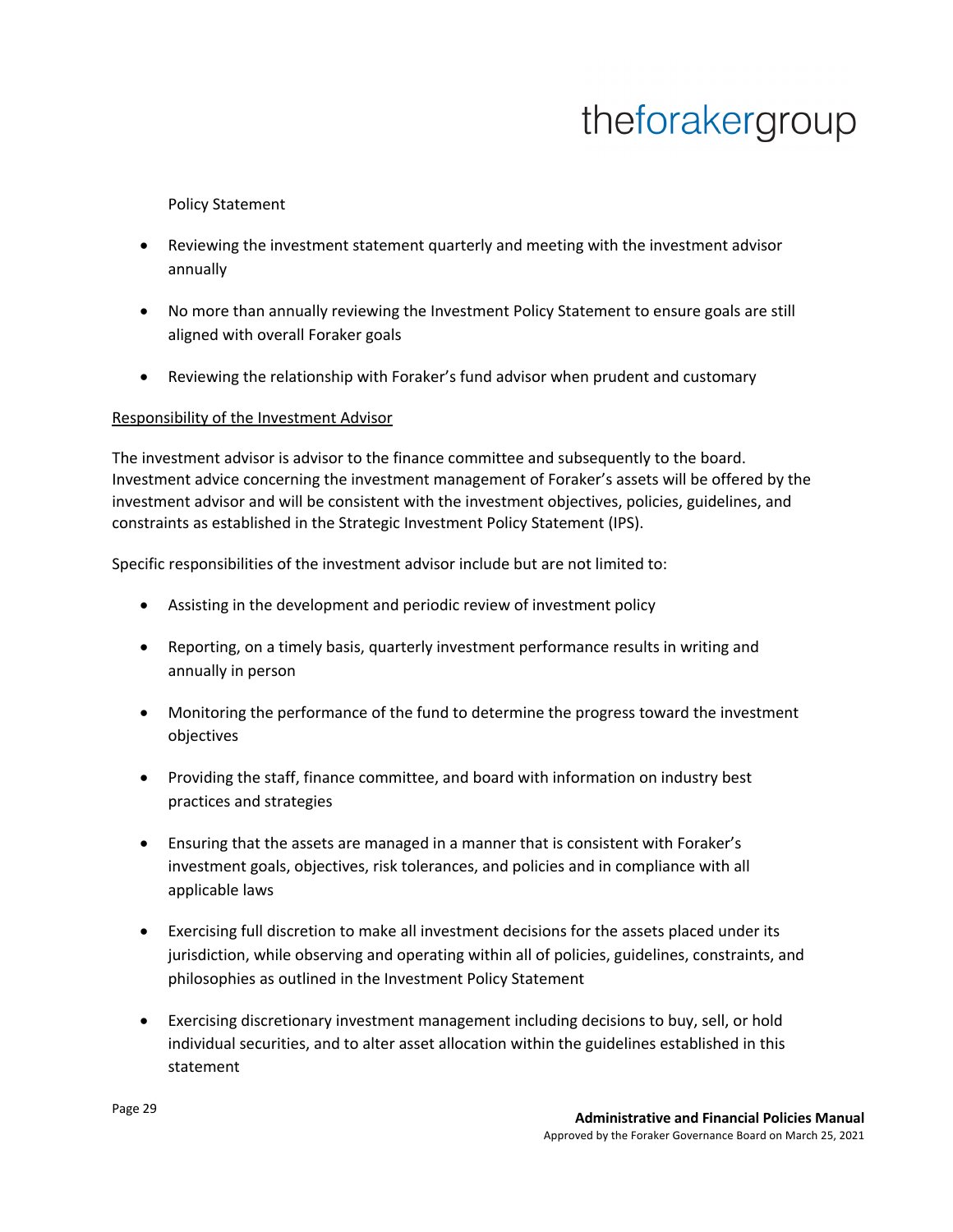- Reviewing, managing, and overseeing investment managers (Note that the Foraker staff and finance committee will be notified of any changes.)
- Any asset allocation as outlined in the Investment Policy Statement will only occur with approval of the Foraker board by way of the staff and committee process.

#### Responsibility of CEO/CFO Staff

- Providing recommendations to the finance committee
- If necessary, engaging the board in discussion and process on a change in asset allocation designated in the Investment Policy Statement
- Maintaining consistent communication with the investment advisor
- Reviewing investment performance on a regular basis
- Recommending spending of funds as necessary and prudent

#### Investment Policy Review

To ensure continued relevance, reasonableness, and timeliness of Foraker's policies, objectives, guidelines, and financial status, the finance committee and staff shall review the Long-Term Reserve Investment Policy Statement annually. Changes to the statement will require the approval of the finance committee. The committee will seek board ratification for changes and recommendations that the committee has authorized and approved.

#### Amendment

The board reserves the right to amend the Roles and Responsibilities Statement at any time. All changes and amendments must be in written form and are effective upon the dated signature of the board.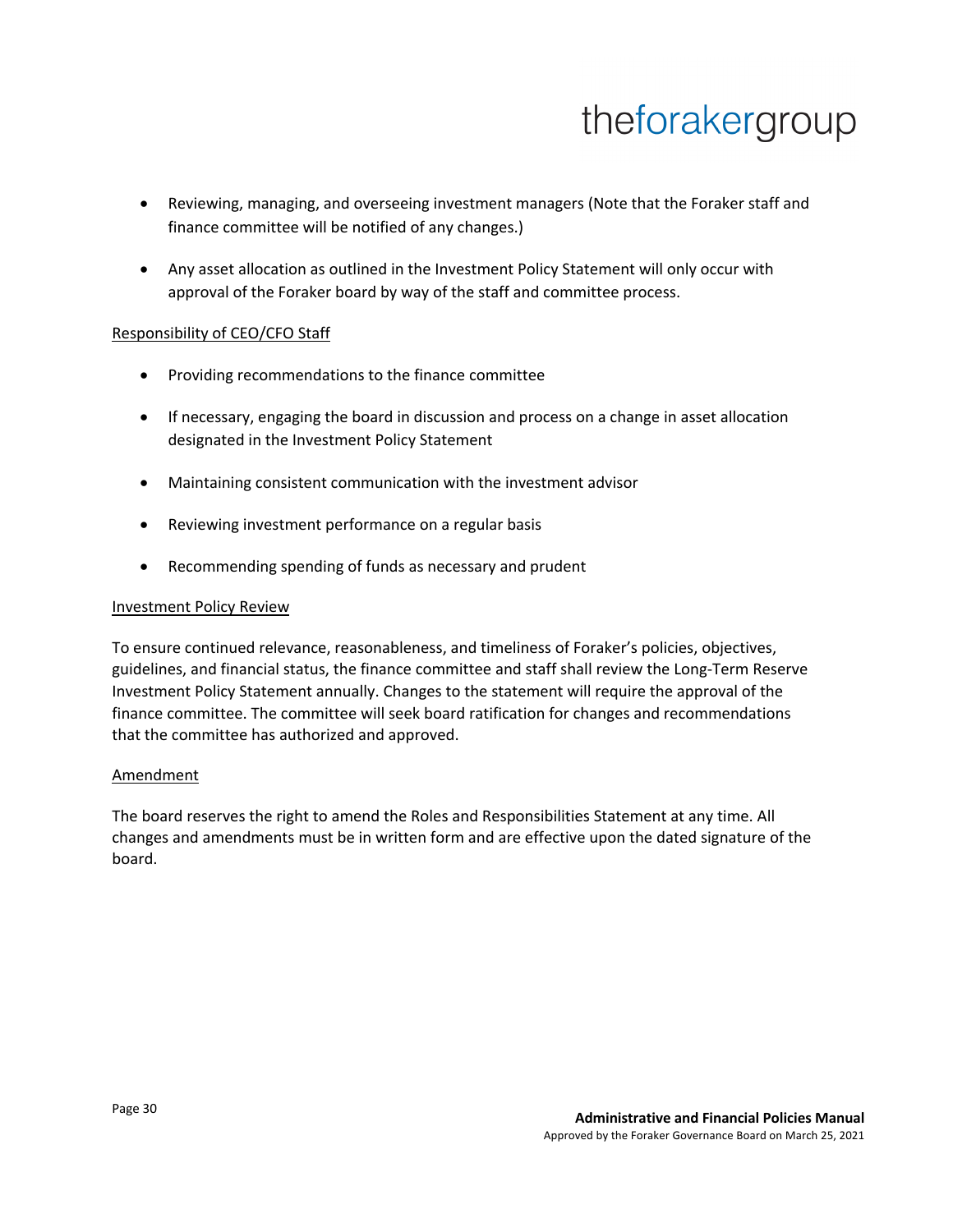## **Board Operating Reserve**

### **Responsibility: CEO, CFO, Finance Committee**

The Governance Board approved this policy on January 30, 2020.

The board, in consultation with the finance committee, periodically reviews Foraker's fiscal needs and financial health to ensure that reserves are adequate based upon the current economic climate.

#### **Statement**:

Since 2015, the Governance Board has committed to putting \$50,000 per year into a Foraker Operating Reserve. This action has created the appropriate "muscle memory" for the organization to focus on nonprofit resiliency. There was no overall goal for this account other than creating a healthy habit for the organization. As of this policy, the board has a formal Board Operating Reserve to serve as a tool for Foraker's future.

The intention of the reserve is to give management flexibility to act and to effect change based on mission.

The finance committee recommends with this policy a goal of three months of operating reserve. In 2019, that equals \$700,000. This goal will be achieved through a continued annual allocation process of a minimum of \$50,000 as the budget allows.

Current approved purposes of the reserve once all other revenue options have been exercised:

- To provide an internal line of credit to offset any late grant payments or unexpected philanthropic or earned income losses
- To provide seed funds for Foraker innovation exploration, design, and scale in service to the nonprofit environment. From time to time, Foraker must take a risk to bring a new idea to the marketplace that will not immediately generate revenue but is the right service at the right time for Alaska's nonprofits. Investing our own resources builds trust in the process and the product to leverage other external charitable investments.

### **Procedures:**

#### Savings

• Once this goal has been reached, the finance committee and CEO will review this policy as needed for updates or adjustments.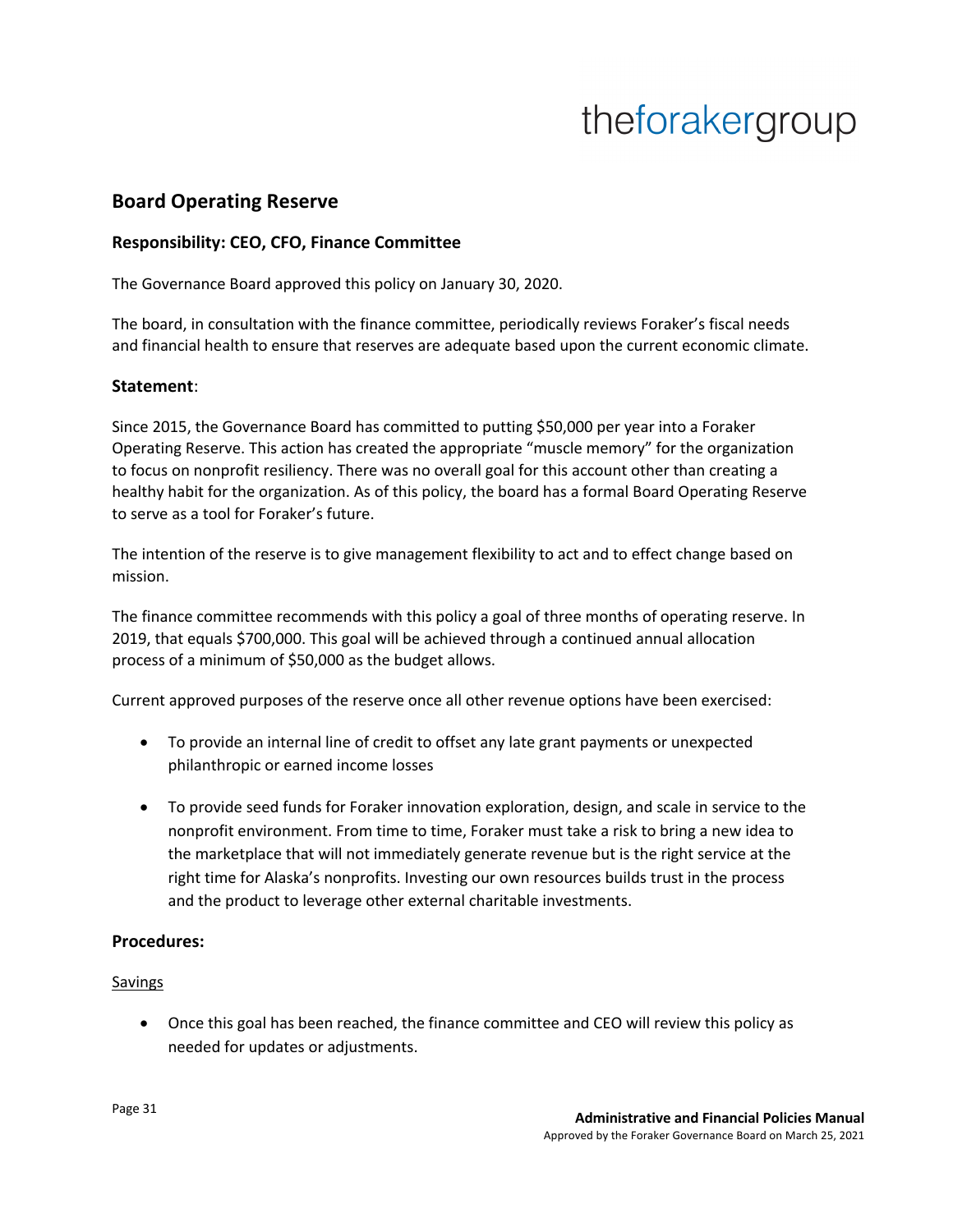- The CEO can recommend to the finance committee or vice versa to change the three-month goal.
- The CFO will evaluate and assess the need of board designated assets on projects that would require using board reserves. The CFO is required to get approval through a vote of the board before accessing these funds.
- As funds build, different levels of 30-60-90-day CDs will be considered while balancing the demand for cash.

#### **Spending**

• The finance committee and CEO may recommend to the full board to exercise the authority to spend the reserve only after all other revenue options have been exercised.

#### Authority to spend

• CEO and finance committee agreement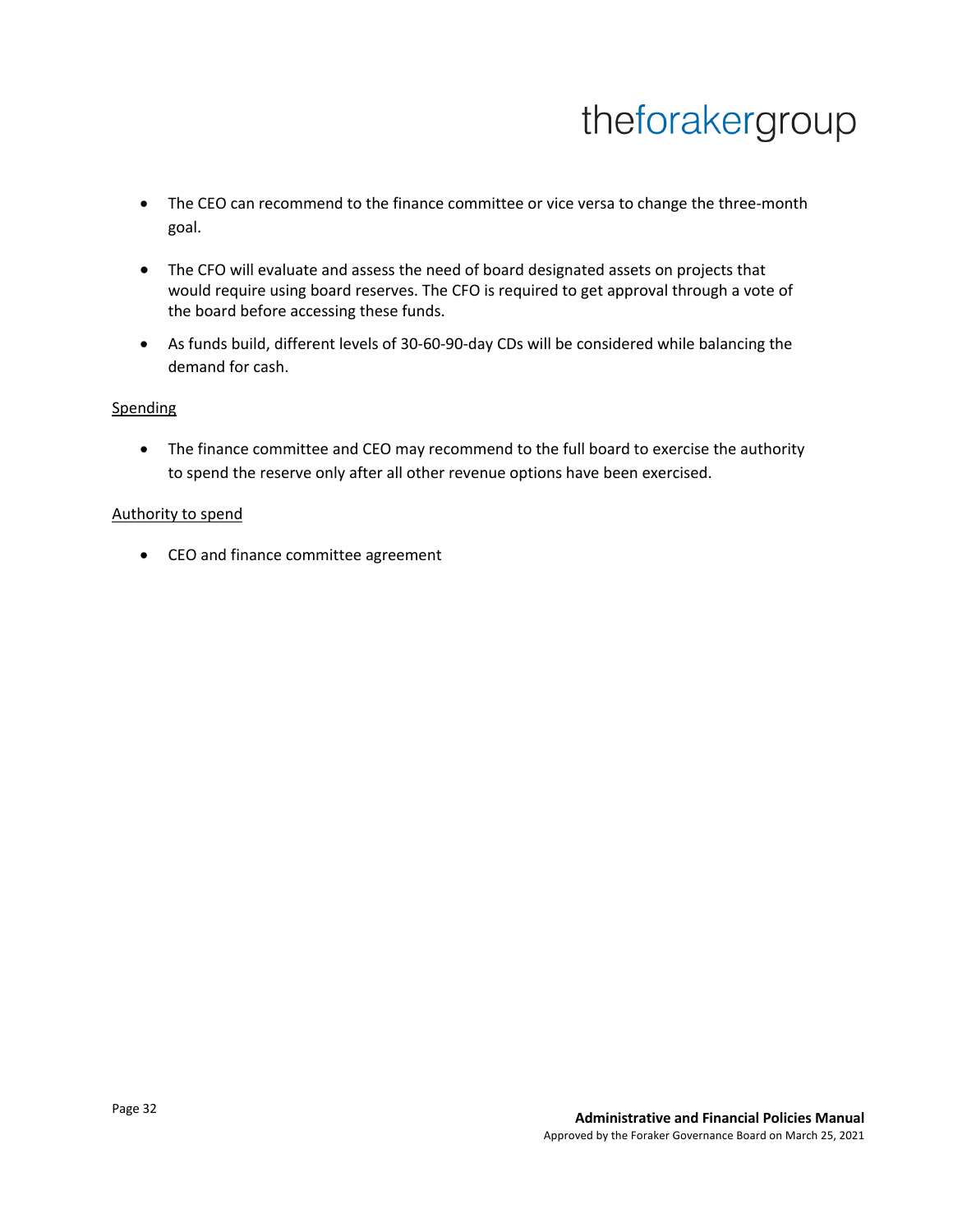### **Business Travel**

### **Responsibility: Board of Directors**

#### **Statement:**

It is recognized and understood that as a part of our ongoing relationships with Foraker Partners and in the normal course of doing business, Foraker board, staff, and consultants will be required to travel. Whenever such travel is required, and where possible, prior authorization should be secured from Foraker leadership, i.e. President/CEO, board chair, or Vice President/CFO.

#### **Procedure:**

- Business related expenses All expenses should be at the most economical rate for Foraker or the client. Foraker will reimburse for expenses reasonable and necessary to the business travel. Expenses such as movie rentals, alcohol, dry cleaning, etc. are not considered business-related and should be paid for personally.
- Advances Individuals may request an advance to cover travel related expenses if they don't have a Foraker issued credit card. However, upon completion of the trip it is expected that the individual will immediately submit expenses for reconciliation of the advance and to reimburse the employee for any out-of-pocket expenses that were incurred.
- Airfare Foraker will reimburse airfare at the lowest possible cost, which is typically coach class. Therefore, when notification of an upcoming meeting is confirmed, the individual traveling should endeavor to purchase a ticket at the earliest time to secure the lowest possible price.
- Mileage All frequent flier miles accumulated while traveling on business for Foraker travel belong to the individual accruing the miles. For travel on Alaska Airlines, employees are encouraged to book through Foraker's Alaska Airlines Easy Biz account, which helps to support travel scholarships for Partners.
- Rooms/facilities All attempts will be made to find the most adequate facility/room at the most economical cost when booking rooms for meetings or for overnight travel. When individuals attend multiple-day Foraker related meetings in Anchorage and who are not residents within the municipality, Foraker will only provide reimbursement at the rate approved at a facility of our choosing. Individuals wishing to secure more expensive quarters will only be reimbursed at the approved rate. Whenever overnight stay is not required, and airfare is not excessive, individuals are urged to return on the same day if possible.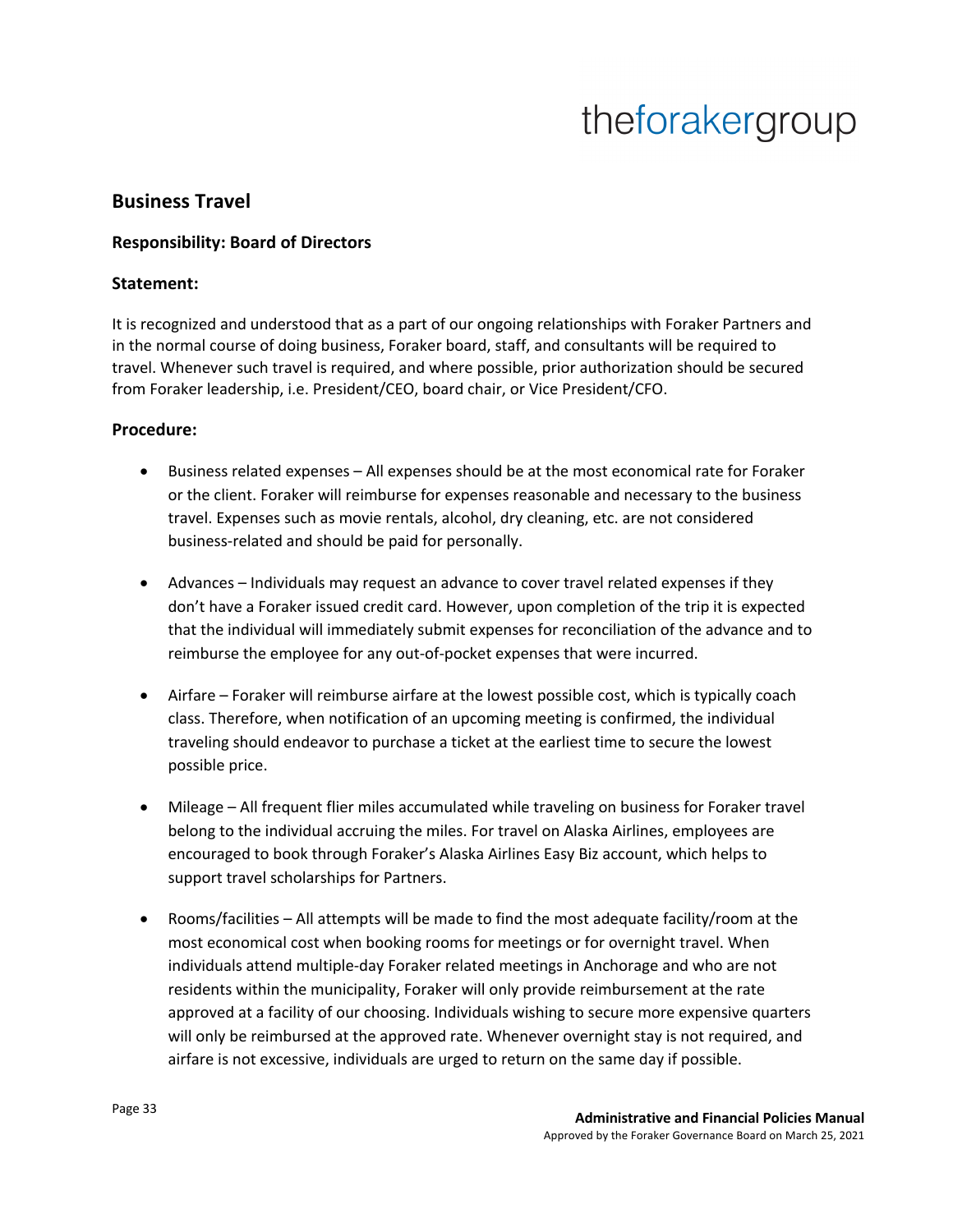- Ground transportation Foraker will reimburse for ground transportation in a community at the lowest rate. If it is more economical to take a Lyft, Uber, or taxi, reimbursement will be at that level. If it is less expensive, or it makes better business sense to rent a car due to other considerations, the cost of renting a mid-size car will be authorized. For travel outside normal business transit, Foraker will reimburse mileage for the personal use of a car at the currently approved rate set by the IRS. (Check with the Vice President/CFO for the rate.) The determination of reimbursable mileage will be the lesser of either (1) mileage between an employee's home and a work-related location, or (2) mileage between the Foraker office and a work-related location. Foraker does not reimburse mileage for travel between the home of an employee or consultant and the Anchorage office or between the hotel of a visiting employee or consultant and the Anchorage office.
- Meals Foraker will reimburse for meals upon submission of the travel expense report. It is expected that meal expenses per day are prudent and reasonable. Meal receipts are required for reimbursement. Alcohol is not reimbursable with the exception of the President/CEO hosting a work-related gathering.
- Additional travel in connection with Foraker business When an individual is completing additional travel (whether personal or business) during the course of working for or on behalf of Foraker, we will only reimburse the individual for those expenses that are directly associated with Foraker. On occasion, the Vice President/CFO will audit expense records.
- Submitting expense reimbursements It is expected that expense accounts will be submitted on a monthly basis, typically no later than the fifth workday of the month.
- All travel related items available for reimbursement from customer billings should be entered by the fifth of the month through the Foraker billing software.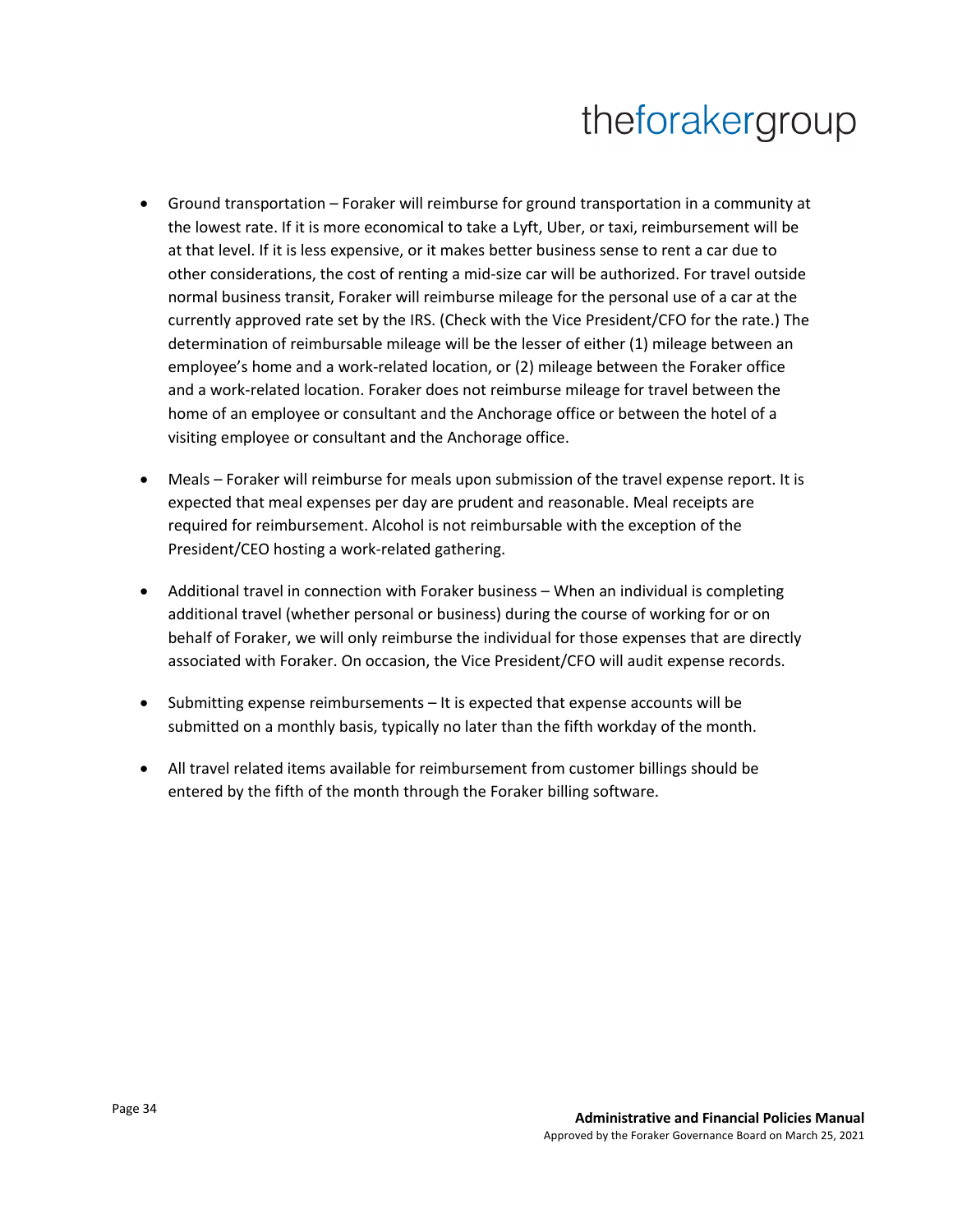### **Insurance Coverage**

### **Responsibility: Board of Directors**

The Vice President/CFO will review the adequacy of insurance with the board as needed.

#### **Statement**:

Adequate insurance must be maintained for aspects of Foraker's functions for which insurance is available. Where appropriate, the risk of loss should be placed on parties other than Foraker or shared. Losses from accidents or incidents that can otherwise be insured can be debilitating and hinder the carrying out of Foraker's purpose.

Where insurance is available at a reasonable price to mitigate the potential of significant financial risks of loss, it will be obtained.

#### **Procedures**:

- The President/CEO will ensure that contracts will be entered into for insurance for activities approved by the board.
- A risk management assessment will be conducted annually and if it is determined necessary, a request for proposal for insurance coverage will be obtained.
- At a minimum, Foraker shall have insurance coverage for crime and fidelity, directors and officers, worker's compensation, auto, and general and professional liability.
- The President/CEO will provide a declaration page for insurance upon request.
- If prudent, the President/CEO will make a report to the board of all claims subject to insurance coverage within 72 hours of a claim being made.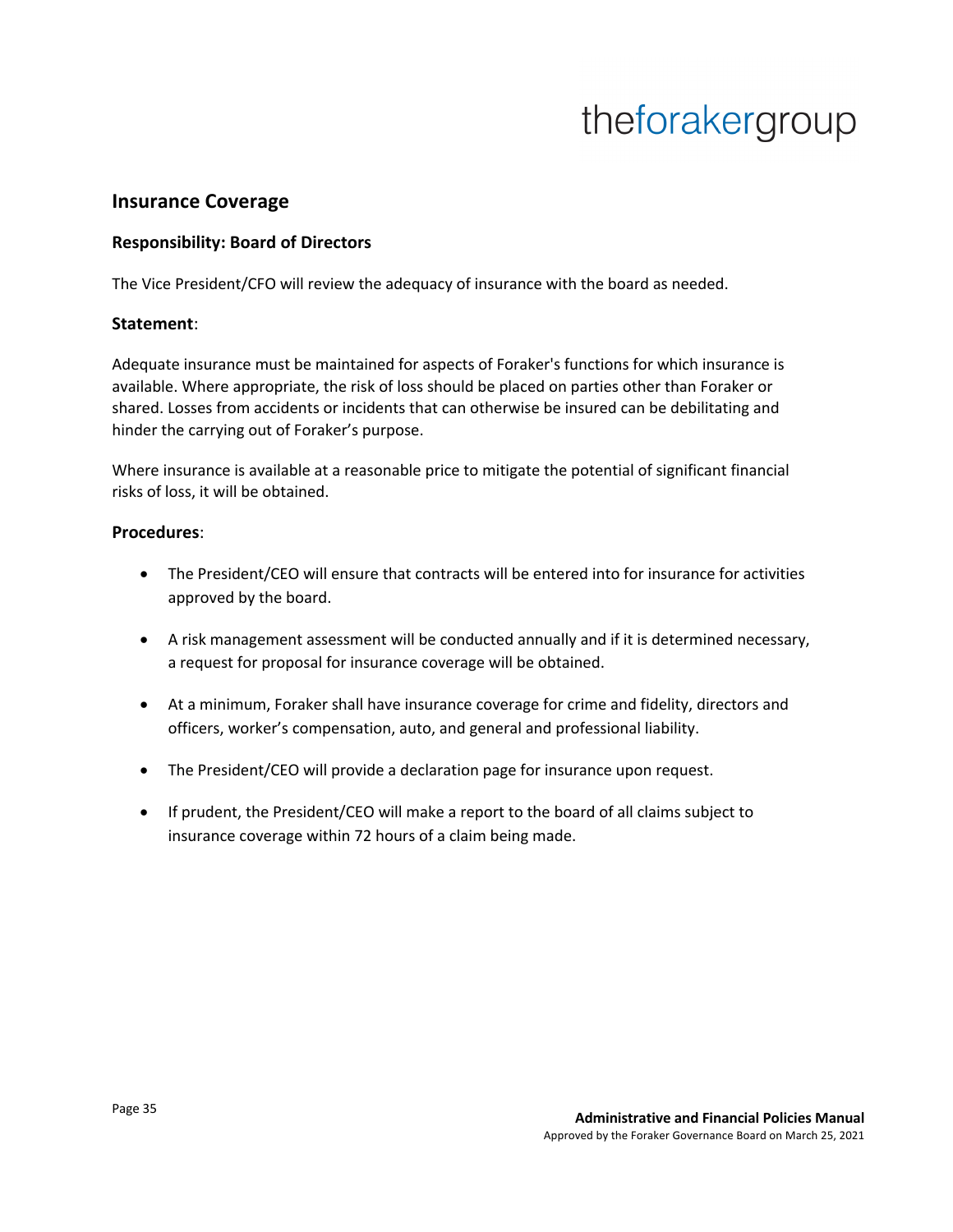### **Procurement**

### **Responsibility: Board of Directors**

The CEO/President and CFO periodically review these procedures to safeguard the deployment of Foraker assets and to ensure compliance with various funding sources, specifically the federal Office of Management and Budget Uniform Guidance.

#### **Statement:**

For the purpose of effective, efficient, and responsible use of funding, the following procedure will be used when purchasing or entering into contractual agreements.

#### **Procedures:**

#### 1. Code of Conduct

The Foraker Group seeks to conduct all procurement procedures:

- In compliance with state and federal regulations; and
- To prohibit conflicts of interest and actions of employees engaged in the selection, award and administration of contracts.

No employee, officer, or agent may participate in the selection, award, or administration of a contract supported by a federal, state, or local award if they have a real or apparent conflict of interest. Such a conflict of interest would arise when the employee, officer, or agent, any member of their immediate family, their partner, or an organization which employs or is about to employ any of the parties indicated herein, has a financial or other interest in or a tangible personal benefit from a firm considered for a contract.

No board member, officer, staff, consultant, or volunteer shall solicit or accept gifts (gratuities, favors, or anything of monetary value exceeding \$50) from vendors. They also may not accept any food, transportation, lodging, or entertainment from any outside party unless it is directly related to Foraker's business operations. Any gifts received, such as holiday gift baskets, promotional items, or event tickets, should be shared with the team as appropriate and applicable, as has been our custom. These items are not considered to be gifts as defined by this policy. Please consult with the Vice President/CFO if you have questions.

#### 2. Written Procurement Procedures

The Foraker Group will: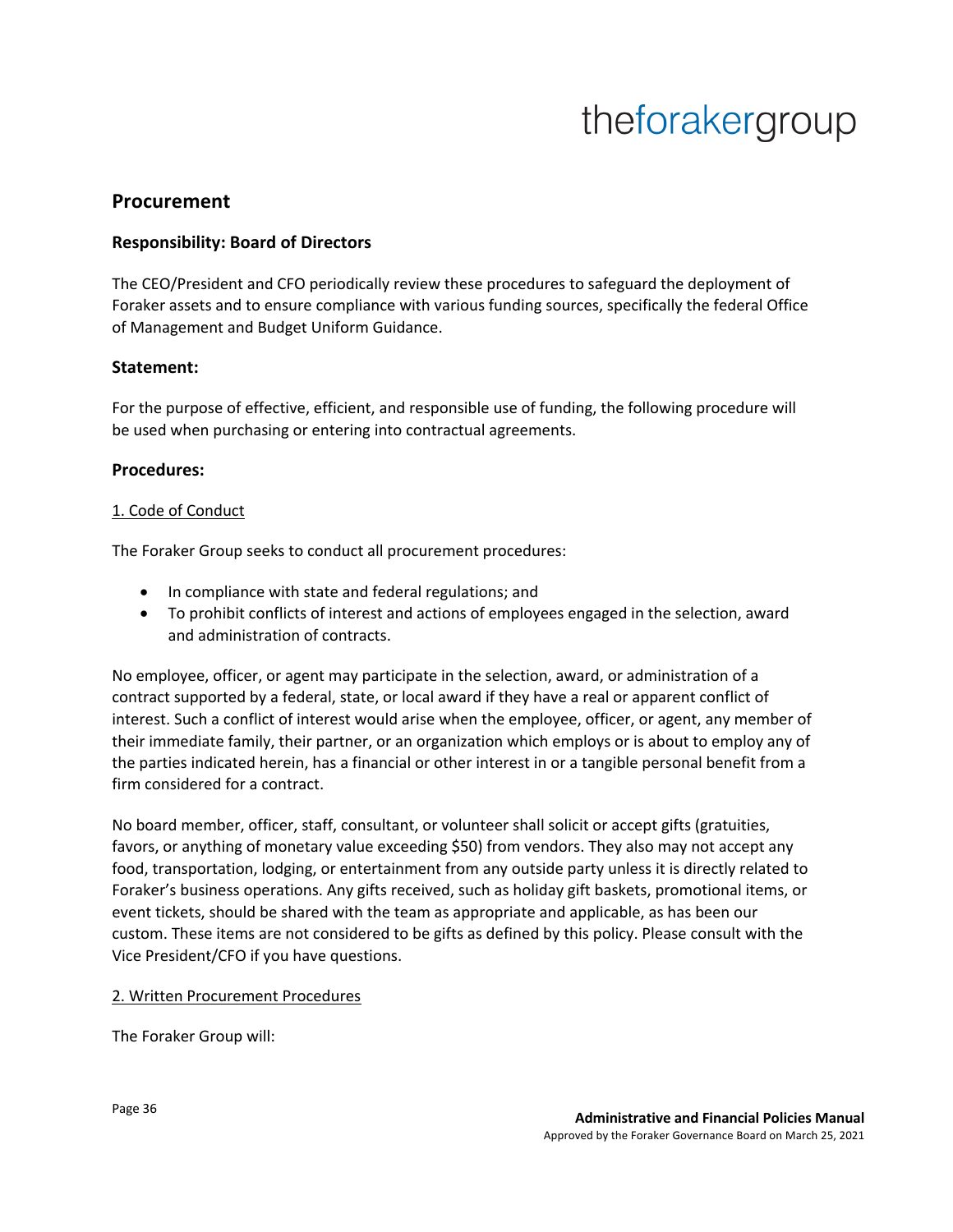- Adhere to state and federal regulations set forth in this document
- Affirm that the purchase is necessary to fulfill grant goals and deliverables
- Award contracts only to responsible contractors possessing the ability to perform successfully under the terms and conditions of a proposed procurement
- Be responsible for administration and evaluation of any contracted vendors resulting from the procurement procedure
- Allow for full and open competition when using small and large purchasing by: soliciting quotations, bids, or proposals from at least three qualified sources; maintaining an open solicitation period of at least two weeks; incorporating a clear and accurate description of the requirements for the material, product, or service to be procured; and, identifying all requirements which the potential vendors must fulfill and all other factors to be used in evaluating quotations, bids, or proposals
- Distribute purchases evenly among qualified sources and ensure prices are reasonable when using micro-purchasing
- Take affirmative steps to ensure that minority, women-owned, and small businesses are used when possible
- Apply only a fixed price or cost reimbursable plus fixed fee method of pricing, not the cost plus a percentage of cost method of pricing
- Apply a geographic preference when procuring goods or services
- Retain all documents relative to the procurement process for three years plus the current year

#### 3. Method of Procurement and Required Documentation

#### *Relevant state grant regulations-*

Subcontracts. The grantee may enter into a subcontract for the performance of an activity by the grant only if the grantee:

- (1) Remains administratively and financially responsible for the activity and is responsible for the performance of the subcontractor; and
- (2) Obtains the approval of the grant agency before entering into the subcontract and demonstrates to the satisfaction of the grant agency as part of the approval process that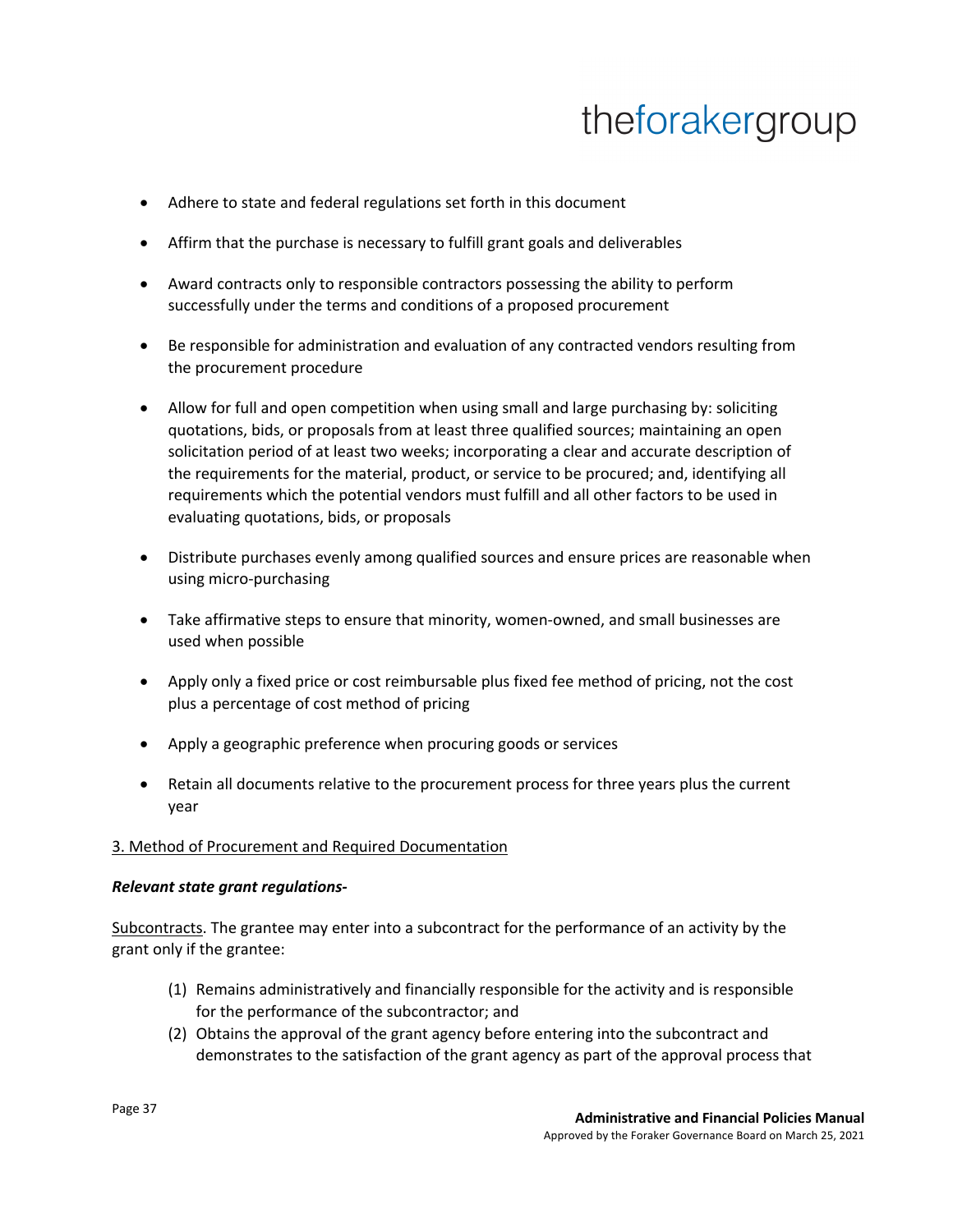the method of procurement to be used to identify the subcontractor will be reasonably competitive.

Purchasing Practices and Procedures. A grantee shall establish uniform purchasing practices and procedures that are approved by the grant agency for the procurement of goods and services. The practices and procedures must provide that:

- (1) For purchases of non-expendable personal property, or for the award of a contract with a value of \$5,000 or more, the grantee will request, if feasible, at least three competitive price quotations from potential suppliers
- (2) The grantee will retain written records of price quotations and will include in the written records
	- a. Specifications
	- b. The suppliers' names and addresses, and
	- c. The prices quoted, and
- (3) If obtaining competitive price quotations is not feasible, the grantee will document and retain a written record justifying not allowing a competitive process.

### *Relevant federal procurement regulations*

The OMB has set forth the following procurement categories:

#### Method #1: Micro-Purchase

Micro-purchases are the simplest and most informal of the procurement methods in the new grant guidance.

- Purchases are not to exceed \$25,000.
- No quotations are required if the price is reasonable.
- To the extent practicable, purchases are distributed equitably among qualified suppliers.

#### Method #2: Small purchase

With purchases under the simplified acquisition rules (\$250,000), the process is still relatively simple and there are not extensive bidding requirements.

- Purchases are now \$25,001 to \$250,000 (the limit for simplified acquisition rules).
- Rate quotations are obtained from an adequate number of qualified sources.
- No cost or price analysis is required for purchases under the simplified acquisition limit.

#### Method #3: Sealed bids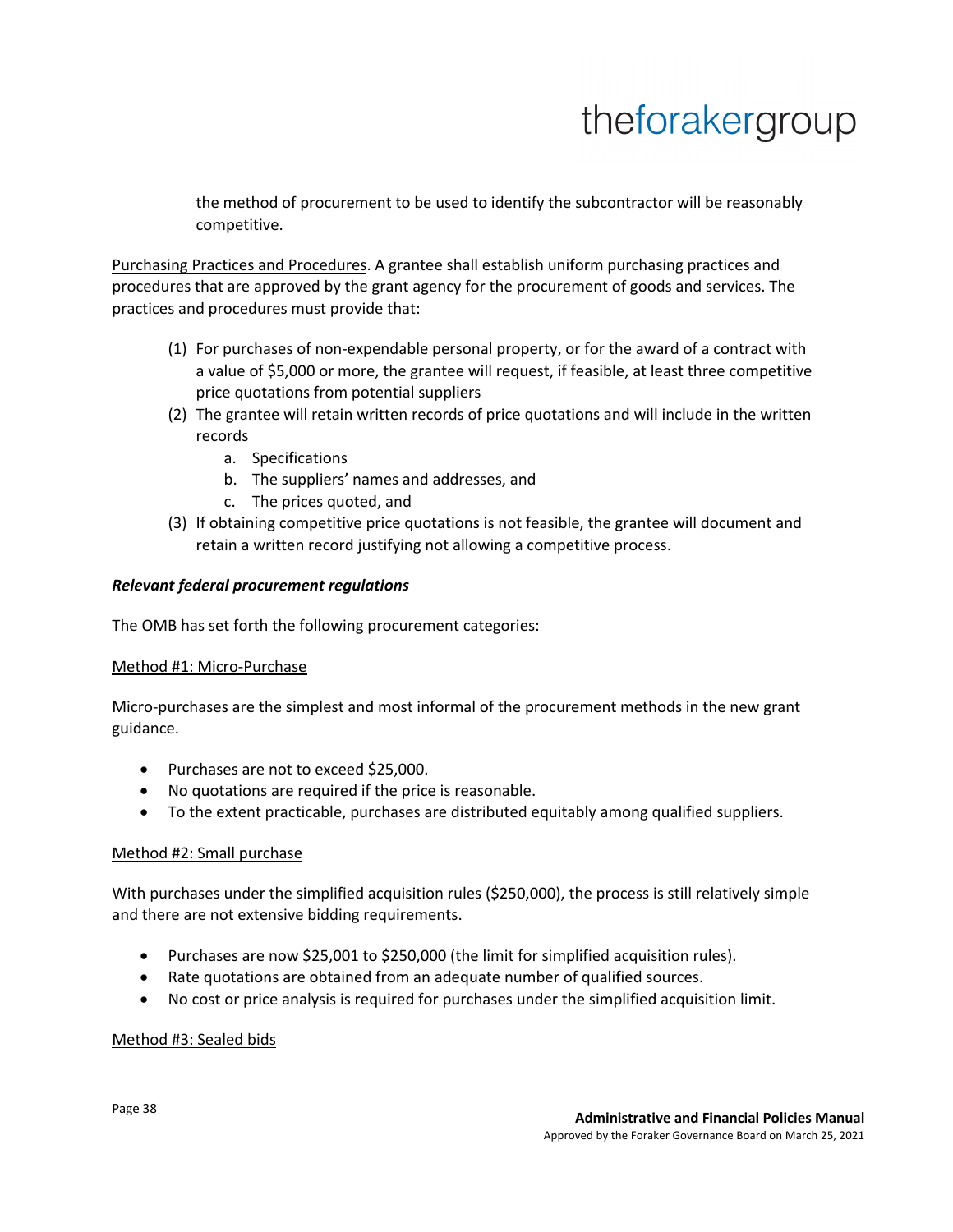Requires procurement by publicly solicited sealed bids for projects over \$250,000. The contract must be awarded to the lowest price qualified bidder whose bid conforms to all material terms and conditions.

- This is the preferred method for procuring construction.
- Bids are publicly solicited from an adequate number of qualified sources.
- Bids may be rejected if there is a sound documented reason.

#### Method #4: Competitive Proposals

This method is used when conditions are not appropriate for the use of sealed bids and the project is over \$250,000. Contracts must be awarded to a qualified vendor whose proposal is most advantageous to the program, with price and other factors considered, i.e., price is one of several quantitative and qualitative factors. The basis for considering and selecting the vendor must be documented.

- This process is used for either a fixed price or cost reimbursement contract when sealed bids are not appropriate.
- Proposals must be solicited from an adequate number of qualified sources.

### Method #5: Sole Source

Sometimes because of the uniqueness of the goods or services or the immediacy of the need, competition is not as open as we would wish in the procurement process. In these cases, the solesource method must be followed.

- This non-competitive method is available for procurements of any dollar amount.
- Because there is no competition, it must be authorized by the agency (or pass-through entity for sub-recipients).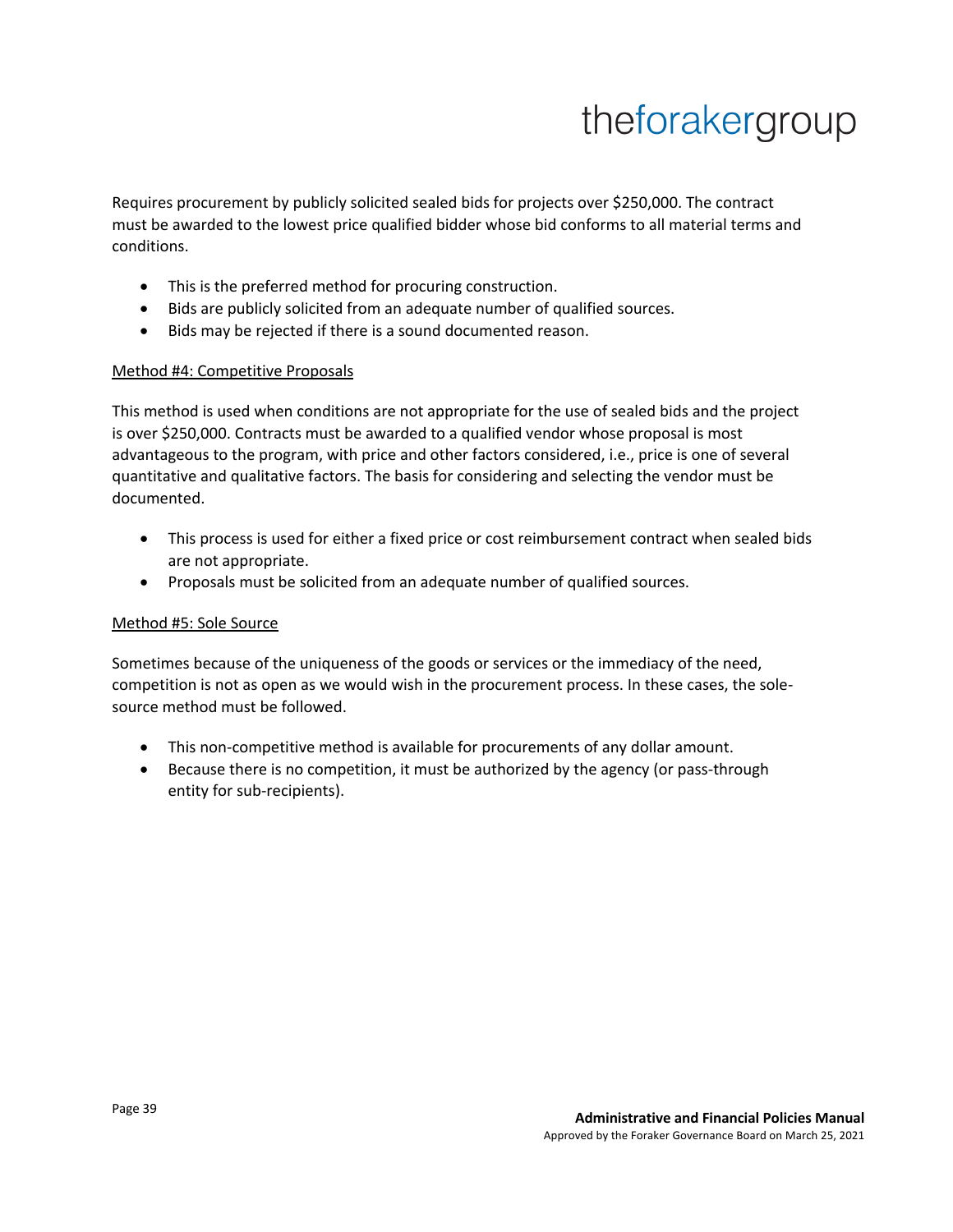### **Board Giving**

### **Responsibility: Board of Directors**

The board development committee will review each signed job description each year to confirm compliance. Policy was approved July 2007 and updated 2015.

#### **Statement**:

Foraker provides training for nonprofit boards of directors across Alaska. In that training, Foraker describes and promotes the need for every board member of a charitable nonprofit to make a significant and meaningful personal financial contribution to that organization.

Foraker is a nonprofit charitable organization. Foraker primarily generates earned revenue and cultivates corporate and foundation giving. Foraker also receives individual charitable donations from participation in Pick.Click.Give.

In order to align with its values and trainings, Foraker should ensure that the Governance Board members are significant donors to the charitable organizations of their choice.

Each year, when reading and signing the board job description, each Governance Board member will attest to the fact that they will make a meaningful and significant financial investment in Foraker within the calendar year. Each Operations Board member will be invited to make a meaningful and significant financial investment in Foraker and/or a charitable organization of their choice.

#### **Procedures**:

The board job description for both boards will articulate the desired outcome of each board member's charitable intent. Incoming board members will be notified of this expectation during recruitment. The Governance Board chair will ensure 100% annual board giving.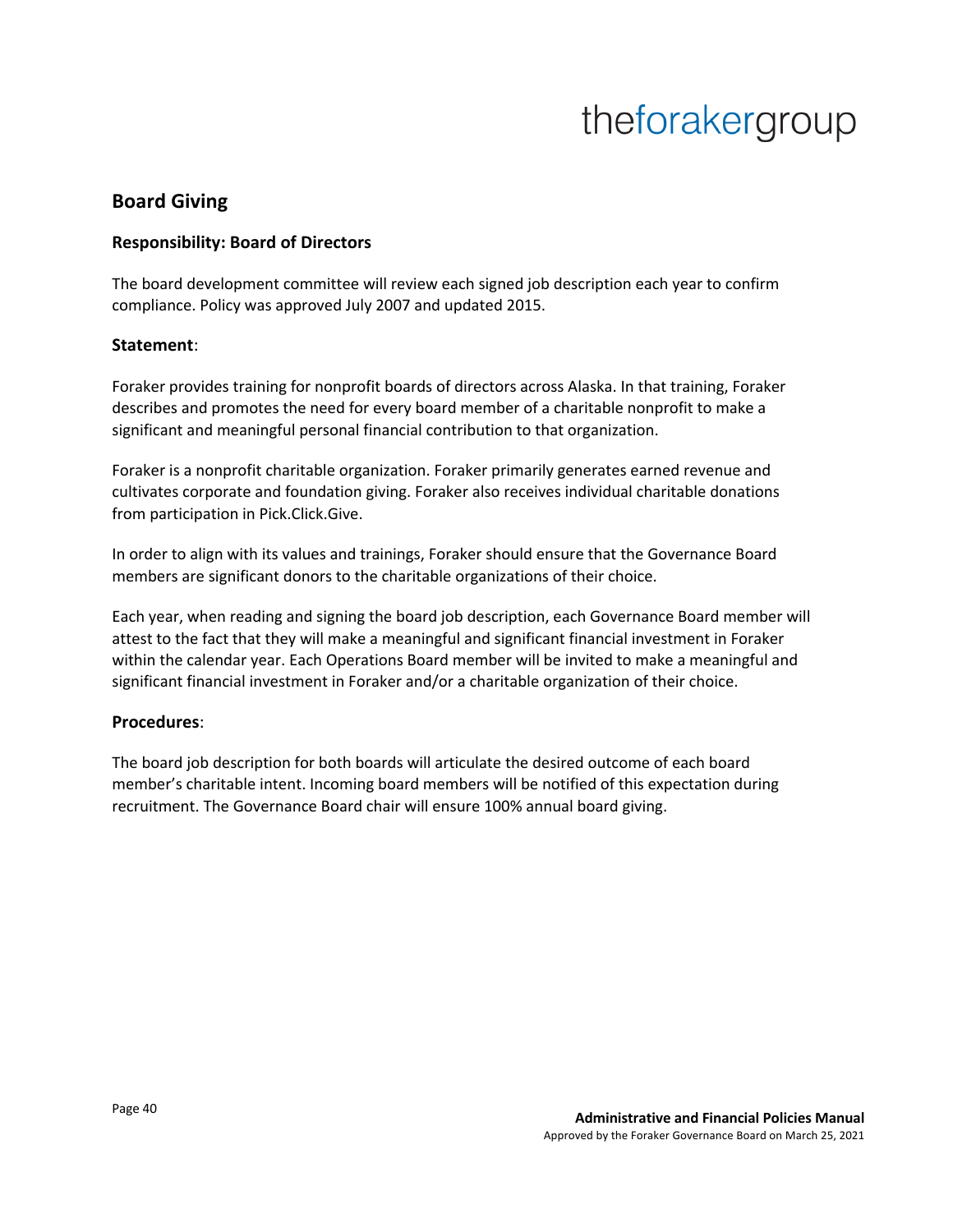### **Gift Acceptance**

### **Responsibility: Board of Directors**

The Foraker Group, a tax-exempt nonprofit corporation organized under the laws of the State of Alaska, has the core purpose to strengthen nonprofits. Foraker encourages the solicitation and acceptance of gifts for purposes that will allow Foraker to further and fulfill its mission. The following policies and guidelines govern acceptance of gifts made to Foraker or for the benefit of any of its programs.

### **Statement:**

#### Purpose of policies and guidelines

The board of directors and staff may solicit current and deferred gifts from individuals, corporations, and foundations to further Foraker's purpose including that of Sultana New Ventures, LLC. These policies and guidelines govern the acceptance of gifts and provide guidance to prospective donors and their advisors when making gifts to Foraker/Sultana. The provisions of these policies shall apply to all gifts received by Foraker for any of its programs or services.

#### Legal counsel

Foraker shall seek the advice of legal counsel in matters relating to acceptance of gifts when appropriate. The use of counsel is part of the fiduciary role exercised by Foraker's Governance Board. The board has a duty to protect Foraker's assets and to provide proper guidance to its management.

### Conflict of interest

Foraker accepts gifts from individual, corporate, and foundation donors. Foraker is committed to building donor-focused relationships with each prospect and donor. Each gift solicited and unsolicited will be accepted as long as it does not require deviation from Foraker's purpose, core values, and diversity intention commitment.

- Public recognition of each corporate or foundation gift is subject to the current recognition options and the expressed desires of the donor.
- No gift will be accepted that violates Foraker's conflict of interest policy, which is part of Foraker's Code of Ethical Behavior.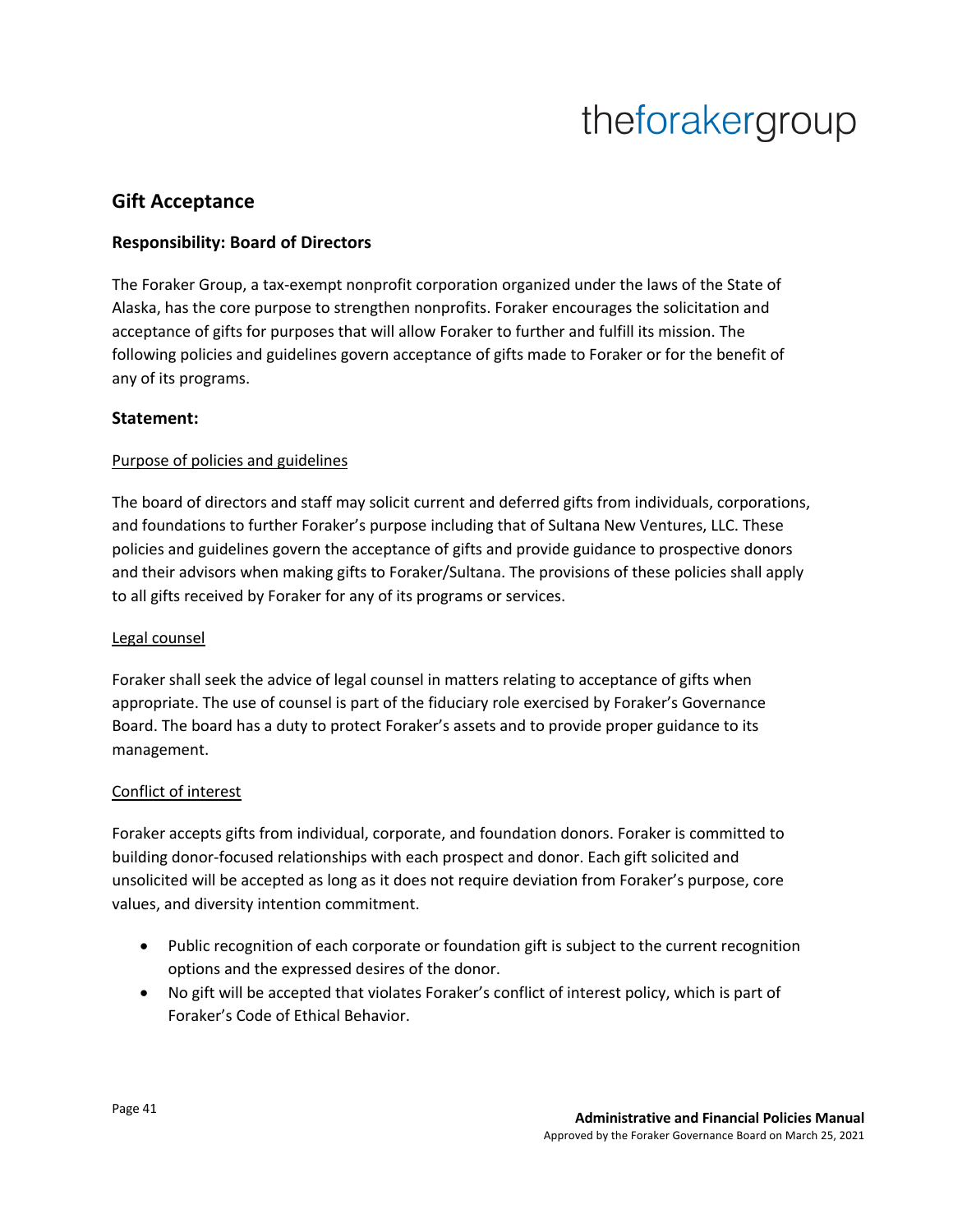Foraker will comply with the *Model Standards of Practice for the Charitable Gift Planner* by the Partnership for Philanthropic Planning, the *Donor Bill of Rights,* and the *Association of Fundraising Professional's Code of Ethics.* (See links to these documents below.)

Foraker urges all prospective donors to seek the assistance of personal legal and financial advisors in matters relating to their gifts and the resulting tax and estate planning consequences.

### Authority to accept gifts

Unless otherwise identified, gifts received by Foraker will be considered unrestricted gifts. However, Foraker may accept both unrestricted gifts and gifts for specific programs and purposes provided that such gifts are not inconsistent with our mission, purposes, and priorities. Foraker will not accept gifts that are too restrictive in purpose so as to encourage deviation from our stated purpose, values, and diversity intention commitment. In such an instance, Foraker will attempt to assist donors in identifying appropriate organizations for their gift. Furthermore, gifts that are too restrictive are those that are too difficult to administer. All final decisions on the restrictive nature of a gift, and its acceptance or refusal, shall be made by the President/CEO in concurrence with the Foraker Gift Acceptance Committee.

The Gift Acceptance Committee shall consist of:

- Officers of the Foraker Governance Board
- The Foraker President/CEO
- The Foraker Vice President/CFO
- Foraker legal counsel

The Gift Acceptance Committee is charged with the responsibility of reviewing any overly restrictive gifts that are at risk of return or non-acceptance. The committee will properly screen those gifts and make recommendations to the Governance Board on gift acceptance issues.

The President/CEO has the authority to accept and approve all gifts.

#### Types of gifts

**Cash:** Cash is acceptable in any form (online and physical). Checks shall be made payable to The Foraker Group and shall be delivered to Foraker, either physically or by mail, and placed in a designated, secure location.

- Foraker will not keep credit card numbers outside a secure electronic firewall.
- Any legal fees for completion of a donor's gift are the responsibility of the donor.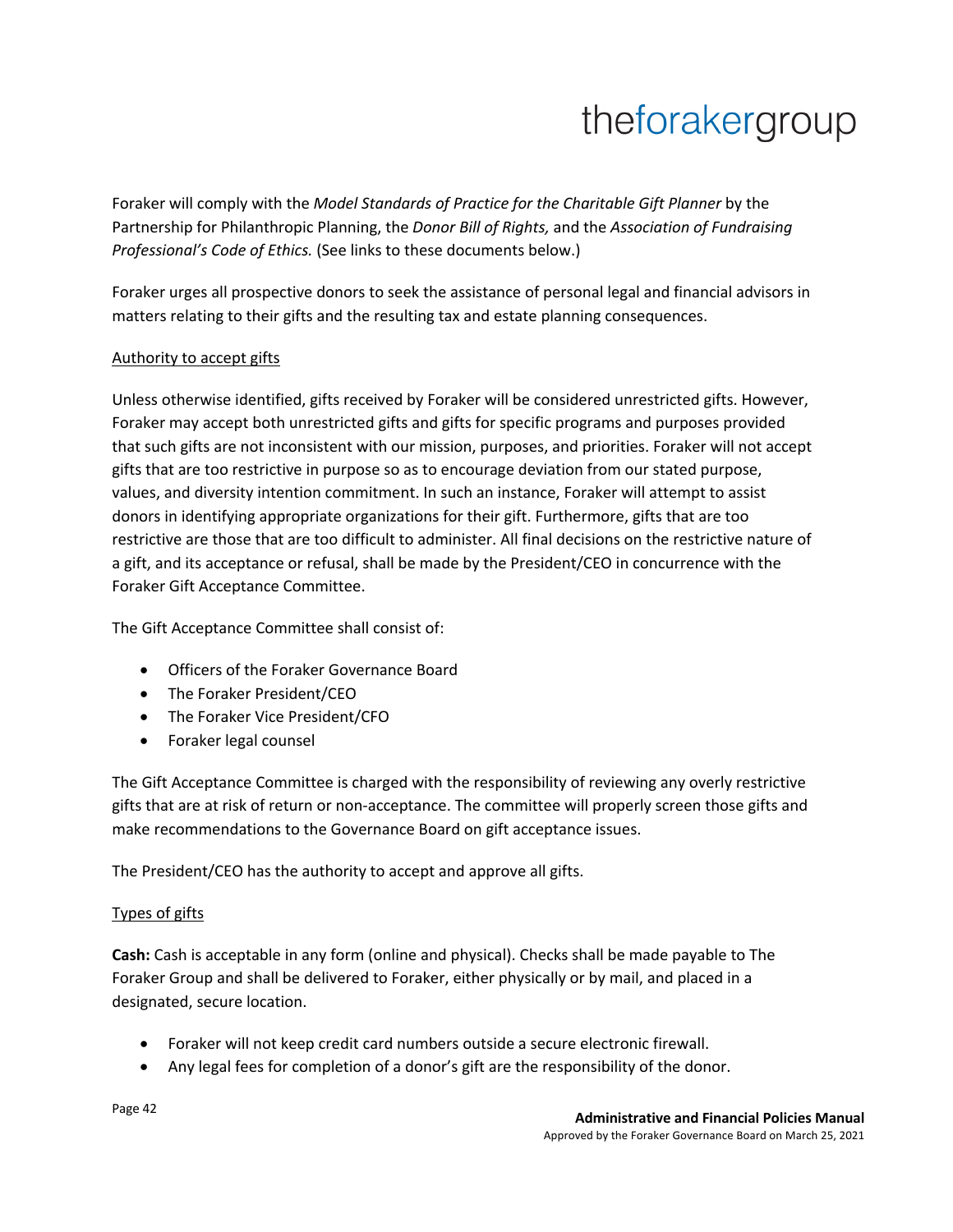**Giving asset away outright:** Donors who have adequate resources to take care of themselves and those they love might consider an outright gift of cash, appreciated securities, real estate, or tangible personal property. This type of contribution allows Foraker to use the gift immediately.

- To increase donor options, Foraker can accept pledges of three years (in some cases, five years) so donors can time their gifts for the best tax consequences.
- Gifts of stock will be sold as soon as possible unless there are mission and investment reasons to hold the asset. The Finance Committee that oversees Foraker's investments and the Vice President/CFO will make this determination upon receipt of the gift.

**Giving the asset, receiving the income:** Some donors need to continue receiving income from an asset. They may also wish to lock in a charitable gift while avoiding capital gains taxes. Through these methods, the donor gives cash, securities, real estate, or other assets but retains the right to receive income for life or for a term of years. Some of the vehicles available here include the charitable gift annuity, the deferred charitable gift annuity, the charitable remainder annuity trust, or the charitable remainder unitrust. Gifts of this nature are at the discretion of the Gift Acceptance Committee.

**Giving income now, heirs get the principal:** Some donors in high gift and estate tax brackets facing considerable transfer taxes may wish to consider a charitable lead trust, in which the donor sets up a trust for a term of years, after which the assets pass to the donor's partner or other heirs. Meanwhile, Foraker receives the income annually for the term of the trust. Many experts in the industry commonly call these CLTs "Estate Freeze" investments.

**Giving revocable gifts:** For donors who want to support Foraker but do not have current funds to do so, a gift made through a will or beneficiary designation may be the best vehicle. This category of gifts would include:

- A simple bequest by will made to Foraker (EIN 92-0177787)
- Revocable charitable trusts commonly called a charitable remainder trust where a donor's assets are available for use by the donor during their life but pass to Foraker upon their passing
- Life insurance where Foraker is named as a beneficiary
- IRA and 401(k) or (b) retirement accounts where the trustee of the plan is informed that Foraker is listed beneficiary

The donor can modify these gift commitments up until their death.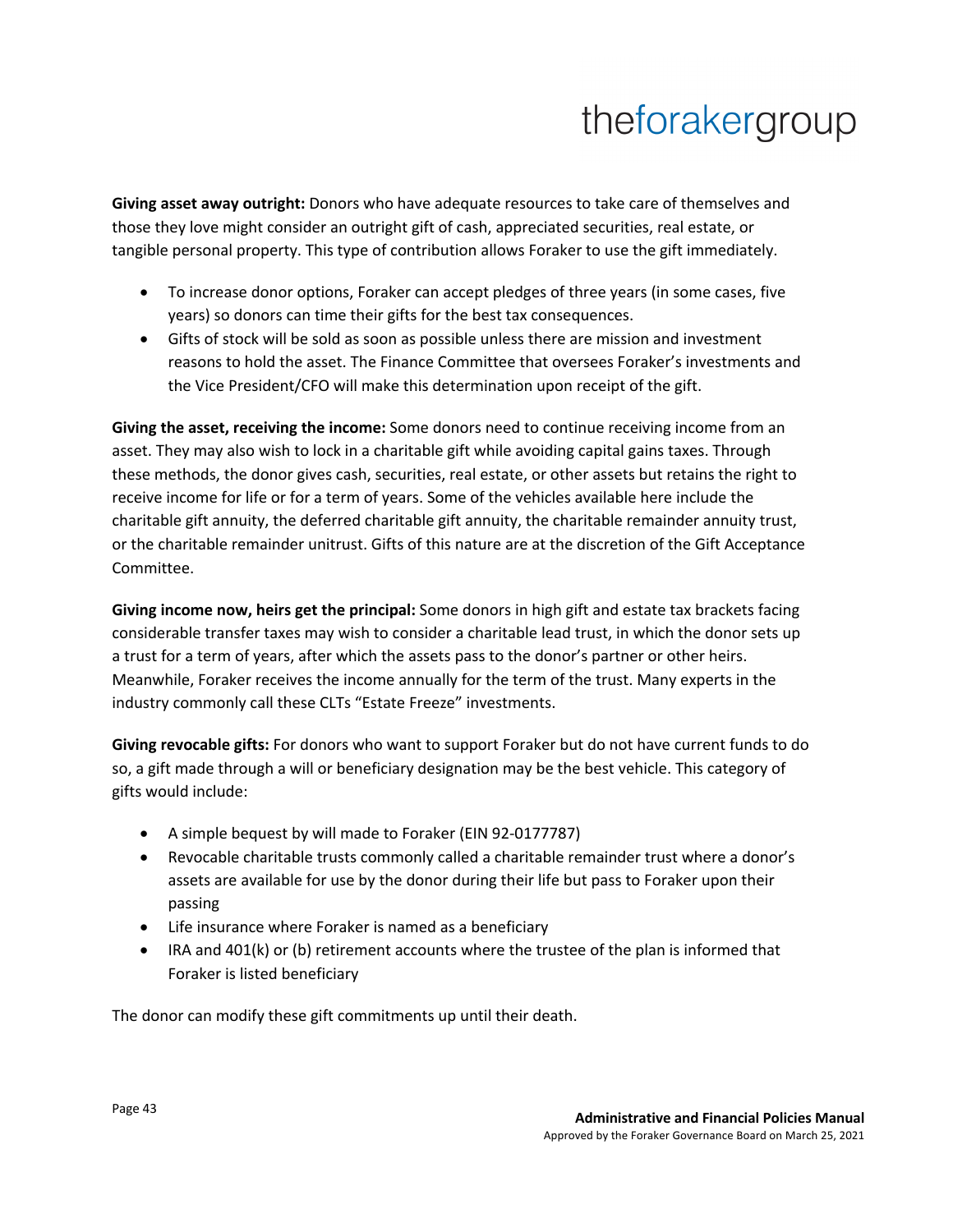- **Giving but retaining rights to property:** A donor might consider giving a home or vacation home or farm to Foraker but retaining the right to use the property until death (a life estate). The donor has an immediate tax deduction, stays in the home as long as they wish, and Foraker assumes ownership rights when the donor finally moves on or passes away. Foraker will sell the asset at the time of ownership.
- **Giving part, selling part:** Donors can sell long-term appreciated assets to Foraker for less than full fair market value. This "bargain sale" enables donors to get an income tax deduction and avoid capital gains taxes on the donated portion, which can help offset taxes due on the portion sold.
- **Combining techniques:** Many techniques can be combined to optimize benefits to the donor, Foraker, and the donor's loved ones. For instance after making a charitable gift, a donor could take tax savings and set up an irrevocable life insurance trust to benefit a partner or other heirs.
- **Honoring the memory of others:** Any gift, by any technique outlined above, may be made in memory of oneself or a loved one.

Foraker will **not** be able to accept, including, but not limited to oil, mineral or gas Interests; livestock; farm equipment; frequent flyer miles; leased property; partnership interests, limited partnership interests, savings bonds; and time share interests. In each of these circumstances Foraker may be able to assist the donor is selling the assets and transferring the proceeds to Foraker. All gifts of property are subject to an environmental investigation, and Foraker will not accept any form of gift that is hazardous, toxic, or environmentally damaged.

If Foraker agrees it is in its best interest to accept offered tangible personal property, it will be the responsibility of the donor to secure an appraisal as necessary for the donor's tax return as they deem necessary. At their discretion, Foraker may pay for an independent appraisal. Any receipt provided by Foraker for a gift of property will identify the property but not the estimate of the value of the gift. Moreover, the overall intention towards any gift of tangible personal property is to sell it, so as not to create a process of stewardship.

### Additional provisions

• **Valuation of gifts for development purposes.** Foraker will record a gift it receives at its valuation for gift purposes on the date of the gift.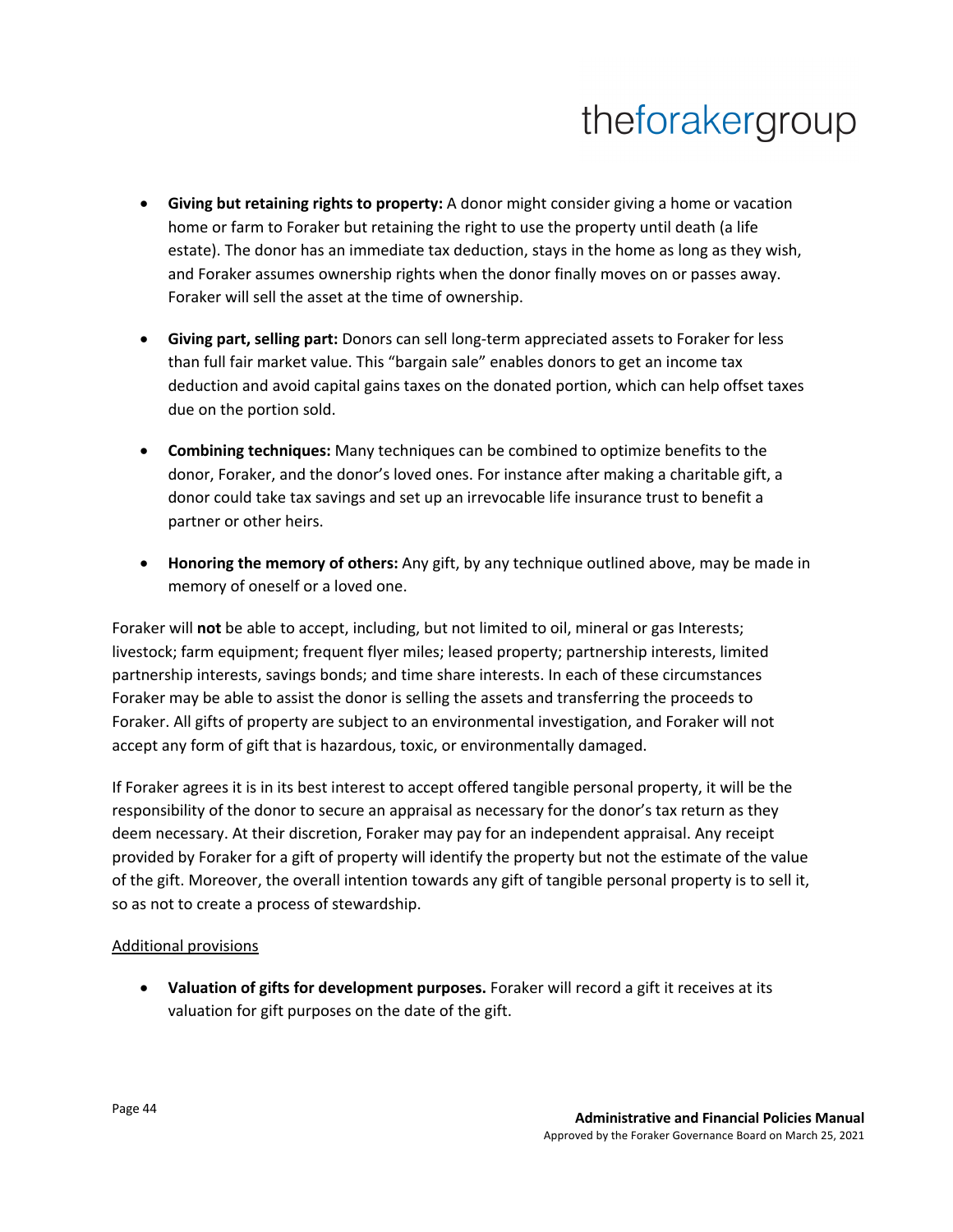- **Responsibility for IRS filings upon sale of gift items.** The Vice President/CFO is responsible for filing IRS Form 8282 upon the sale or disposition of any asset sold within two years of receipt by Foraker and when the charitable deduction value of the item is more than \$5,000. Foraker must file this form within 125 days of the date of sale or disposition of the asset. A link to Form 8282 with filing instructions is listed below.
- Foraker will maintain and follow a donor recognition plan. Acknowledgement of all gifts made to Foraker and compliance with the current IRS requirements in acknowledgement of such gifts shall be the responsibility of Foraker staff.

#### **Appendices**

- Model Standards of Practice of the Charitable Gift Planner https://charitablegiftplanners.org/standards/model-standards-practice-charitable-giftplanner
- Donor Bill of Rights -- https://afpglobal.org/donor-bill-rights
- AFP Code of Ethics -- https://afpglobal.org/ethicsmain/code-ethical-standards
- IRS Form 8282 and Instructions -- https://www.irs.gov/pub/irs-pdf/f8282.pdf
- IRS Publication 526 Charitable Contributions -- https://www.irs.gov/forms-pubs/aboutpublication-526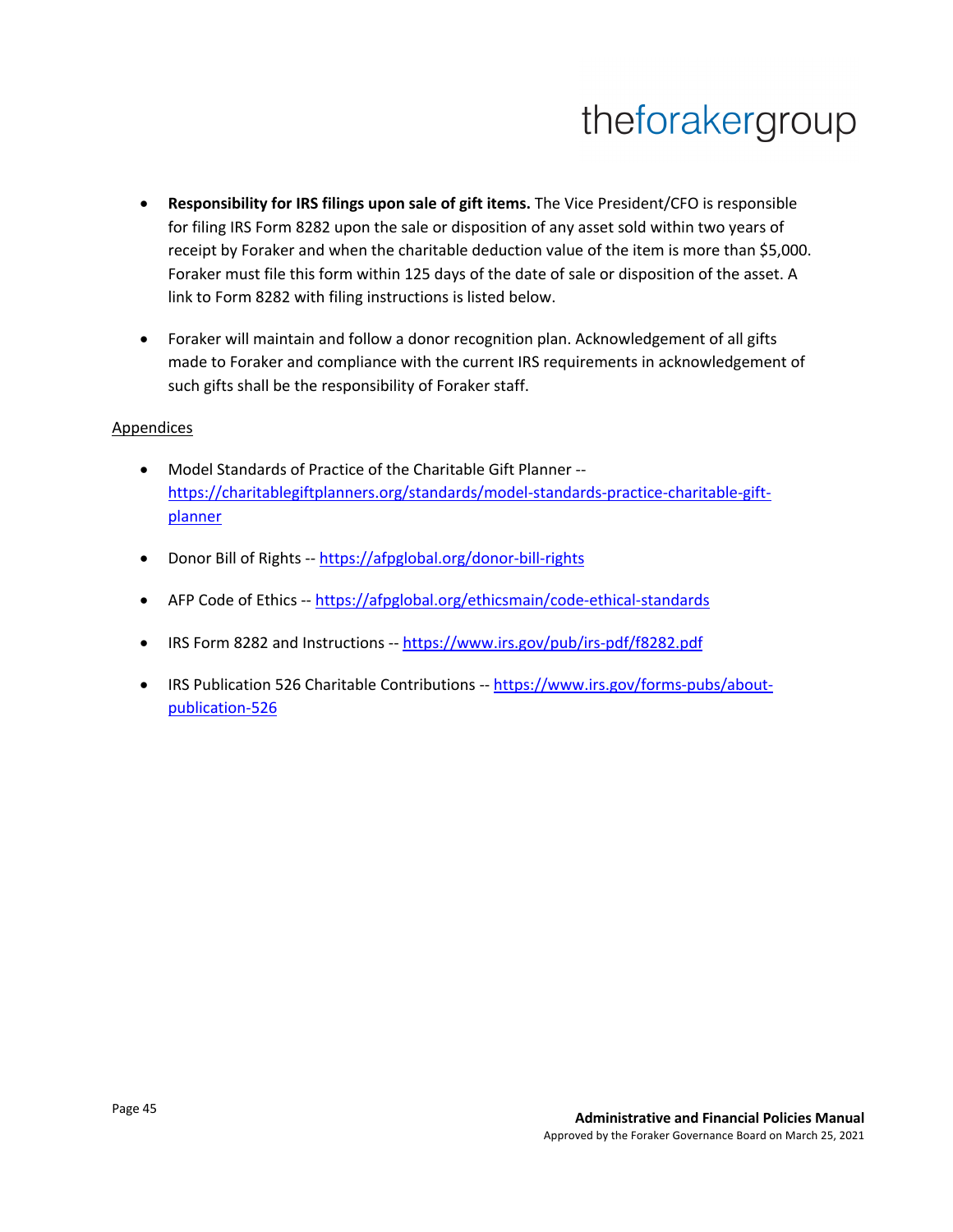## **Document and Information Management**

#### **Responsibility: Board of Directors**

This policy was adopted by the Governance Board in July 2013.

The board must periodically review the retention of documents to ensure proper application and continued relevance.

#### **Statement:**

This document represents the policy of The Foraker Group with respect to the management of official documented work and long-term content of the organization. Within that stated purpose, there are three policy goals:

- 1. Preserve for specific periods certain records necessary to carry out Foraker's mission and meet legal, regulatory, community, and historical requirements
- 2. Retain other records for the period of their immediate, current use
- 3. Permit orderly destruction of records no longer needed by Foraker

The following terms apply to this policy:

- **Records Ownership.** For this policy, the term "records" covers paper, electronic files including e-mail and voicemail records, regardless of where the records are stored, i.e. network servers, desktop or laptop computers, portable electronic devices and other wireless devices with text message capabilities. All Foraker records are the property of The Foraker Group.
- **Document Destruction.** A hard copy of documents will be destroyed by shredding or fire after they have been retained until the end of the document retention schedule, which is outlined below. Copies of computer backups will be destroyed by fire or other proven means to destroy such media after they have been retained until the end of the document retention schedule.
- **Limits on Destruction.** All permitted document destruction shall be halted if the organization is being investigated by a governmental law enforcement agency, and routine destruction shall not be resumed without the written approval of legal counsel and the President/CEO.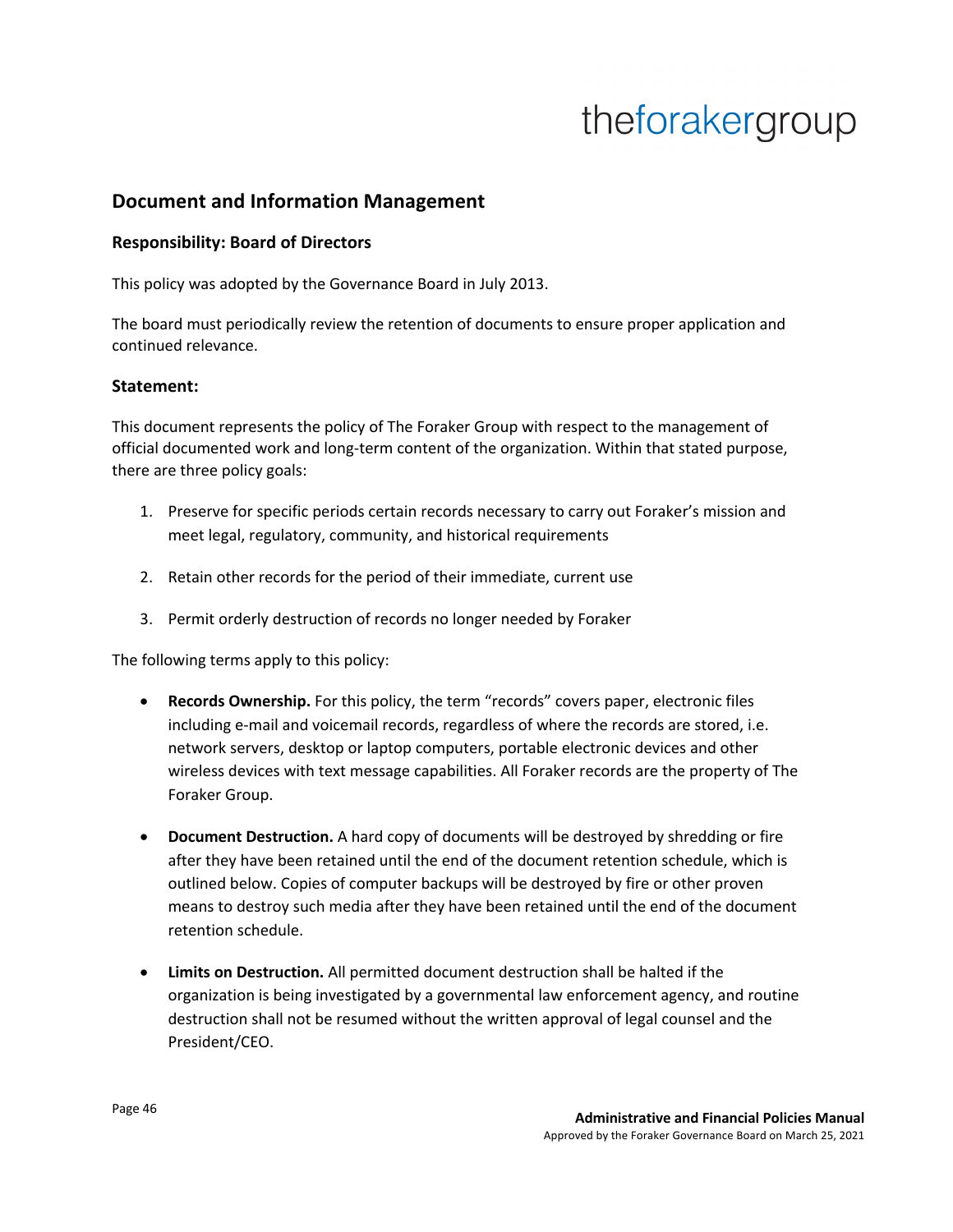- **Electronic Documents and Document Integrity.** Documents in electronic format shall be maintained just as hard copy or paper documents are, in accordance with the document retention schedule. Because the integrity of electronic documents, whether with respect to the ease of alteration or deletion, or otherwise, may come into question, the President/CEO shall attempt to establish standards for document integrity, including guidelines for handling electronic files, backup procedures, archiving of documents, and regular checkups of the reliability of the system provided that such standards shall only be implemented to the extent that they are reasonably attainable, considering the resources and other priorities of the organization.
- **Emergency Planning.** Documents (hard copy, online, or other media) will be stored in a protected environment for the duration of the document retention schedule. Computer backup media, including that performed by a third party, will be included. Documents, which are necessary for the continued operation of the organization in the case of an emergency, shall be regularly duplicated or backed up and maintained in an off-site location.

#### **Document Retention Schedule**

| Accounts payable                                   | 7 years   |
|----------------------------------------------------|-----------|
| Accounts receivable                                | 7 years   |
| Annual financial statements and audit reports      | Permanent |
| Bank statements, reconciliations and deposit slips | 7 years   |
| Canceled checks - routine                          | 7 years   |
| Canceled checks - special, such as loan repayment  | Permanent |
| Credit card receipts                               | 3 years   |
| Employee/business expense reports/documents        | 7 years   |
| General ledger                                     | Permanent |
| Interim financial statements                       | 7 years   |

#### Accounting and Finance

#### Contributions/Gifts/Grants

| Contribution records                | Permanent                  |
|-------------------------------------|----------------------------|
| Documents evidencing terms of gifts | Permanent                  |
| Grant records                       | 7 years after end of grant |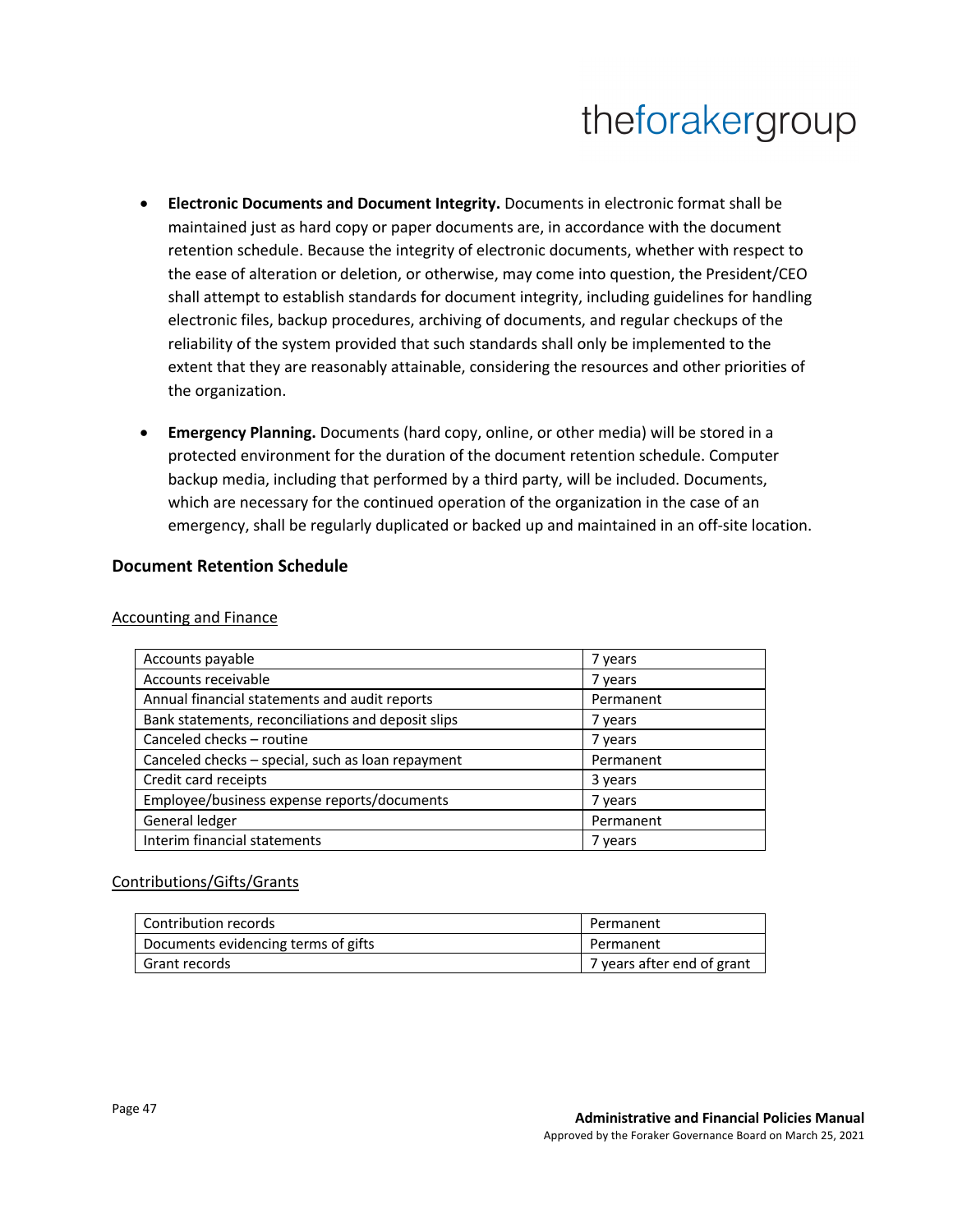#### Corporate and Exemption

| Articles of incorporation and amendments            | Permanent |
|-----------------------------------------------------|-----------|
| Bylaws and amendments                               | Permanent |
| Minute books, including board and committee minutes | Permanent |
| Biennial reports to the State of Alaska             | Permanent |
| Other corporate filings                             | Permanent |
| IRS exemption application (Form 1023 or 1024)       | Permanent |
| IRS exemption determination letter                  | Permanent |
| Licenses and permits                                | Permanent |
| Employer identification (EIN) designation           | Permanent |

#### Correspondence and Internal Memoranda

Hard copy correspondence and internal memoranda relating to a particular document otherwise addressed in this schedule should be retained for the same period as the document to which they relate.

| Hard copy correspondence and internal memoranda relating to<br>routine matters with no lasting significance | Two years             |
|-------------------------------------------------------------------------------------------------------------|-----------------------|
| Correspondence and internal memoranda important to                                                          | Permanent, subject to |
| organization or having lasting significance                                                                 | review                |

#### Electronic mail (email) to or from the organization

Electronic mail (email) relating to a particular document otherwise addressed in this schedule should be retained for the same period as the documents to which they relate but may be retained in hard copy form with the document to which they relate.

| Emails considered important to the organization or of lasting      | Permanent, subject to |
|--------------------------------------------------------------------|-----------------------|
| significance should be printed and stored in a central repository. | review                |
| Emails not included in either category above                       | 12 months             |

#### Electronically Stored Documents

Electronically stored documents (e.g., in PDF, text or other electronic format) comprising or relating to a particular document otherwise addressed in this schedule should be retained for the same period as the document which they comprise or to which they relate but may be retained in hard copy form (unless the electronic aspect is of significance).

| Electronically stored documents considered important to the<br>organization or of lasting significance should be printed and stored<br>in a central repository (unless the electronic aspect is of<br>significance). | Permanent, subject to<br>review |
|----------------------------------------------------------------------------------------------------------------------------------------------------------------------------------------------------------------------|---------------------------------|
| Electronically stored documents not included in either of the above<br>categories                                                                                                                                    | Two years                       |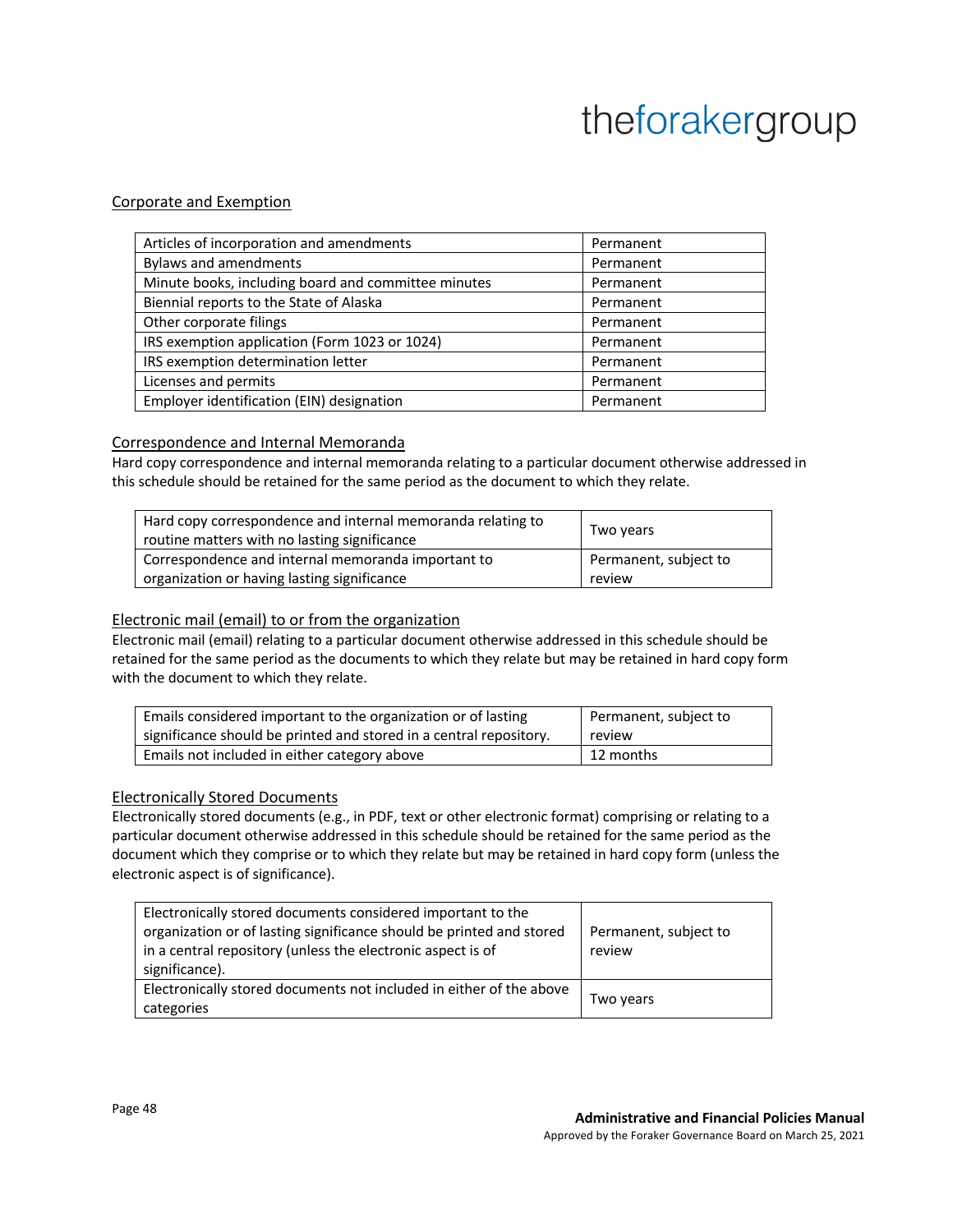#### Employment, Personnel and Pension

| Personnel records              | 10 years after employment<br>ends |
|--------------------------------|-----------------------------------|
| Employee contracts             | 10 years after termination        |
| Retirement and pension records | Permanent                         |

#### Insurance

| Property, D&O, workers' compensation and general liability<br>insurance policies | Permanent |
|----------------------------------------------------------------------------------|-----------|
| Insurance claims records                                                         | Permanent |

#### Legal and Contracts

| Contracts, related correspondence and other supporting<br>documentation | 10 years after termination |
|-------------------------------------------------------------------------|----------------------------|
| Legal correspondence                                                    | Permanent                  |

#### Management and Miscellaneous

| Strategic plans                                | 7 years after expiration                |
|------------------------------------------------|-----------------------------------------|
| Disaster Recovery and Business Continuity Plan | 7 years after replacement               |
| Administrative and Financial Policies Manual   | Current version and<br>revision history |
| Employee Handbook                              | Current version and<br>revision history |

#### Property – Real, Personal, and Intellectual

| Property deeds and purchase/sale agreements | Permanent                  |
|---------------------------------------------|----------------------------|
| Property tax                                | Permanent                  |
| Real property leases                        | Permanent                  |
| Personal property leases                    | 10 years after termination |
| Trademarks, copyrights, and patents         | Permanent                  |

#### Tax

| Tax exemption documents and correspondence     | Permanent |
|------------------------------------------------|-----------|
| IRS rulings                                    | Permanent |
| Annual information returns – federal and state | Permanent |
| Tax returns                                    | Permanent |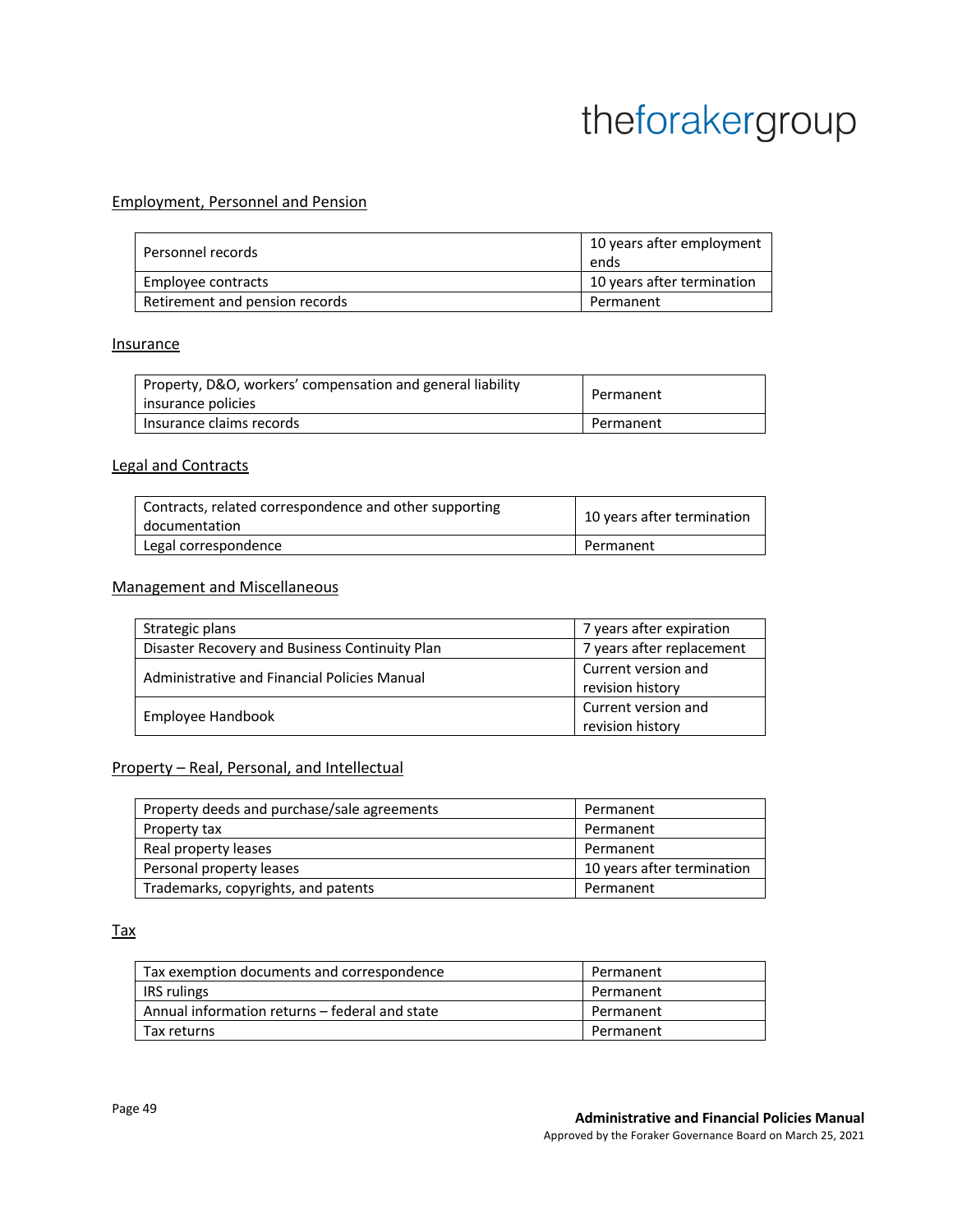## **Data Sharing**

### **Responsibility: Board of Directors**

#### **Statement:**

Foraker makes every effort to protect the confidentiality of information and data that we acquire from Partners and other entities.

Foraker does not sell, rent, or loan any information or data specific to individuals or organizations that have registered on our website for classes, have inquired about our services, or have been clients for any of our services. This includes mailing lists, budget data, staff size, and other information that could be considered personal to an individual or proprietary to the organization or to Foraker.

Foraker does aggregate data, which does not reveal any identifying characteristics of an individual or organization, to conduct research on the sector and publish the results on our website.

The only exception to this policy is when information or data is shared with an outside entity in order to provide service to the individual or organization. In this case, Foraker will get permission from the individual or organization to consult with an outside entity.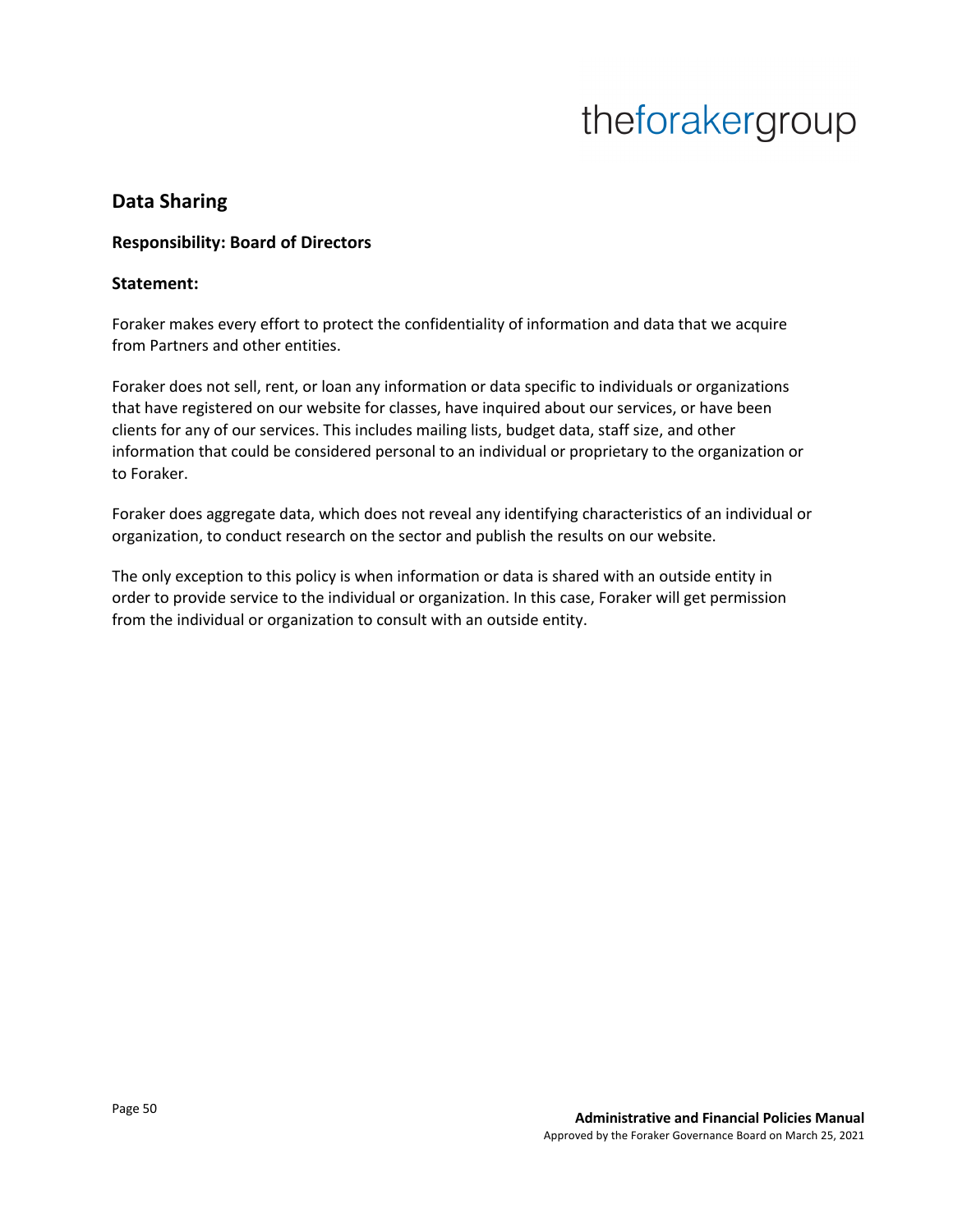## **Social Media**

### **Responsibility: Board of Directors**

Social media is an effective communication tool for Foraker. The following guidelines will help ensure that social media platforms like Facebook, LinkedIn, and Instagram are used to support Foraker's core values and goals. Any questions about use of social media should be referred to the Director of Communication and Education.

All employees and contractors will be briefed on the social media policy either when they begin their Foraker service or at an appropriate staff meeting.

### **Statement:**

Foraker staff and contractors should demonstrate best practices and appropriate etiquette on Foraker's social media platforms and other sites that mention Foraker. They should always be respectful of others, post only fact-based material, and avoid engaging in derogatory speech or sharing unflattering information about Foraker or other organizations. By the nature of the work Foraker performs, the expectation of confidentiality and discretion extends to social media and other public communication. The privacy and confidentiality of others should always be protected.

If material is subject to copyright or requires permission before using, care should be taken to secure that permission. Material may include but not limited to literary works, music, photographs, videos, and graphic materials.

#### Social Media Approvals

The Director of Communication and Education is responsible for Foraker's social media platforms. The director and the President/CEO are the only ones authorized to post on Foraker's social media sites. If other staff or contractors want to post, the content needs to be approved by the director.

If a Foraker Partner or someone from the nonprofit sector reaches out to Foraker through social media, the director will forward that post to the appropriate person. If someone from the public reaches out, the director will determine how to best respond.

Foraker requests that employees and contractors take care when posting information about Foraker on their personal social media sites. We all have a role in protecting Foraker's reputation. This includes serving as an ambassador for our mission, helping to maintain our credibility, and demonstrating our commitment to serve the nonprofit sector. Foraker staff and consultants should not represent themselves as a spokesperson for Foraker. Staff and consultants should only post their personal opinions on social media platforms. Staff and consultants are expected to be transparent that their views do not represent those of Foraker or the organizations we serve.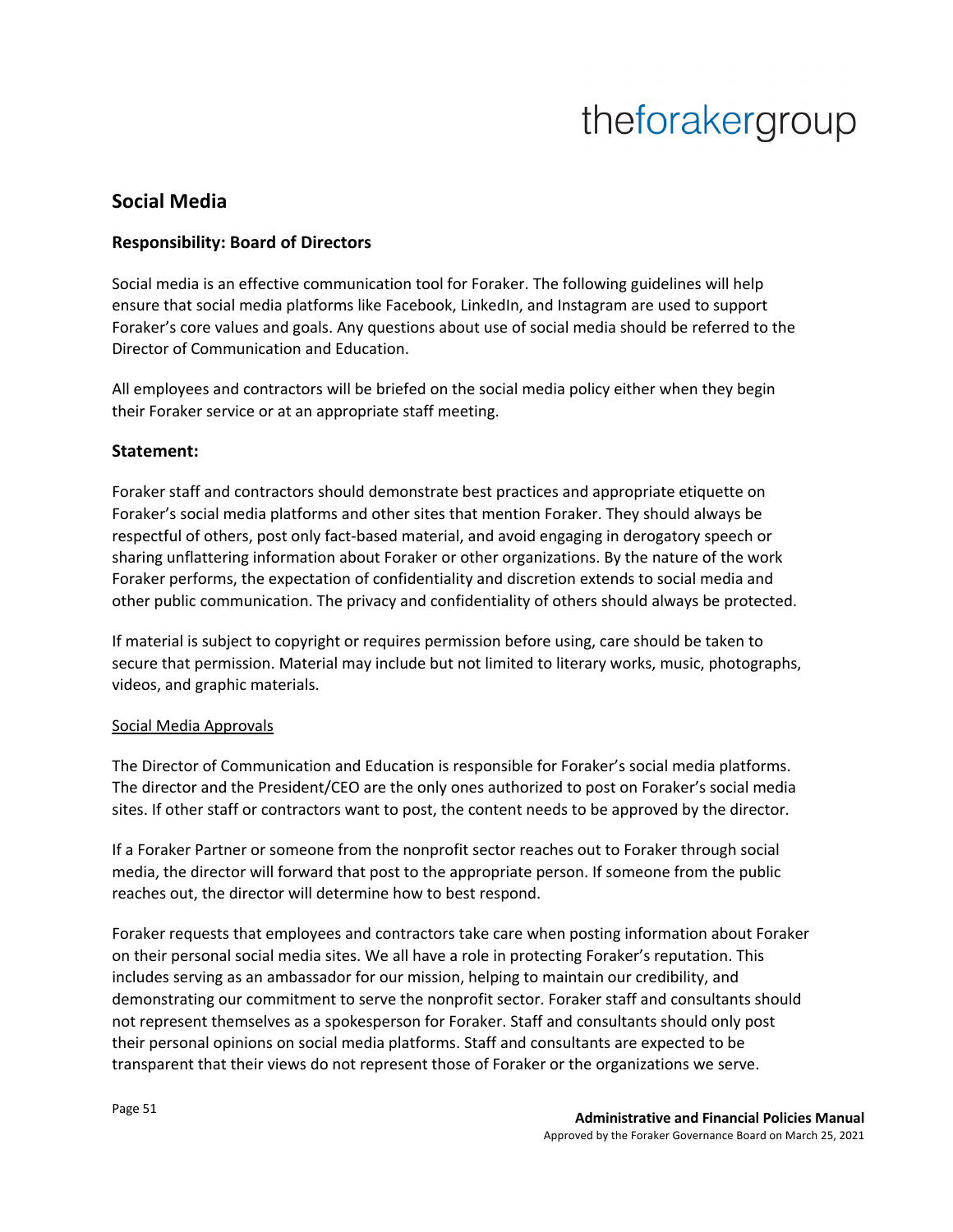#### Questionable Content

Inappropriate postings or questionable content that may include discriminatory remarks, harassment, and threats of violence or similar inappropriate or unlawful conduct will not be tolerated and may result in corrective action up to and including termination.

If an employee or contractor notices questionable content such as negative posts, misinformation or confidential information posted about Foraker on other sites, contact the Director of Communication and Education who will determine how to handle the response. If approached by a friend, neighbor, or member of the media about negative content that has been posted about Foraker, refer them to the director.

#### Foraker Crisis Response

If Foraker is involved in a crisis, only the President/CEO is authorized to speak to the media. If contacted, employees and contractors should make clear to the media that they are not an authorized spokesperson and then provide the name and contact information of the President/CEO. They should not post information about the crisis on personal social media accounts unless that content has been approved by Foraker.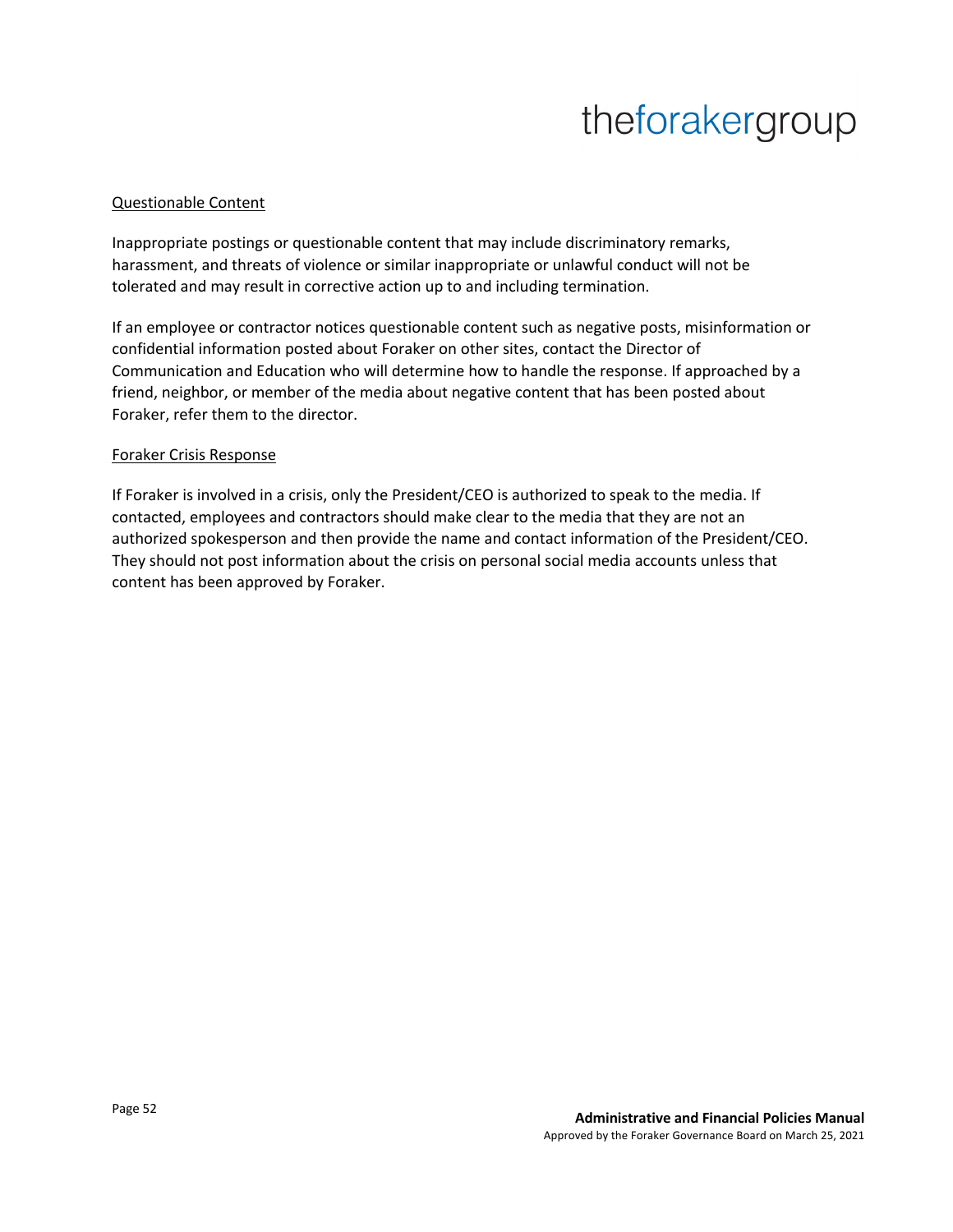## **Public Policy Decision-Making Criteria**

#### **Responsibility: Board of Directors**

This policy was updated on July 20, 2017 to include guidance for quick action.

The board and public policy committee must periodically review the decision-making criteria to ensure alignment with Foraker's strategic priorities.

#### **Statement:**

Each year Foraker's Public Policy Committee, representing Foraker's Governance and Operations Boards, analyzes issues affecting the Alaska nonprofit sector. The committee used the criteria below in its analysis, and then makes recommendations to the Governance Board during the annual meeting in January regarding issues it feels should be pursued as formal public policy priorities during the coming year.

#### **Procedures:**

Proposed policy positions are reviewed using these criteria:

- **Impact**: Does this issue affect the interests of the nonprofit sector in a significant way, positively or negatively? Does it affect the entire sector, or a vast majority of the sector? Is it primarily a local issue but with a high potential for future sector-wide impact? Generally speaking, an issue has sector-wide impact if it has broad relevance to the creation, management, operation, administration, and well-being of nonprofit organizations in Alaska.
- **Partner Support**: Is there already, or could Foraker reasonably anticipate there will be, a general level of support among Foraker Partners on the position to be taken? Gauging Partner support is not expected to be onerous or statistically rigorous. Instead, it will rely on a simple process that takes advantage of the connections and networks that exist among staff, Partners, the Operations Board, and the Governance Board. The key is to connect with individuals who broadly represent the various sub-sectors in Alaska's nonprofit community. While there are many ways to check the nonprofit perspective on potentially relevant issues, the primary tool for doing so will be the Operations Board.
- **Credibility**: Would Foraker as an organization be perceived as a legitimately concerned and appropriate advocate for the position to be taken? The answer to this question best comes from the Governance Board through its public policy committee.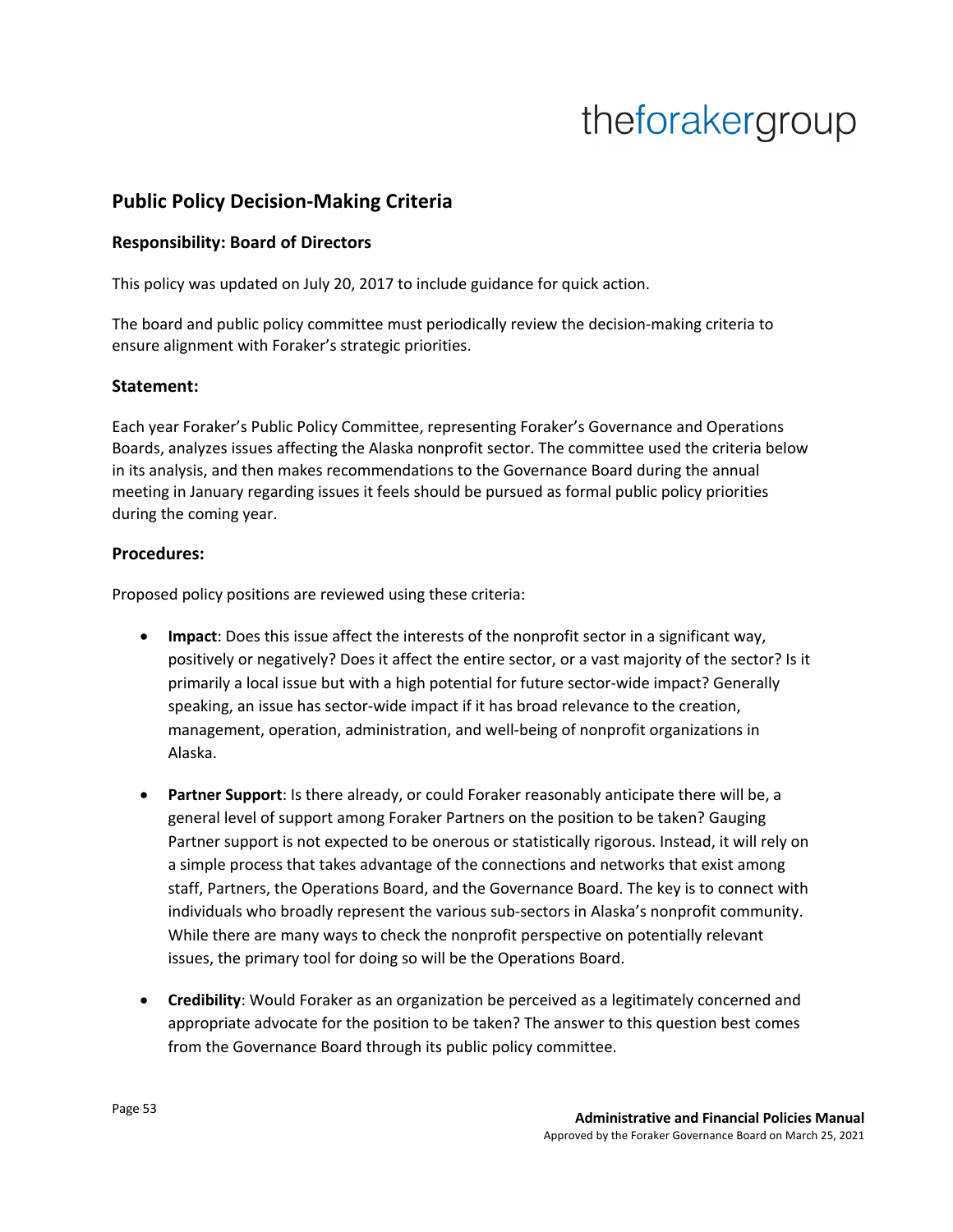• **Organizational Capacity**: Does Foraker have the financial and human resources to engage in the required advocacy?

#### Decision-Making Criteria – Post Policy Priority Approval

It is important to acknowledge that in order to be most effective in the public policy arena, Foraker must be able to respond nimbly to a shifting public policy environment. Foraker board and staff acknowledge that actions related to approved public policy priorities may need to be modified and new public policy priorities requiring action from Foraker may be identified at any time during the year. Therefore, the following decision points are offered to provide Foraker with the maximum flexibility to be successful in an active public policy environment:

- Acknowledge that the Governance Board has the inherent authority to act or not act with respect to public policy issues as it deems necessary and appropriate at any time during the year
- Urge the Governance Board to use the public policy expertise at its disposal by seeking input and recommendations from the public policy committee before taking action that has not been previously vetted by the committee and approved by the Governance Board. This could include having the board take a vote to act pending feedback from the public policy committee ensuring that a vote is on the record and action steps are clearly articulated. This step ensures that the board does not have to reconvene for a vote if there is no additional feedback from the committee.
- Recognizing that flexibility and responsiveness are crucial for the public policy committee to perform its function, the Governance Board will provide a timeline to allow the committee to provide input on a specific topic or action. Staff agree to coordinate a meeting of the committee as soon after the board meeting as possible to solicit feedback and return a response to the board within the specified timeframe. The committee acknowledges that it may not be possible to get feedback from all committee members, especially in instances during which the window for a Foraker response is exceptionally time-limited. The committee also recognizes that the board may choose to forgo this step as they deem absolutely necessary.
- When the Governance Board takes action on a public policy issue that has not been previously vetted by the committee, or when that action was not anticipated by the Operations Board or other Foraker stakeholders, staff will use existing communications processes to educate Foraker stakeholders regarding the position taken by the board.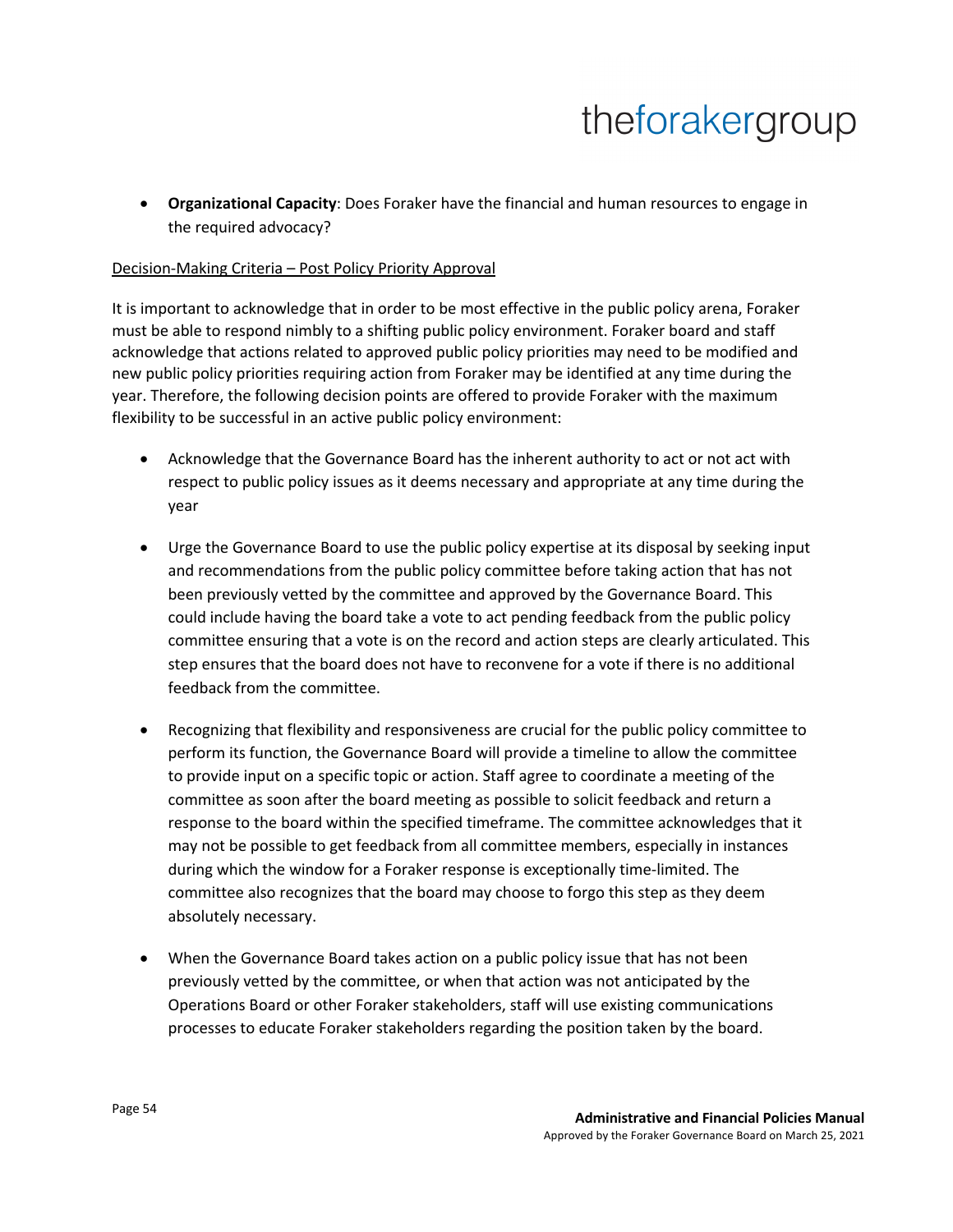## **Culturally Aware Project Methodologies for Working with Tribes**

### **Responsibility: Board of Directors**

This protocol was December 12, 2017.

The board and President/CEO must periodically review this methodology to ensure that it continues to meet culturally aware standards required of this work.

#### **Statement:**

Foraker's project protocol is patterned after the ethical principle of Free, Prior, and Informed Consent (FPIC) as laid out in the United Nations Declaration of the Rights of Indigenous Peoples (UNDRIP).

#### **Procedures**:

Free

Foraker's activities are done without coercion or exploitation.

Prior

Foraker will seek consent of governing entities before starting a project.

#### Informed

Foraker will provide to a tribe a full explanation of scope including duration and reasons for a project. Foraker will share the findings of our work with the tribe in a timely manner.

#### Consent

Foraker will discuss project components and results with a tribal council in each community. Foraker will then seek consent from the councils to move forward. A tribe can choose to remain anonymous or withdraw from the project at any time.

Foraker's overall methodology stems from Foraker's core values of Sustainability, Strategic, Collaborative, Urban/Rural/Native/Non-Native. Our values drive our decisions, actions, and interactions as we work to strengthen nonprofits and tribal governments. In addition to our values, our theory of change articulates the way we work with organizations, leaders, and the sector to achieve our strategic goals. We recognize that our role is to stand beside nonprofits and tribes as we work to strengthen individual and collective efforts. Foraker will stay true to its values as a leader,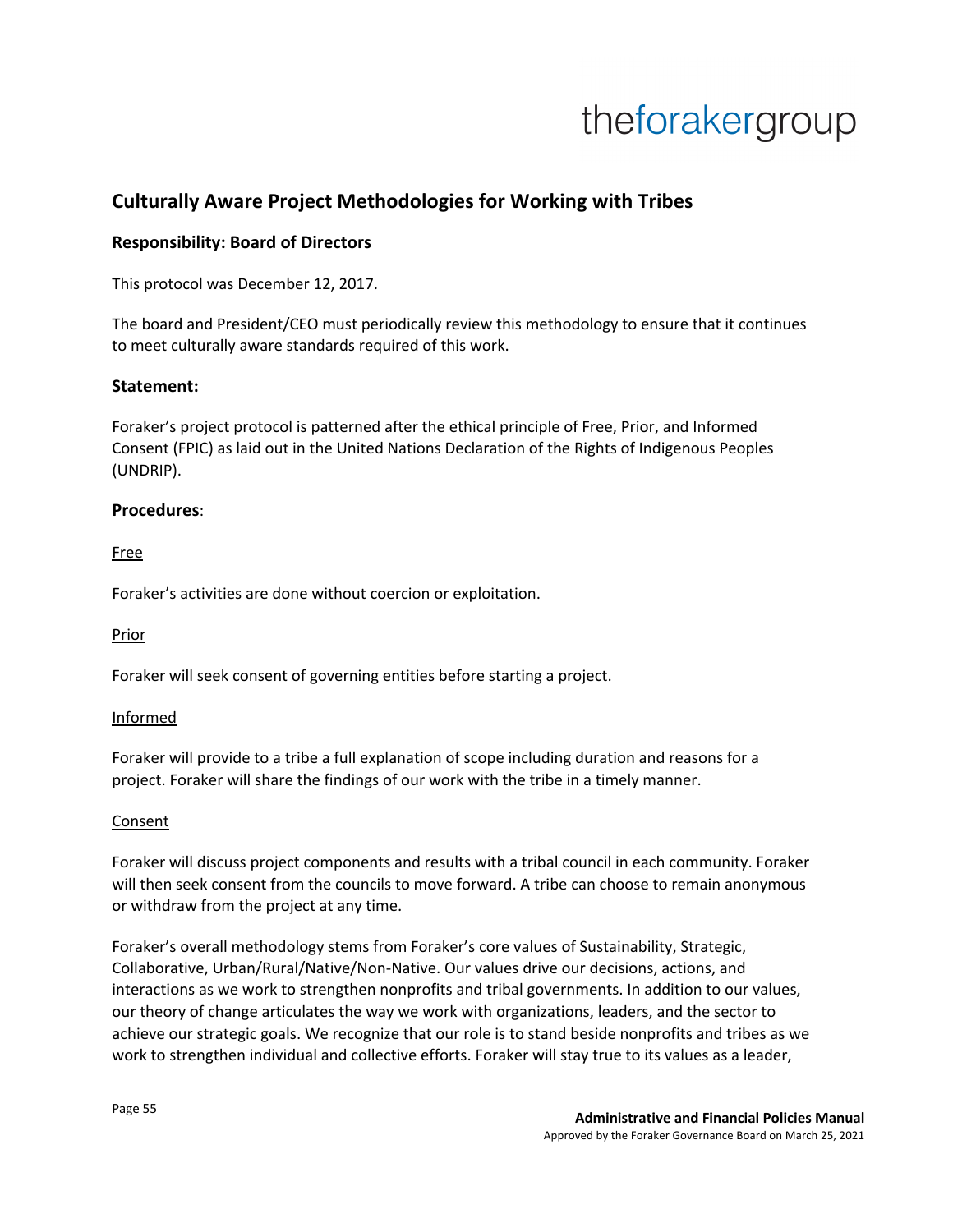catalyst, convener, innovator, and connector throughout the duration of this project, which will be implemented using the following steps:

#### 1. Establish contacts in each village

There are three ways that Foraker will be in contact with tribes:

- 1. Foraker will be invited to directly engage in a project or discussion with the tribe.
- 2. Foraker will be asked to join an existing team working with a tribe.
- 3. Foraker will lead an initiative and make direct contact with a tribe.

In options 2 and 3 when we have not been directly invited to participate with a tribe, Foraker will not proceed until we meet with the tribal council president or an acting member of the council to share information about the project and learn about the governance structure of the tribe. If the council agrees with the purpose of the project and is willing to participate, then we will ask council member(s) to recommend a tribal council representative willing to serve as a point of contact on behalf of the tribe to help Foraker coordinate activities throughout the duration of the project, including setting up interviews and meetings.

2. Seek consent from tribal leadership

At least one Foraker representative will meet with tribal councils, and other individuals within the community (cultural value bearers) where appropriate, to explain the project and ask for their consent to participate. If consent is granted, then we will begin the project, which may include interviews of individual council members or recommended tribal citizens.

3. Share project findings in a timely manner

Foraker will meet with a cohort of representatives (tribal administrators/executive directors/project designee) named by the tribal councils to report on project results and request consent to publish those results on the Foraker website and in any other form (e.g. print, newsletter) that is helpful to share the appropriate level of information. This could also include hosting a public meeting that includes all those who were interviewed to review the project information and ask again for consent to publish their statements.

4. Continue to ask for consent throughout the duration of the project

Foraker will meet with tribal council representatives (tribal administrator/executive director/designee) to seek consent regarding the project's direction when emerging needs and information may differ from the original intent.